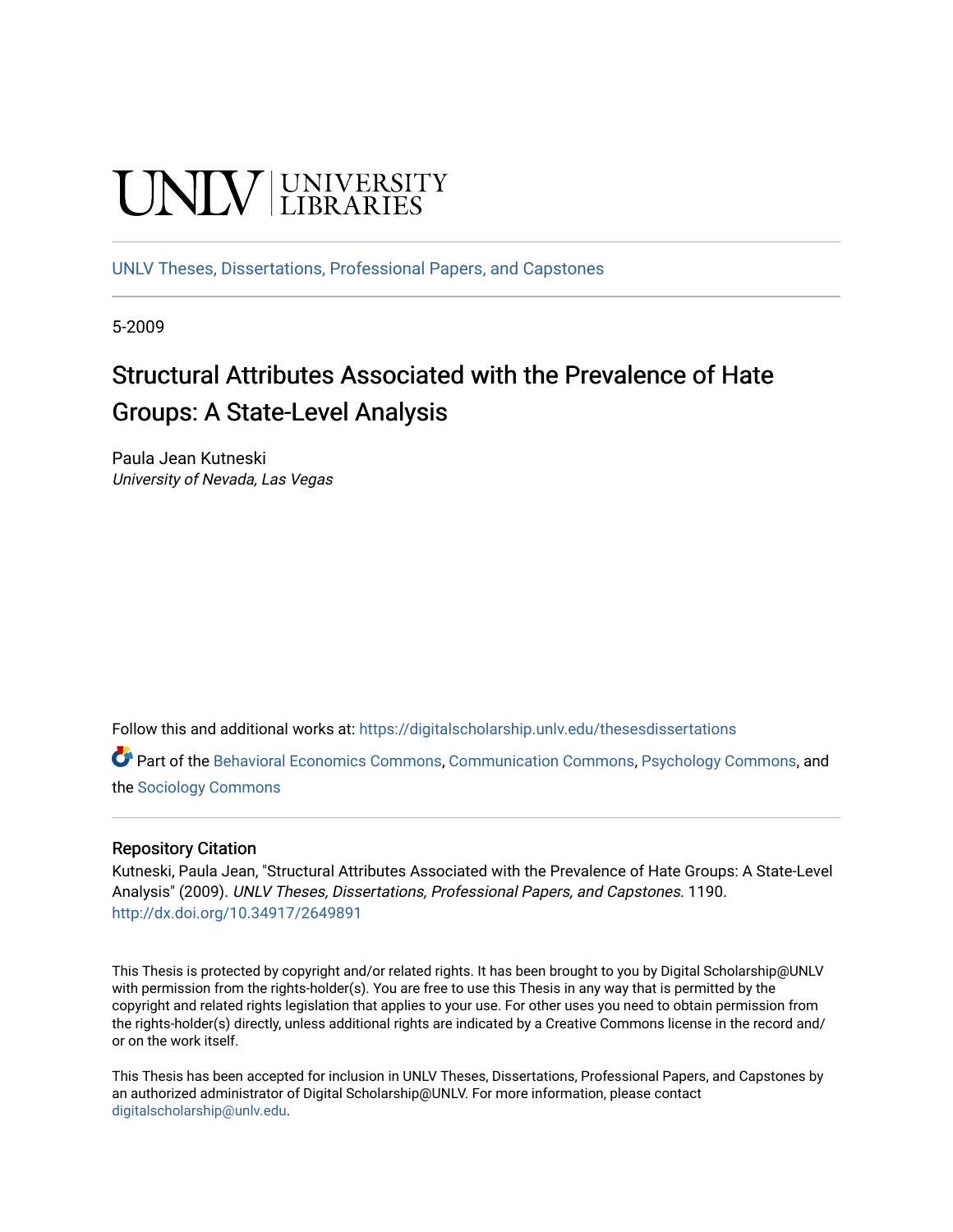#### STRUCTURAL ATTRIBUTES ASSOCIATED WITH

#### THE PREVALENCE OF HATE GROUPS:

#### A STATE-LEVEL ANALYSIS

by

Paula Jean Kutneski

Associate in Specialized Business Central Pennsylvania College 1993

Bachelor of Arts University of Nevada, Las Vegas 2007

A thesis submitted in partial fulfillment of the requirements for the

**Master of Arts Degree in Criminal Justice Department of Criminal Justice Greenspun College of Urban Affairs** 

> **Graduate College University of Nevada, Las Vegas May 2009**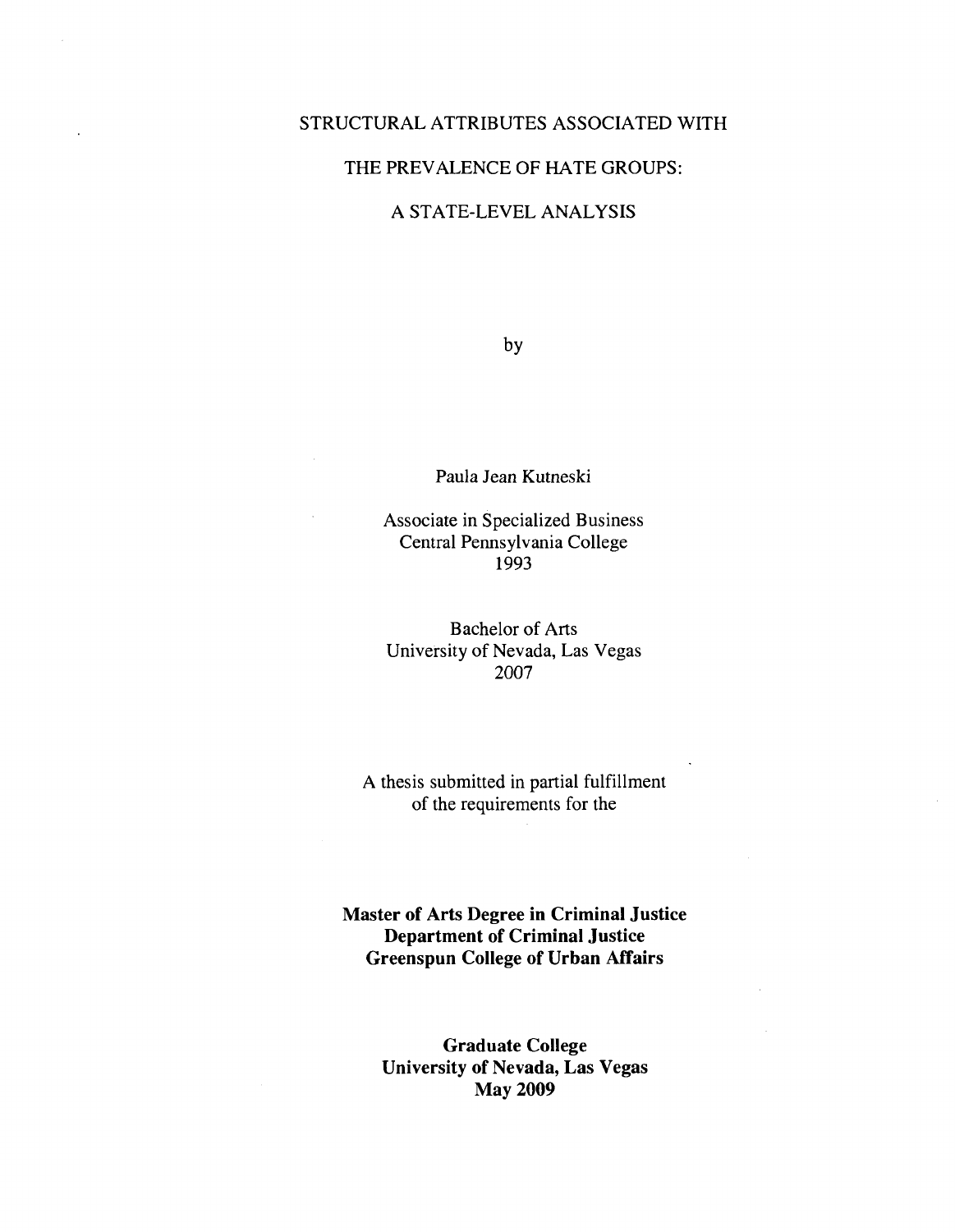UMI Number: 1472423

All rights reserved

INFORMATION TO ALL USERS The quality of this reproduction is dependent upon the quality of the copy submitted.

In the unlikely event that the author did not send a complete manuscript and there are missing pages, these will be noted. Also, if material had to be removed, a note will indicate the deletion.



UMI 1472423 Copyright 2009 by ProQuest LLC. All rights reserved. This edition of the work is protected against unauthorized copying under Title 17, United States Code.



ProQuest LLC 789 East Eisenhower Parkway P.O. Box 1346 Ann Arbor, Ml 48106-1346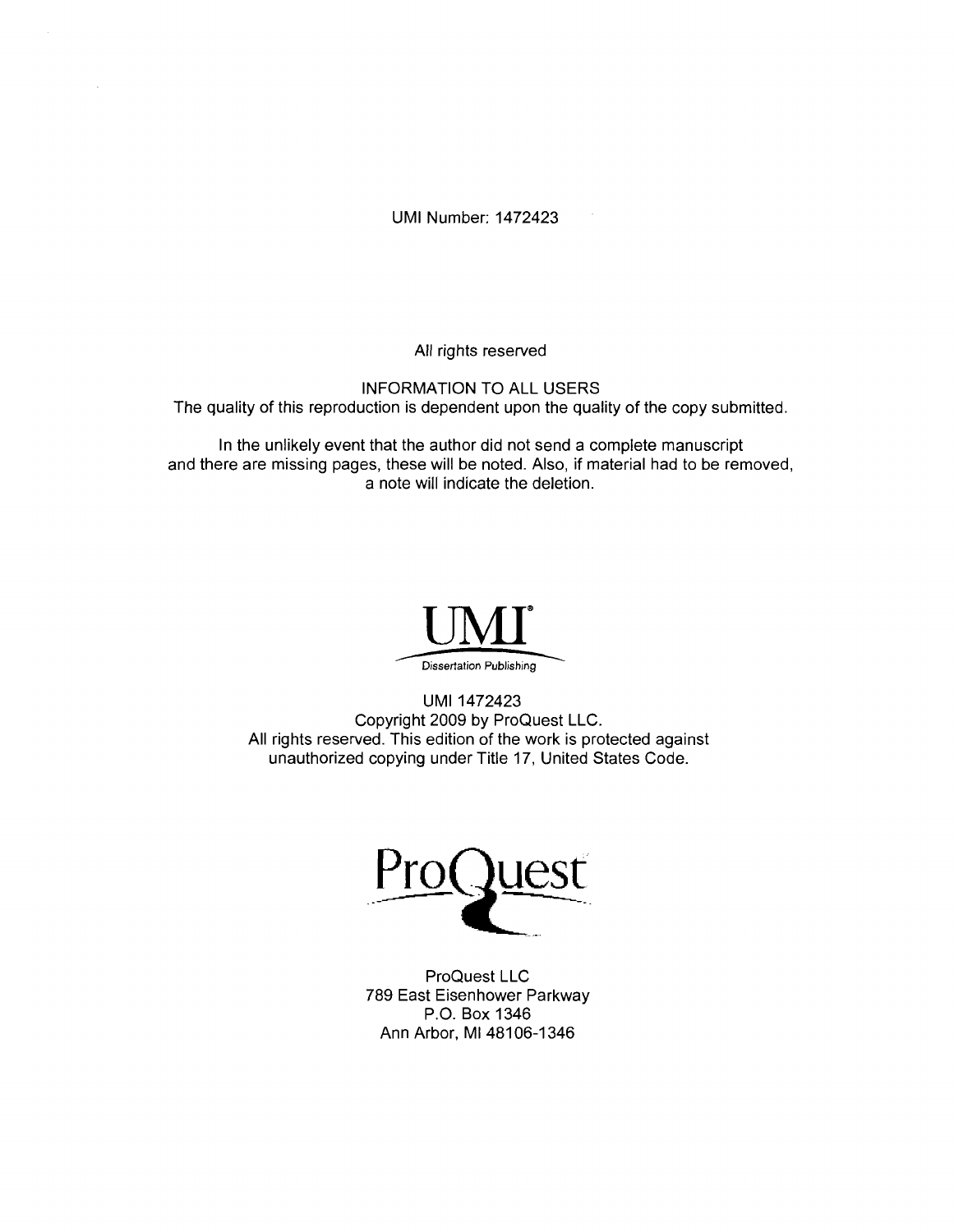

# Thesis Approval

The Graduate College University of Nevada, Las Vegas

April 2 2009

The Thesis prepared by

Paula Jean Kutneski

Entitled

Structural Attributes Associated with the Prevalence of Hate Groups:

A State-Level Analysis

is approved in partial fulfillment of the requirements for the degree of

Master of Arts in Criminal Justice

*Examination Committee Chair* 



*Dean of the Graduate College* 

*Examination Committee Member* 

*Examination Committee Member* 

*Graduate College Faculty Representative* 

1017-53 **ii**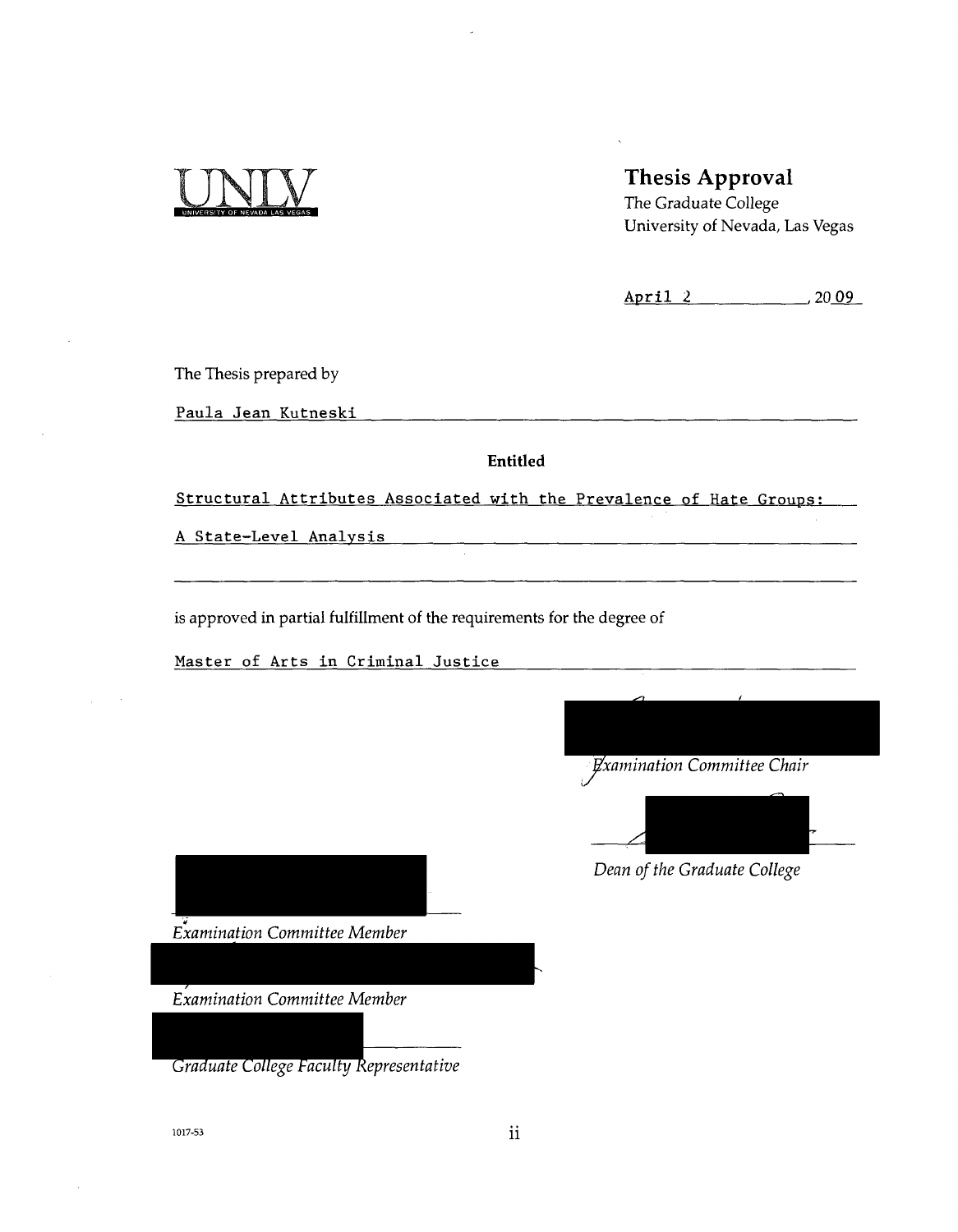#### ABSTRACT

# **Structural Attributes Associated with the Prevalence of Hate Groups:**

by

Paula Jean Kutneski

Dr. Jane Florence Gauthier, Thesis Committee Chair Assistant Professor of Criminal Justice University of Nevada, Las Vegas

With the number of hate groups increasing 54 percent since 2000, it is important to understand what is triggering these groups to form in geographical areas. The current study examined whether structural characteristics predicted the number of hate groups within a state. Using hate group listings from the Southern Poverty Law Center's Intelligence Report and U. S. Census data from 2000, this study explored a state's racial and ethnic heterogeneity, economic disadvantage, and regional location to explain hate group existence within that state. Employing correlations, Chi-Square analyses, multiple and logistic regressions, and a conjunctive analysis, this study found that a state's diversity does not predict the number of hate groups. Economic disadvantage moderately predicts the existence of hate groups, while a state's regional location strongly predicted the number of hate groups within that state. The conjunctive analysis, however, showed that these effects are highly contextual. Limitations and recommendations are discussed.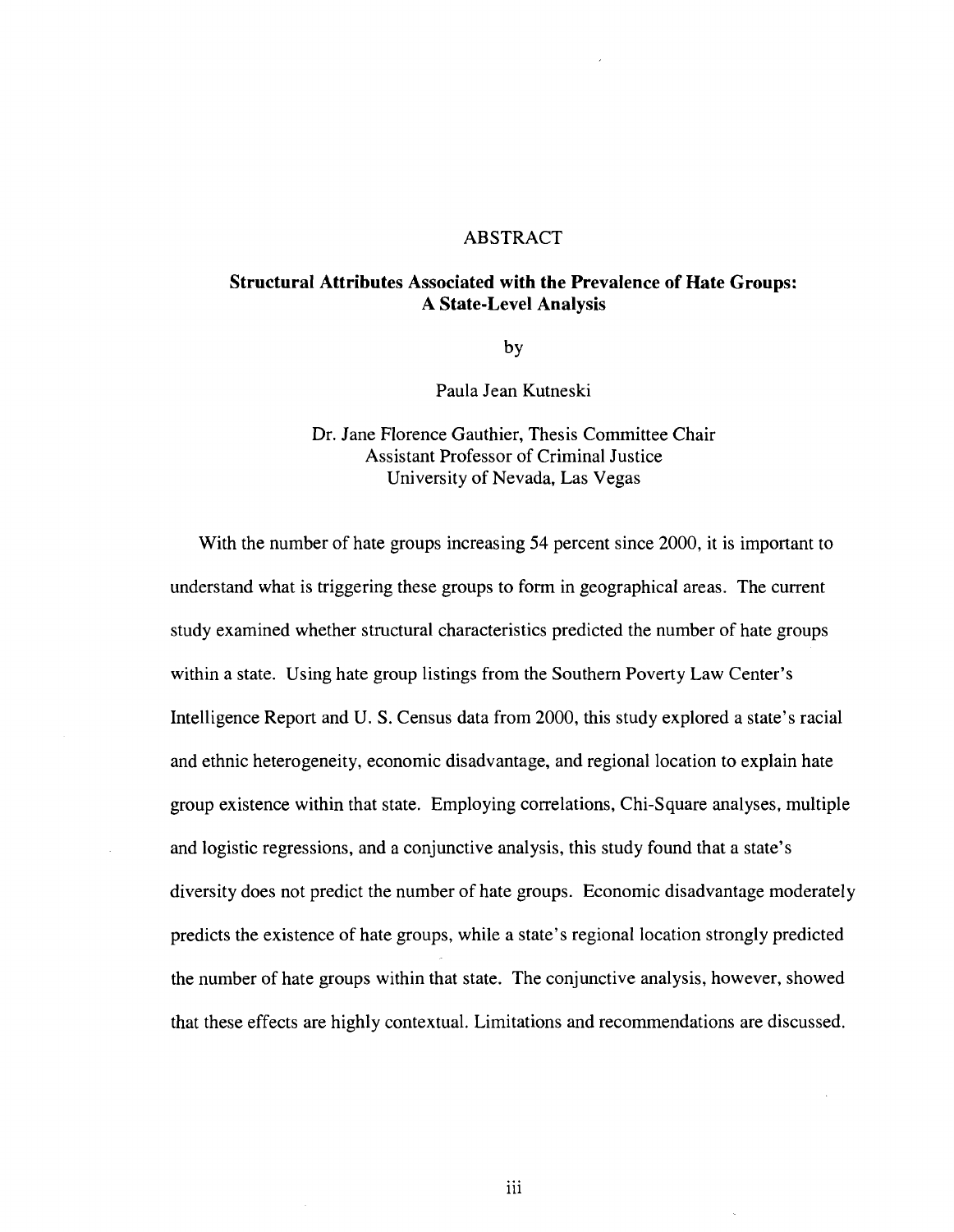# TABLE OF CONTENTS

 $\mathcal{A}$ 

| <b>CHAPTER 1</b>                                                                        |
|-----------------------------------------------------------------------------------------|
|                                                                                         |
| <b>CHAPTER 3</b>                                                                        |
| <b>CHAPTER 4</b>                                                                        |
| DISCUSSION, CONCLUSION, RECOMMENDATIONS  35<br><b>CHAPTER 5</b><br>Preliminary Findings |

 $\sim 10^{-1}$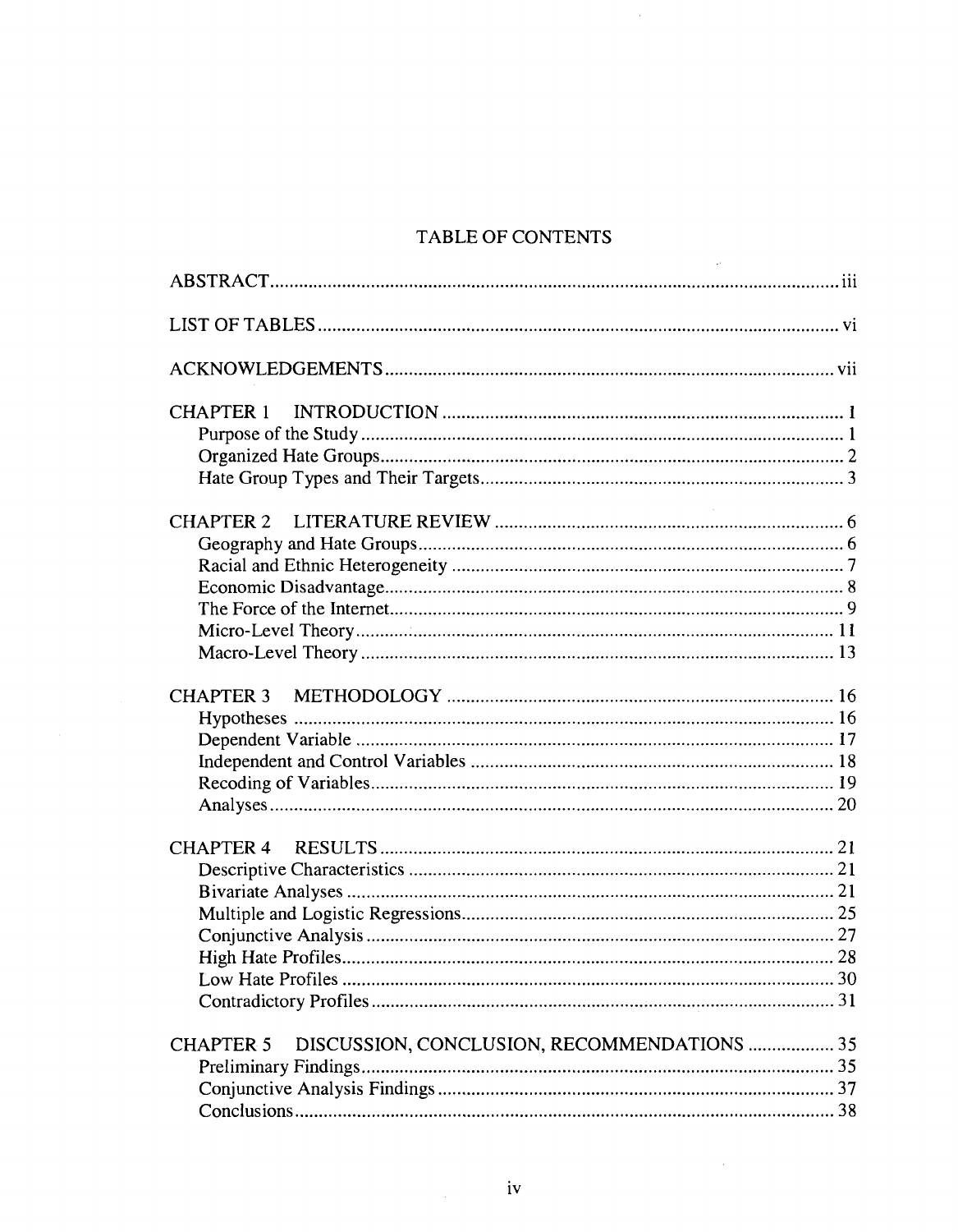$\label{eq:2.1} \mathcal{L}(\mathcal{L}^{\text{max}}_{\mathcal{L}}(\mathcal{L}^{\text{max}}_{\mathcal{L}})) \leq \mathcal{L}(\mathcal{L}^{\text{max}}_{\mathcal{L}}(\mathcal{L}^{\text{max}}_{\mathcal{L}}))$ 

 $\label{eq:2.1} \frac{1}{\sqrt{2}}\int_{\mathbb{R}^3} \frac{d\mu}{\mu} \left( \frac{d\mu}{\mu} \right)^2 \frac{d\mu}{\mu} \left( \frac{d\mu}{\mu} \right)^2 \frac{d\mu}{\mu} \left( \frac{d\mu}{\mu} \right)^2 \frac{d\mu}{\mu} \left( \frac{d\mu}{\mu} \right)^2 \frac{d\mu}{\mu} \left( \frac{d\mu}{\mu} \right)^2 \frac{d\mu}{\mu} \left( \frac{d\mu}{\mu} \right)^2 \frac{d\mu}{\mu} \left( \frac{d\mu}{\mu} \right)^2$ 

 $\label{eq:2.1} \frac{1}{\sqrt{2}}\left(\frac{1}{\sqrt{2}}\right)^{2} \left(\frac{1}{\sqrt{2}}\right)^{2} \left(\frac{1}{\sqrt{2}}\right)^{2} \left(\frac{1}{\sqrt{2}}\right)^{2} \left(\frac{1}{\sqrt{2}}\right)^{2} \left(\frac{1}{\sqrt{2}}\right)^{2} \left(\frac{1}{\sqrt{2}}\right)^{2} \left(\frac{1}{\sqrt{2}}\right)^{2} \left(\frac{1}{\sqrt{2}}\right)^{2} \left(\frac{1}{\sqrt{2}}\right)^{2} \left(\frac{1}{\sqrt{2}}\right)^{2} \left(\$ 

 $\label{eq:2.1} \frac{1}{\sqrt{2}}\left(\frac{1}{\sqrt{2}}\right)^{2} \left(\frac{1}{\sqrt{2}}\right)^{2} \left(\frac{1}{\sqrt{2}}\right)^{2} \left(\frac{1}{\sqrt{2}}\right)^{2} \left(\frac{1}{\sqrt{2}}\right)^{2} \left(\frac{1}{\sqrt{2}}\right)^{2} \left(\frac{1}{\sqrt{2}}\right)^{2} \left(\frac{1}{\sqrt{2}}\right)^{2} \left(\frac{1}{\sqrt{2}}\right)^{2} \left(\frac{1}{\sqrt{2}}\right)^{2} \left(\frac{1}{\sqrt{2}}\right)^{2} \left(\$ 

 $\label{eq:2} \frac{1}{\sqrt{2}}\left(\frac{1}{\sqrt{2}}\right)^{2} \left(\frac{1}{\sqrt{2}}\right)^{2} \left(\frac{1}{\sqrt{2}}\right)^{2} \left(\frac{1}{\sqrt{2}}\right)^{2} \left(\frac{1}{\sqrt{2}}\right)^{2} \left(\frac{1}{\sqrt{2}}\right)^{2} \left(\frac{1}{\sqrt{2}}\right)^{2} \left(\frac{1}{\sqrt{2}}\right)^{2} \left(\frac{1}{\sqrt{2}}\right)^{2} \left(\frac{1}{\sqrt{2}}\right)^{2} \left(\frac{1}{\sqrt{2}}\right)^{2} \left(\frac{$ 

 $\label{eq:2.1} \frac{1}{2} \sum_{i=1}^n \frac{1}{2} \sum_{j=1}^n \frac{1}{2} \sum_{j=1}^n \frac{1}{2} \sum_{j=1}^n \frac{1}{2} \sum_{j=1}^n \frac{1}{2} \sum_{j=1}^n \frac{1}{2} \sum_{j=1}^n \frac{1}{2} \sum_{j=1}^n \frac{1}{2} \sum_{j=1}^n \frac{1}{2} \sum_{j=1}^n \frac{1}{2} \sum_{j=1}^n \frac{1}{2} \sum_{j=1}^n \frac{1}{2} \sum_{j=1}^n \frac{$ 

 $\label{eq:2.1} \frac{1}{\sqrt{2}}\left(\frac{1}{\sqrt{2}}\right)^{2} \left(\frac{1}{\sqrt{2}}\right)^{2} \left(\frac{1}{\sqrt{2}}\right)^{2} \left(\frac{1}{\sqrt{2}}\right)^{2} \left(\frac{1}{\sqrt{2}}\right)^{2} \left(\frac{1}{\sqrt{2}}\right)^{2} \left(\frac{1}{\sqrt{2}}\right)^{2} \left(\frac{1}{\sqrt{2}}\right)^{2} \left(\frac{1}{\sqrt{2}}\right)^{2} \left(\frac{1}{\sqrt{2}}\right)^{2} \left(\frac{1}{\sqrt{2}}\right)^{2} \left(\$ 

 $\label{eq:2} \frac{1}{\sqrt{2}}\left(\frac{1}{\sqrt{2}}\right)^{2} \left(\frac{1}{\sqrt{2}}\right)^{2} \left(\frac{1}{\sqrt{2}}\right)^{2}$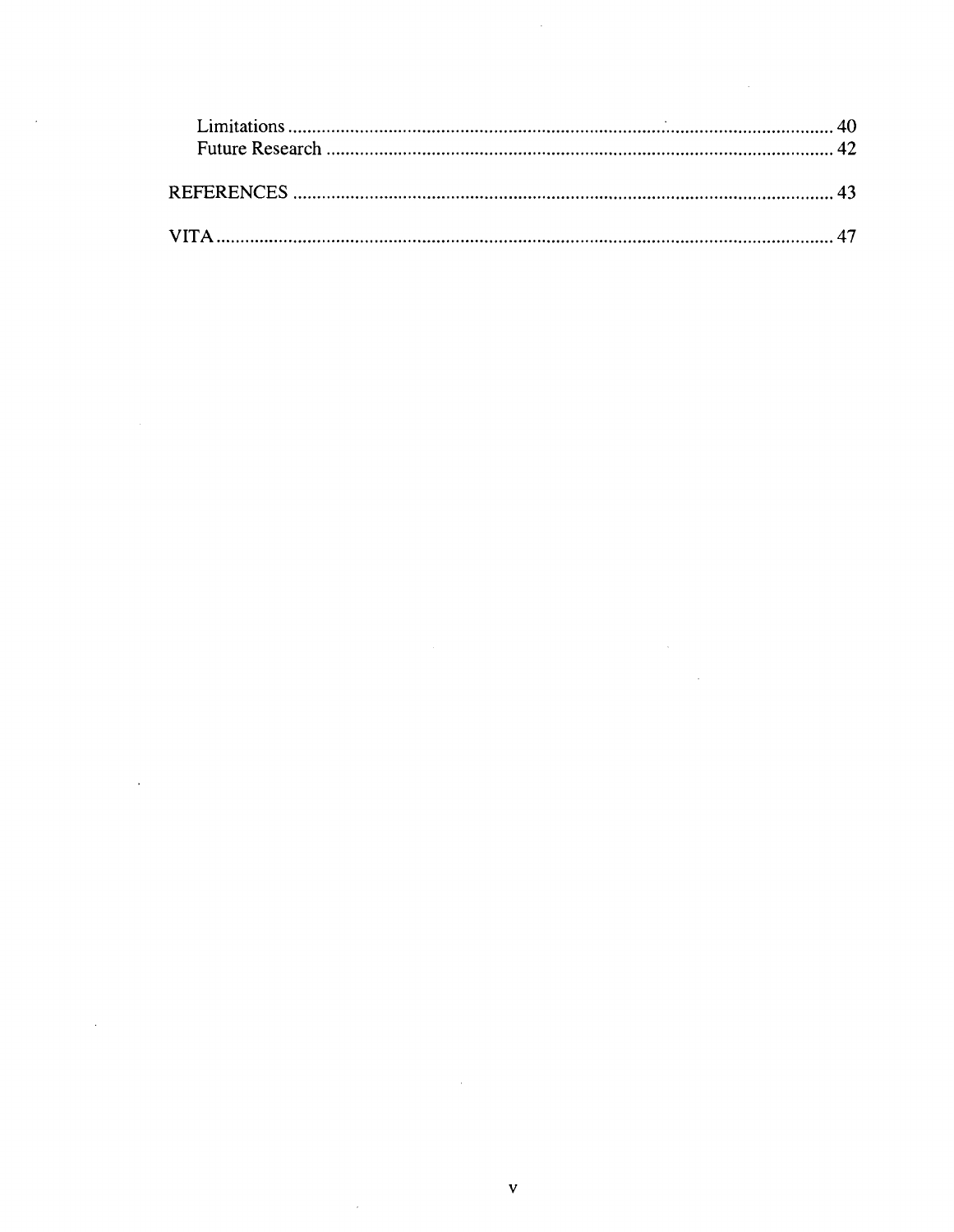# LIST OF TABLES

 $\bar{\mathcal{A}}$ 

 $\bar{z}$ 

| Table 1  |  |
|----------|--|
| Table 2  |  |
| Table 3  |  |
| Table 4  |  |
| Table 5  |  |
| Table 6  |  |
| Table 7  |  |
| Table 8  |  |
| Table 9  |  |
| Table 10 |  |
| Table 11 |  |
|          |  |

 $\bar{\lambda}$ 

 $\hat{\mathcal{L}}$ 

 $\mathcal{A}$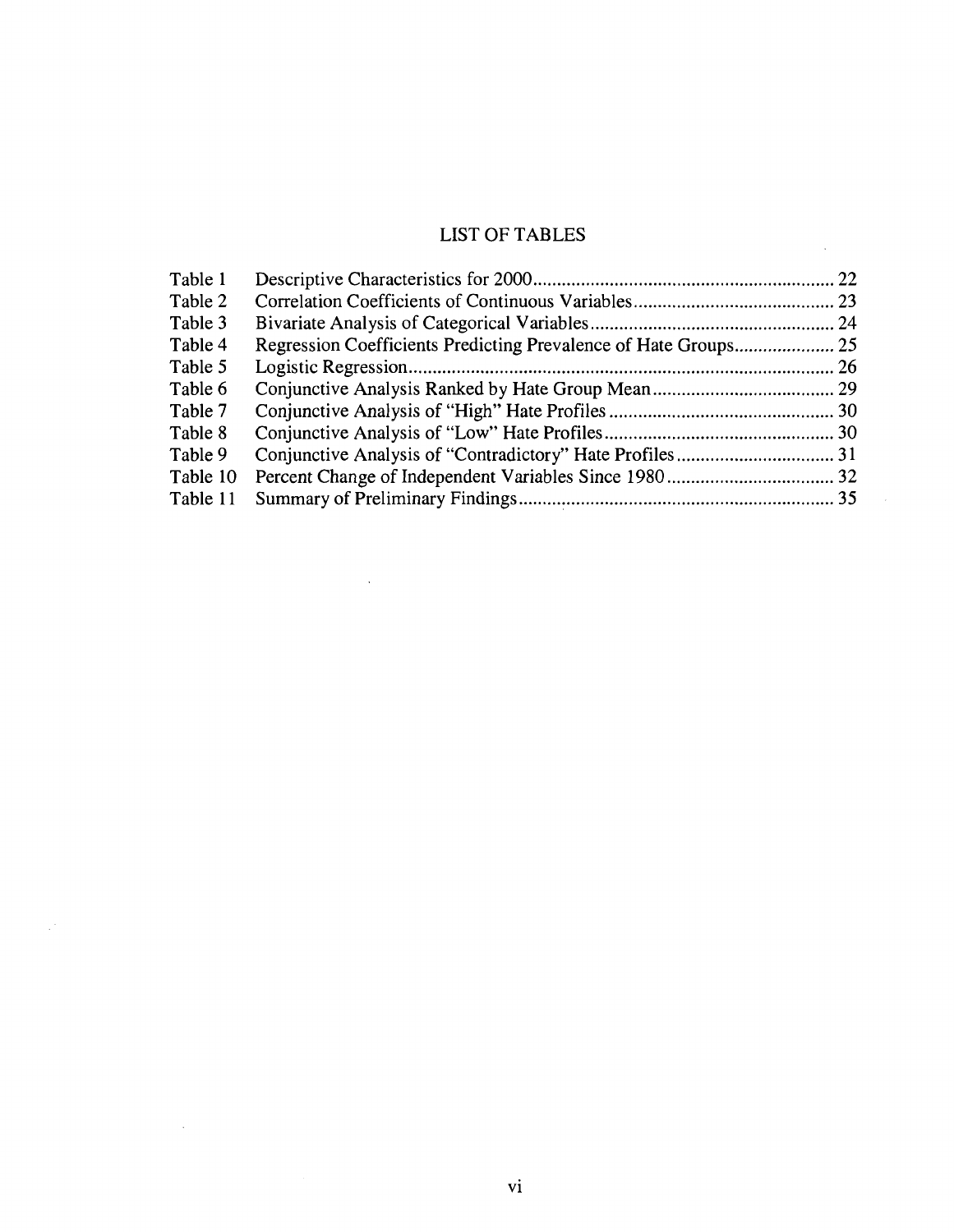#### ACKNOWLEDGEMENTS

This paper would not have been possible without the idea from Dr. Jane Florence Gauthier. If it wasn't for an independent study as an undergrad and the creation of your hate crimes class, I would not have been able to achieve this! Thank you for taking on the role of my mentor. Also, my sincerest and heart-felt thanks to Dr. Terry Miethe, for not only changing the method of my analysis at the last minute, but for sitting with me for five straight hours to help me fix it! You are a genius, sir. A big thank you goes to my committee members Dr. Richard McCorkle and Dr. Robert Futrell for their passion towards my topic and for all of their input that made my paper the amazing work it is.

This entire process would not have been possible without my peeps! Kara Kobus, with whom I shared an office, was always there willing to help even when her plate was full, who always made me laugh, and who is the master table builder! You encouraged me through thick and thin! Jennifer Anderson, my dearest friend, who made me feel smart when she needed my help. Your "unfilteredness" and "roller coaster ride" got us through so much. Kara and Jenni, I hope our friendships last a lifetime.

Thank you to my entire family for their understanding and support through this process...there were many tears and sacrificed trips to get this complete. Last, but certainly not least, my dearest Ivy. Putting up with my mood swings, taking care of me (Boo, Talli, the house, etc.), and being my biggest cheerleader and supporter of them all! Of course, being my personal chef and wine enabler also got me through all four semesters of grad school, and more. All of my love to you for putting up with so much!

vii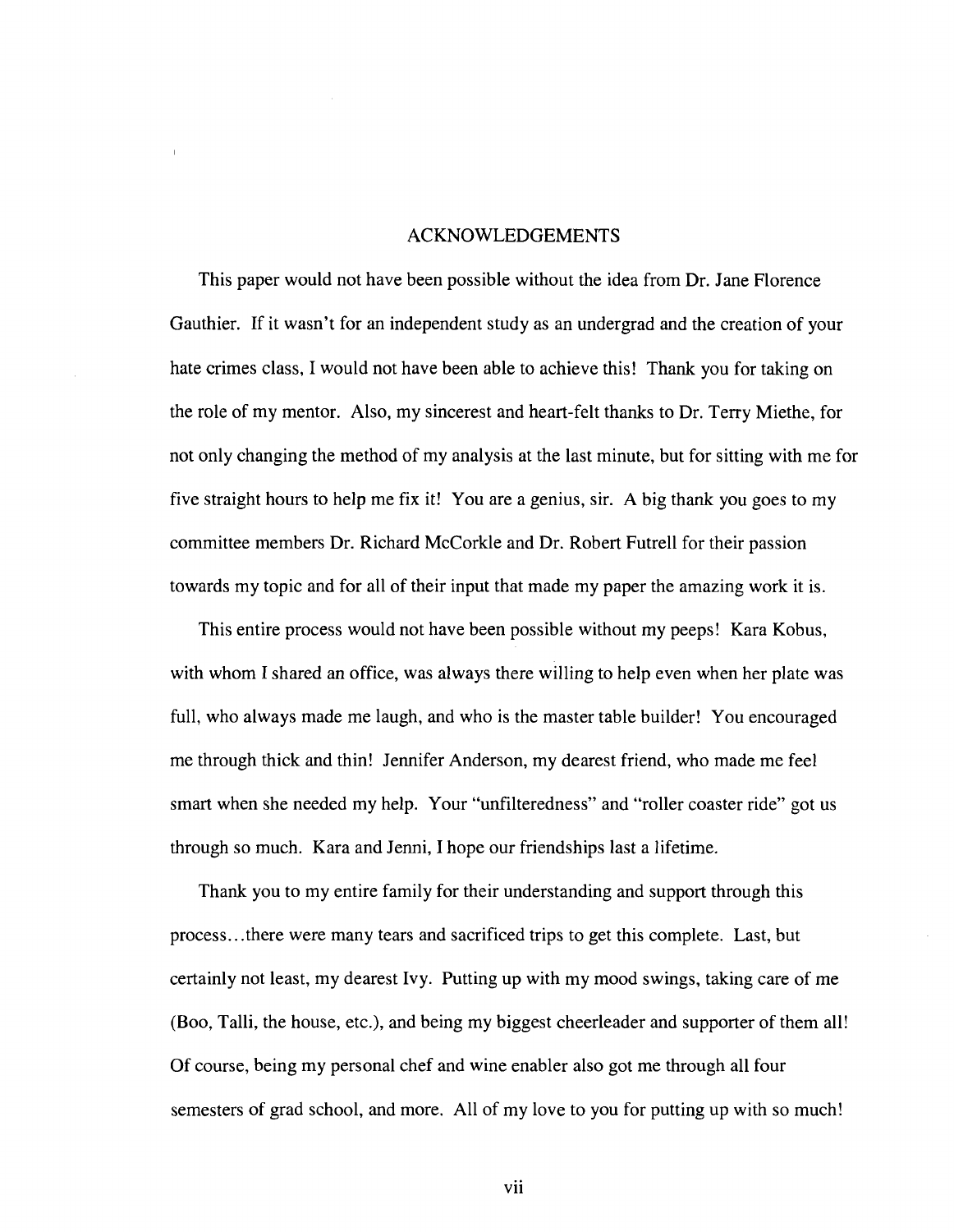#### CHAPTER 1

#### INTRODUCTION

#### Purpose of the Study

According to the Southern Poverty Law Center (SPLC) (2008), the number of active organized hate groups is rising, reporting a 48 percent increase since 2000. In 2008 alone, the SPLC counted 888 hate groups and group chapters in the United States, of which 69 percent possessed White supremacist beliefs.<sup>1</sup> American history has been plagued with offenses motivated by bigotry and prejudice such as the murders of Matthew Shepard and James Byrd, Jr. Perpetrators of hate violence in the past decade have mostly acted in informal groups (Levin & McDevitt, 1993; Watts, 2001), with only about five percent of hate crimes being perpetrated by organized hate groups (Levin, 2007; Levin & McDevitt, 2002). Although this percentage appears largely trivial, members and leaders of hate groups recruit, organize and advocate hate violence by teaching their beliefs to others who can then use them for discrimination, intimidation and aggression making hate groups more influential than the numbers indicate. Thus, a hate group's desire to form in neighborhoods across America is worth understanding. It is the purpose of this study to examine whether or not a state's racial, ethnic, and economic composition predicts the number of hate groups existing within a state.

<sup>&</sup>lt;sup>1</sup> Of the 888 hate groups reported, the Ku Klux Klan had 155 chapters, Neo-Nazi's had 207, White Nationalists had 125, Racist Skinheads had 90, and Christian Identity had 36. This percentage excludes Neo Confederates and Black Separatists.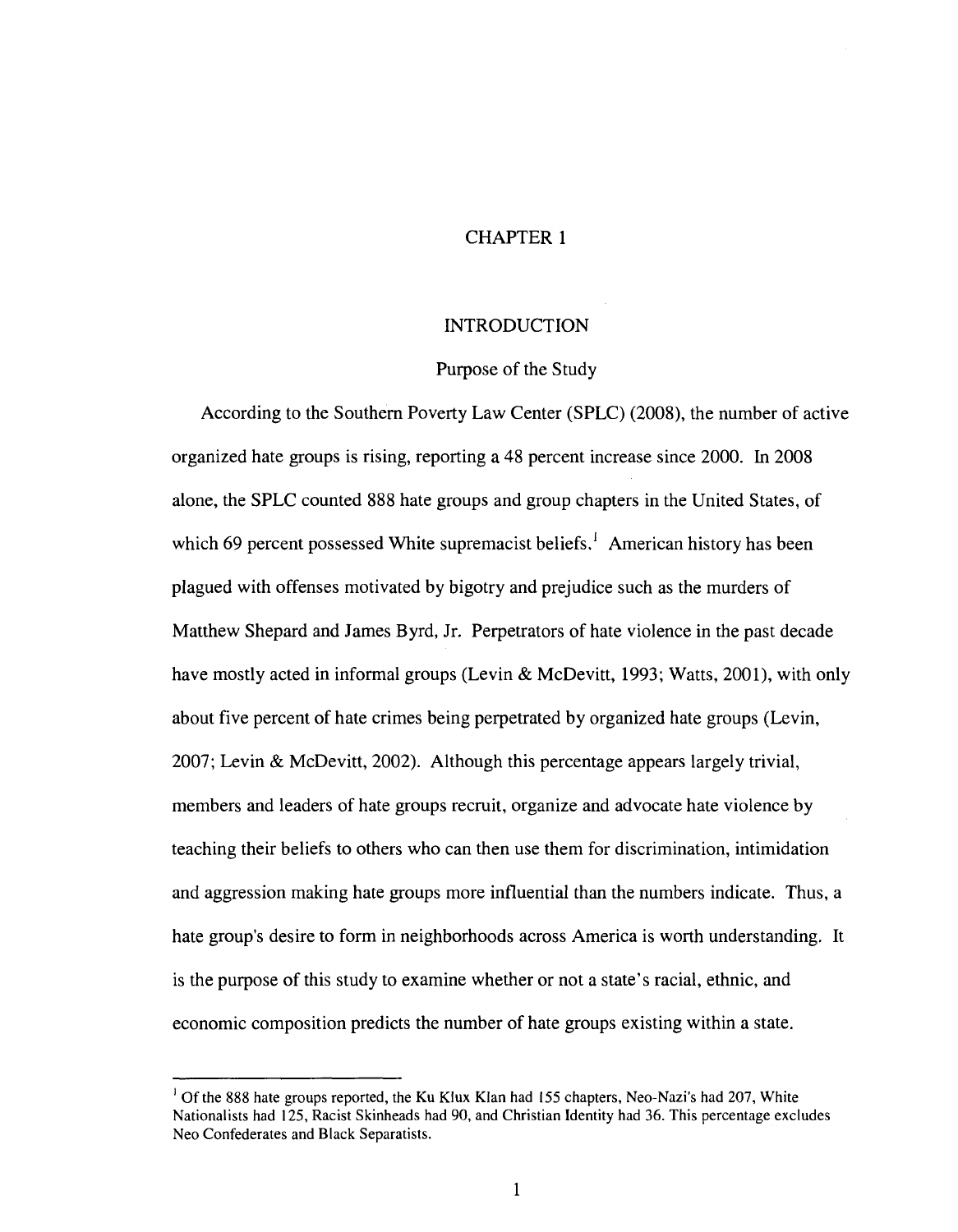#### Organized Hate Groups

While abhorrence and discontent between different racial, ethnic, and socioeconomic groups has existed for centuries (see Streissguth (2003) for a documented chronology), a leader and good recruits are required to be successful (Woolf & Hulsizer, 2004). According to Blee (2004a), becoming a White racist activist involves more than adopting their definitions, it requires belief in the necessity of taking action on behalf of the White race. Members of hate groups rely on a person's actions to define race just as much as one's physical characteristics.

Schafer and Navarro (2003) explained the progression of hate groups through a seven-stage hate model beginning with haters coming together based on their shared belief to form a group. Once the group has defined itself with its own language and lifestyle consisting of, but not limited to symbols, rituals and clothing, they boost their status by disparaging their target; thus allowing for the group's environment to be saturated with hatred. Now that the group is in a state of odium, they taunt their target(s) with forms of character defamation such as slurs and insults, followed with attacks without weapons. The verbal abuse, Schafer and Navarro (2003) argue, transforms into physical abuse when members from the group purposely seek out their targets. Upon physical abuse, in which the group incorporates weapons into their attacks on targets to fulfill their sense of empowerment, the hate group reaches their ultimate goal of destroying their target. Again, the sense of empowerment enables the group to justify their worthiness. Essentially, the success of a hate group relies on a leader to guide the members to the group's ultimate goal of enmity (Anderson, Mangels, & Dyson, 2001; Woolf & Hulsizer, 2004).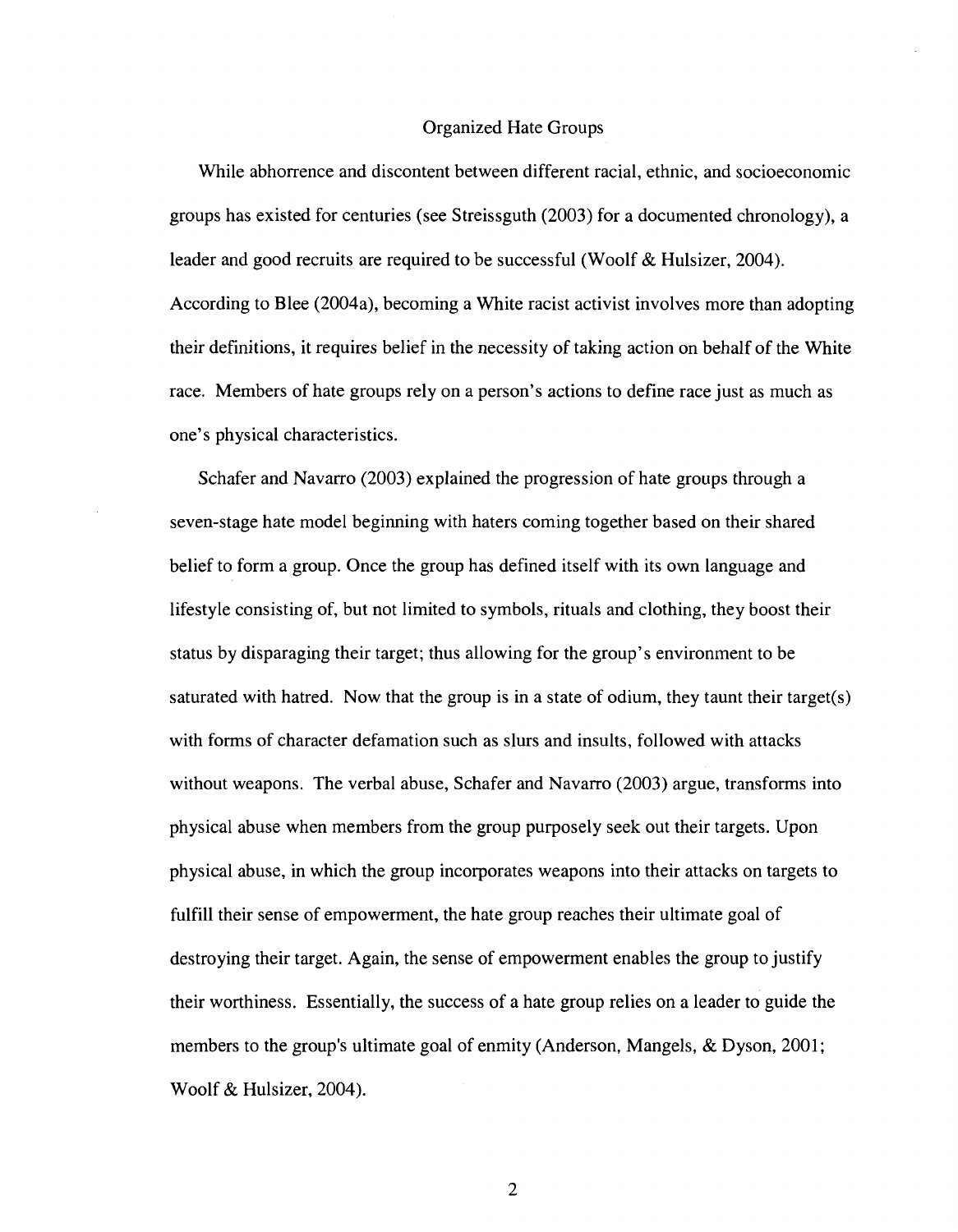The role of women in organized hate groups has evolved over time. Blee (2002) found women's roles fall into the categories of familial, social and operative. The domestic duty of creating a nurturing environment for the entire racist organization, in addition to their families, is "assigned." Within the organization, women have obligations to bear children with men from the group and teach them their racial and bigoted beliefs. Furthermore, acting as a "social facilitator" allows the group to link with outsiders with a minimized threat; thus acting as a recruiter. These two aforementioned roles can also tie in to a woman's operative role that includes making flyers, distributing propaganda, and promoting White supremacist bands. While there are gender differences within organized hate groups, clearly, the role of women is vital for the success of hate organizations in spreading their word.

#### *Hate Group Types and Their Targets*

The SPLC monitors hate groups and tracks their activity throughout the United States. Of the eight categories of hate groups, the Ku Klux Klan (KKK) is the oldest and most infamous of all organized hate groups. Formed shortly after the Civil War in 1865, the KKK started as one organization and has since split into numerous chapters nationwide. The KKK has historically targeted primarily African Americans; however, it has also been known to attack Jewish people and homosexuals (SPLC, 2008). Additionally, with the growing immigrant population, members of this organization have been targeting Hispanics and Asians.

Racist Skinheads originated in Germany in the 1960s. It was not until the 1980s when American Skinheads first appeared. Members of this group are highly political directing their enmity towards capitalists, communists, and Jewish people. According to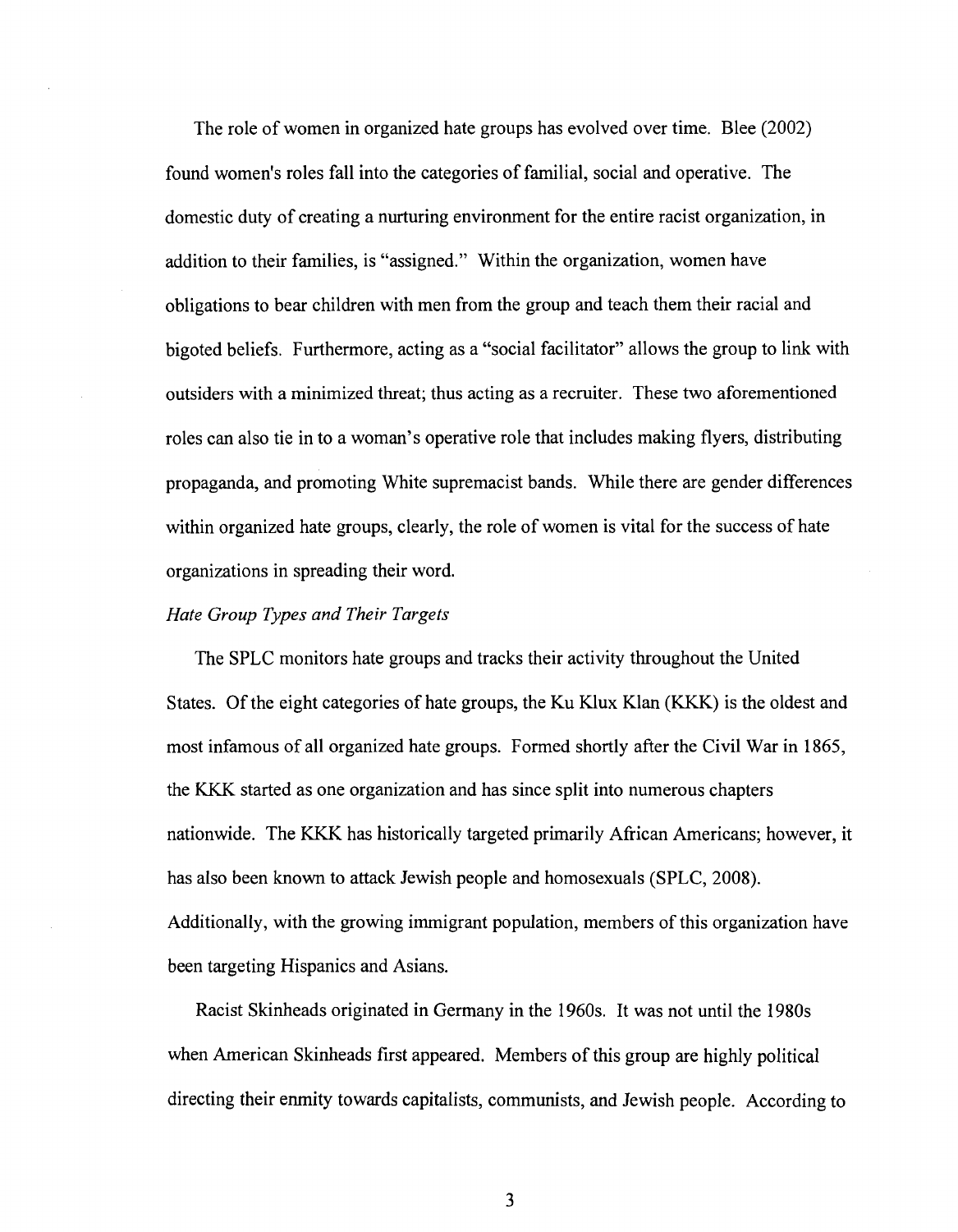the SPLC (2008), this group is the most violent of all the organized hate group categories. In addition to Skinheads, the Neo-Nazis have an admiration for Hitler and Nazi Germany and hatred towards Jewish people. The symbol of the swastika identifies the members of this group and triggers feelings of fear and hatred as it is viewed as the oldest symbol of the White race (Dobratz & Shenks-Meile, 1997). The SPLC (2008) claim that Neo-Nazis believe they are fighting for the rights of White Americans by planning a revolution to return power to the White race.

Similarly, White Nationalists advocate a racial definition of White people and oppose multiculturalism (SPLC, 2008). Members of this group believe in defending the civil rights of White people. As opposed to using violence to send their message, White Nationalists quote data from social science research to make their argument.

The Christian Identity group came into mainstream America in the 1980s. Members of the Christian Identity believe that Whites are the true Israelites favored by God and that the Jews are descendents of Satan. Additionally, members believe that Christ will not return to earth until the Jewish people are completely wiped out of existence. The Christian Identity belief system provides its members with a religious basis for racial separatism (SPLC, 2008).

Not all organized hate groups are White supremacists. Black Separatists are strongly anti-White and anti-Semitic and are convinced that they cannot advance in a world dominated by the White race. These members also oppose integration and interracial marriage (SPLC, 2008). Similarly, Neo-Confederates believe in, not only having separate institutions, but secession from the entire Union. Neo-Confederate members celebrate the Confederate States of America, a government formed by eleven states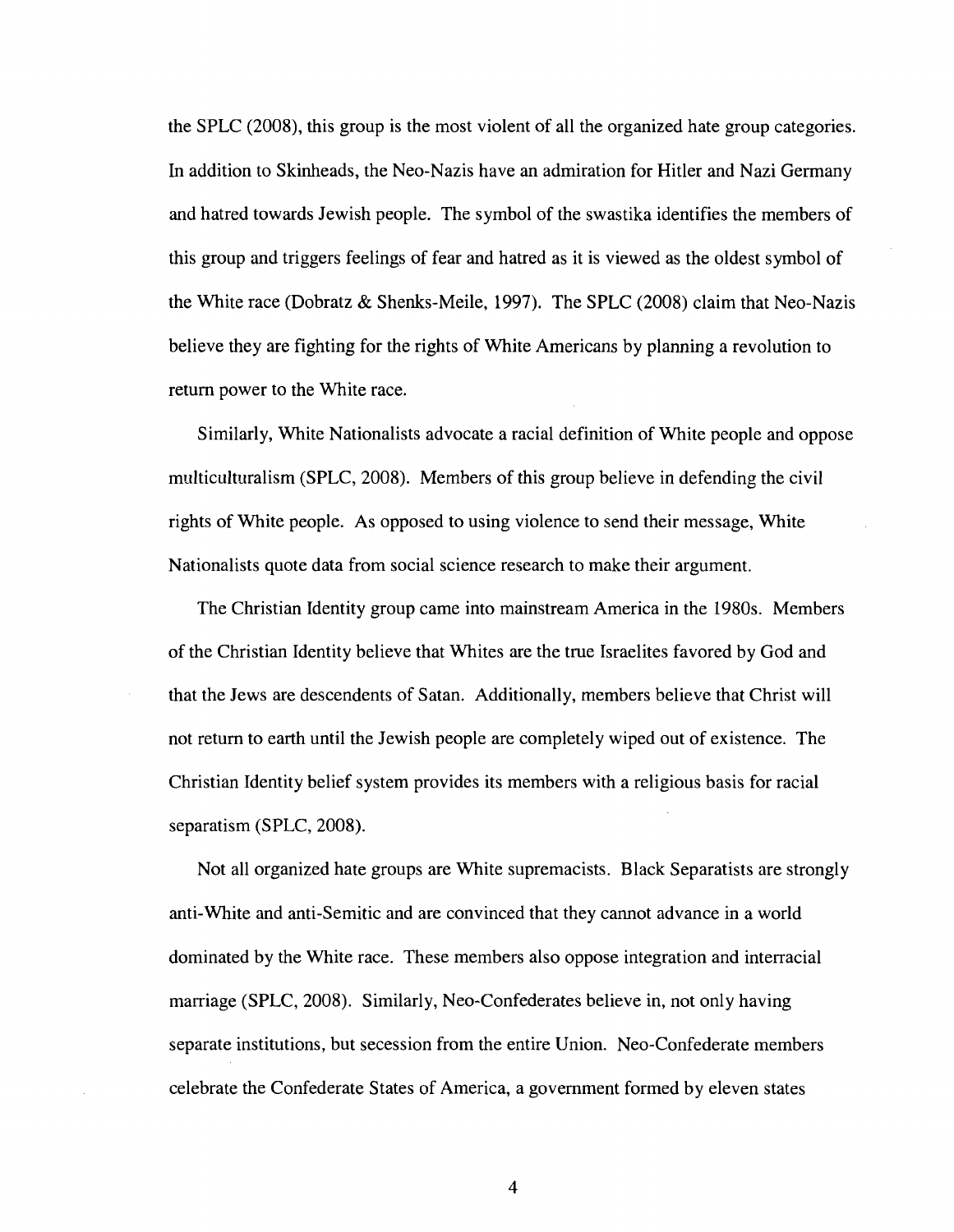between 1861 and 1865, which gave more power to the states (SPLC, 2008). Members of this group believe minorities and immigrants are destroying the White culture of the South.

The hate groups that do not fall under any of the abovementioned classifications created by the SPLC are placed into the General Hate category. Included in the General Hate category are sub-categories of anti-gay, anti-immigrant, and holocaust denial groups, as well as racist music labels.

The categories of the abovementioned hate groups are the basis of the current study. While there are notable similarities and differences among these groups, it is the purpose of this study to examine the structural conditions of a state and whether or not these structural conditions predict the number of hate groups existing within that state. The following chapter discusses previous research conducted on hate groups reporting their specific findings and proposes a theoretical framework as a foundation for the current study's hypotheses.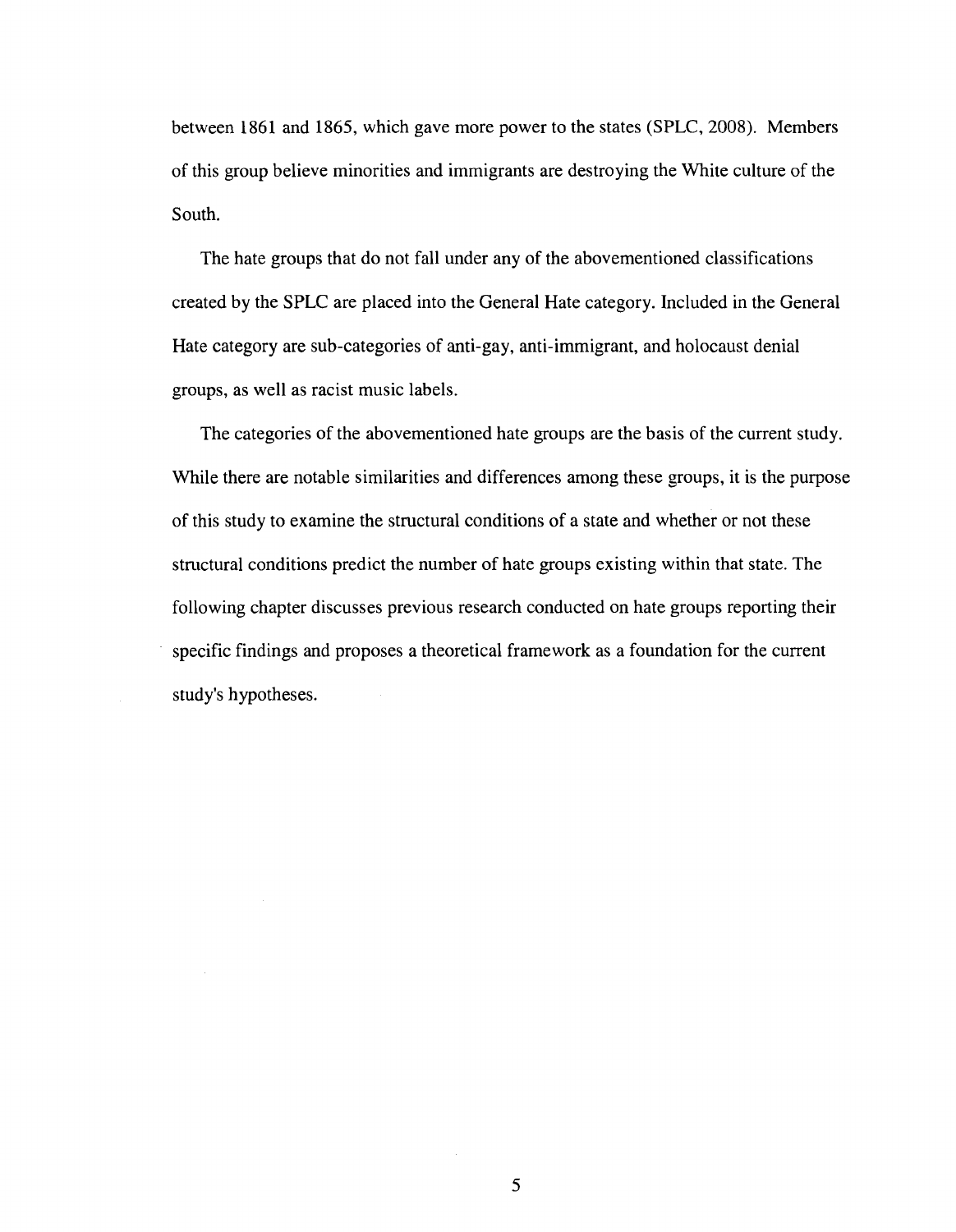#### CHAPTER 2

#### LITERATURE REVIEW

#### Geography and Hate Groups

Organized hate groups set up headquarters throughout the country with numerous chapters branching off into the smallest of communities. The SPLC discovered hate groups existing in every state in the U.S. clustering in the Eastern and Southern regions of the country. The importance of examining geography and hate groups is maintained by Flint (2004) who suggests the "geo-historical context of a state, the scope of identities constructed by the actions of groups, the social construction of place and borders, and territoriality provides a geographical perspective of spatial contextualization (p.4)." Some of these concepts have been studied and their findings are discussed below.

Hate groups may exist more in the South than any other region because of its history of slavery. In addition, Jefferson and Pryor (1999) found that hate groups are more likely to be located in urban areas rather than rural areas, as well as Southern states of the former Confederacy where slavery was prominent and social change was resented. Conversely, Dobratz and Shanks-Meile (1997) argue that the Pacific Northwest (Oregon, Washington, Montana, Wyoming, and Idaho) is predominantly White; therefore, White separatists are beginning to migrate to this area.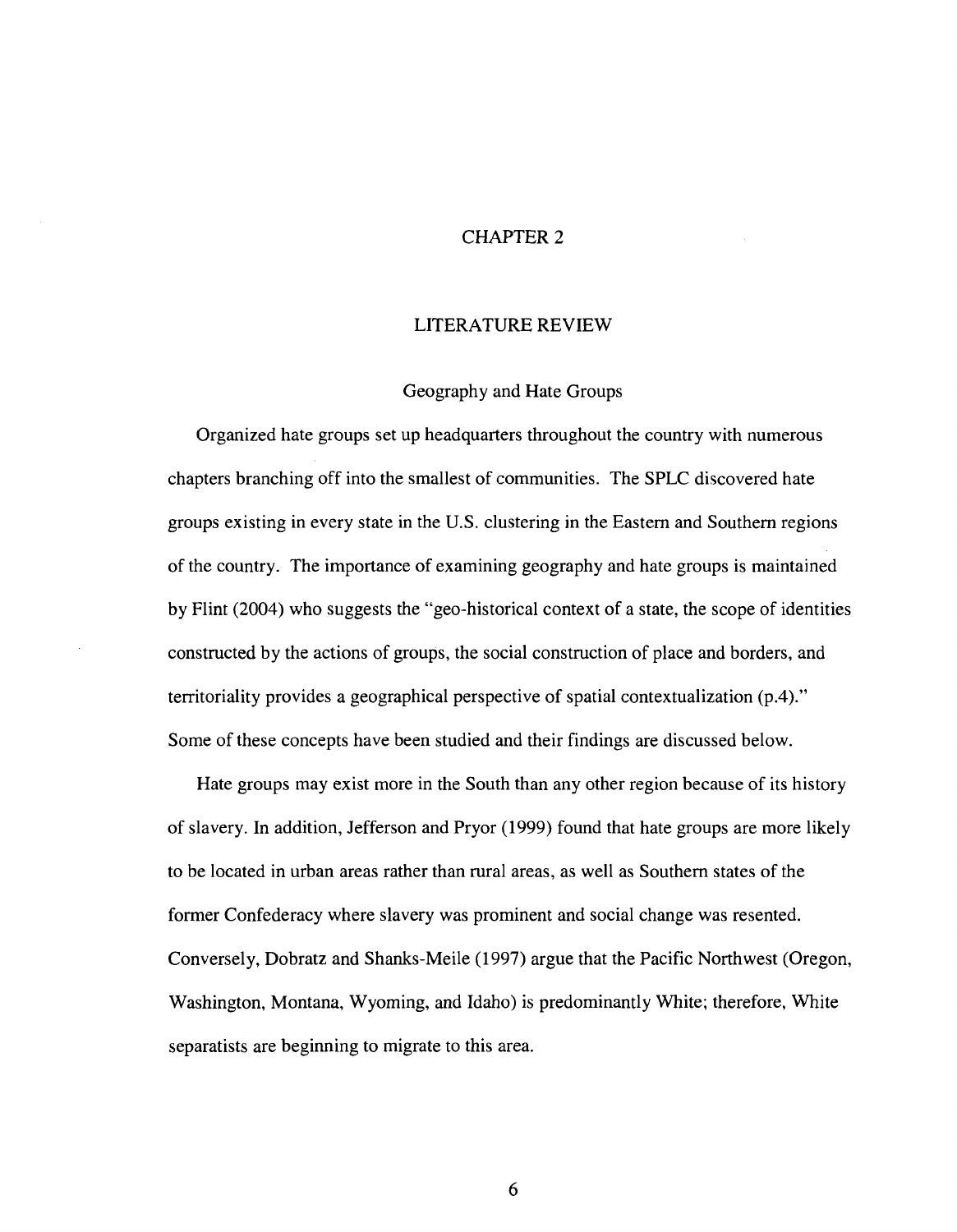Certain communities may be more of a target than other communities for White supremacist activities. The Southern region is less likely to be in favor of cultural change as compared to other regions (Blumer, 1958). In the Southern region of the United States, Beck (2000) explored why certain communities were targeted for White supremacist rallies and demonstrations in the 1980s finding them more likely to occur in counties where the Asian population was high as opposed to counties where Hispanics increased their income. The author's finding suggests that hate groups are more threatened by the White race being infiltrated by non-Whites rather than their earnings being taken away from them. Clearly, geographical location may predict the existence of hate groups, but also racial and ethnic issues play a key role.

#### Racial and Ethnic Heterogeneity

The United States' racial composition is rapidly changing (Frazier, Margai & Tettey-Fio, (2003). Early predictions on the United States population read that the White population was to represent 52 percent of the entire population by 2050 (U. S. Census, 2008). However, the U. S. Census Bureau (2008) reported the White population will represent less than half (46%) of the American population by 2042, eight years sooner than previously projected. While this estimate is premature based on future immigration policies and continuing cultural changes, according to the report, the diverse population is growing due to immigration and higher birth rates by minority residents, particularly Hispanics.

The more the White population and their resources are threatened by minorities, the higher the likelihood members of organized hate groups are to strike against said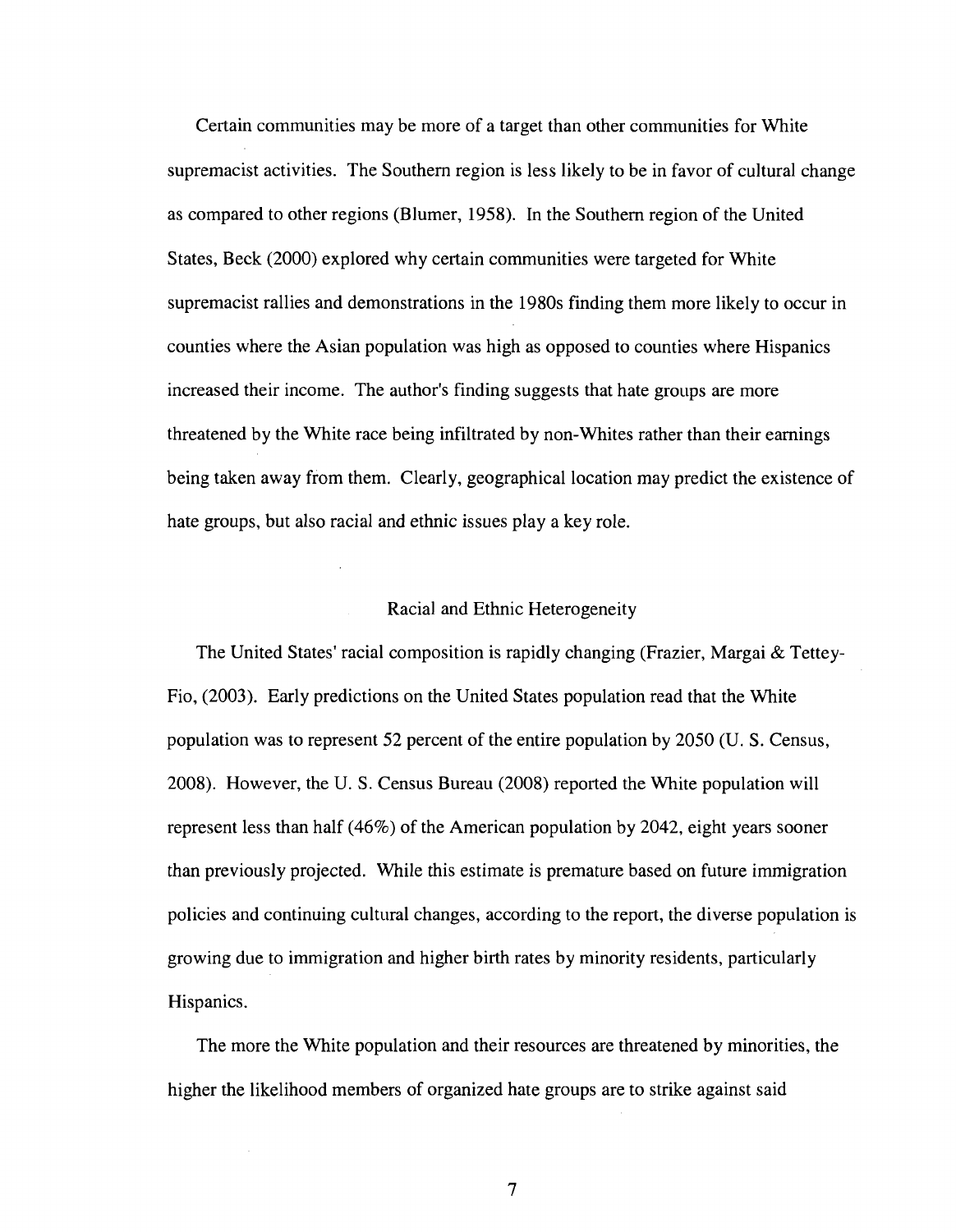minorities. According to Altman (2001), the choice of victims often depends on local conditions. For example, in Imperial Beach, CA, the KKK intimidated and terrorized Vietnamese immigrant anglers because they built a fishing fleet; thus, accusing the Vietnamese of taking away jobs from Whites. Further, Green, Strolovitch and Wong (1998) found a relationship between racially motivated crime and patterns of demographic change, specifically, that Blacks become safer as their numbers grow in historically non-White areas. Hate violence increased in areas where non-Whites moved into White communities and decreased in areas where non-Whites resided with other non-Whites.

Hate violence has also occurred against minorities by other minorities. According to Levin and McDevitt (2002), some Blacks regard Jews as representatives of White supremacy. The authors suggest the unequal wealth distribution between Jews and Blacks gives rise to interracial violence. Furthermore, the animosity deepens when members of different minority groups compete for the same jobs, live in the same neighborhoods and have their children attend the same schools. The ongoing tension and continuing competition for jobs and housing threatens the position of the other group, thus resulting in conflict.

#### Economic Disadvantage

Researchers have argued that the state of the American economy influences hate group and hate crime activity. One of the earliest studies conducted on hate crime activity and economic conditions by Hovland and Sears (1940) examined Black lynchings from 1882 to 1930 finding that as cotton prices and the economy took a turn for the worse,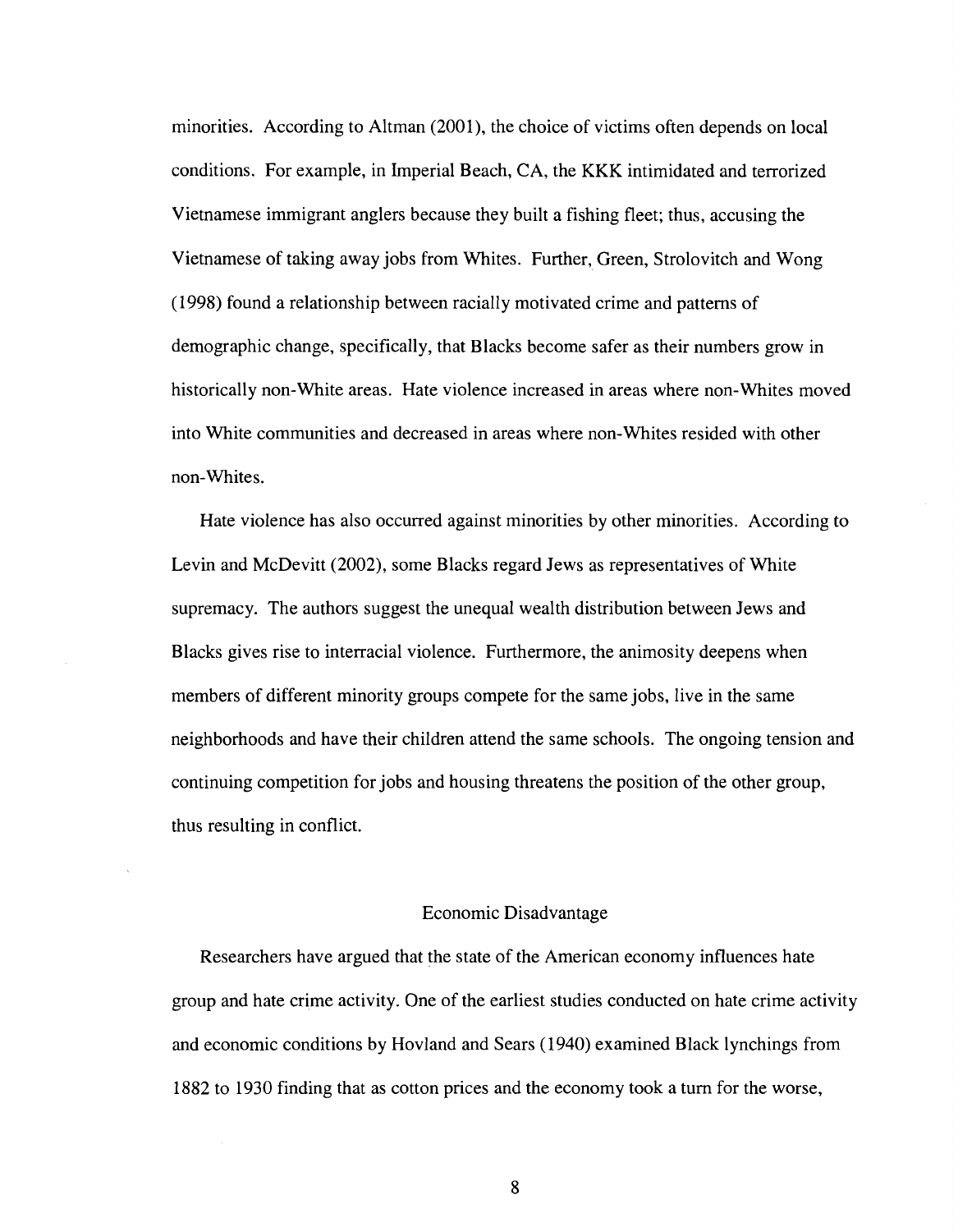Black lynchings increased. Building upon Hovland and Sears' (1940) study, Green, Glaser and Rich (1998) evaluated post-depression hate crimes and economic decline mainly finding no relationship linking unemployment to hate crimes. It is likely the inconsistencies between these two studies were due to the different time frames studied. At the time of Hovland and Sears' (1940) study, the economy was recovering from a depression while Green, Glaser and Rich (1998) examined data not only post Great Depression, but also post Civil Rights and Women's movements. In other words, the times were different socially and economically.

In examining the social and economic influences of hate groups, Olzak (1992) found that during periods of improved economic conditions, attacks occurred against African Americans, Asian Americans and European Americans when improving their standard of living. When comparing hate group proportions to population ratios, Peterson (2002) found that hate groups were more likely to form when unemployment rates are high for a state. Jefferson & Pryor (1999) used SPLC's hate group listings and U.S. Census data to examine where hate groups flourish finding a relationship between the existence of a hate group in an area and the area's property tax, educational attainment and resident population. Similarly, McVeigh (2004) found a county's racial and ethnic heterogeneity, income inequality, and population density was a significant predictor of racist organizing.

#### The Force of the Internet

Although the current study does not examine online hate groups, they are important to discuss since the Internet has provided organized hate groups with a strong advantage to spread their word of hatred to a wider audience. Not only are the messages hate groups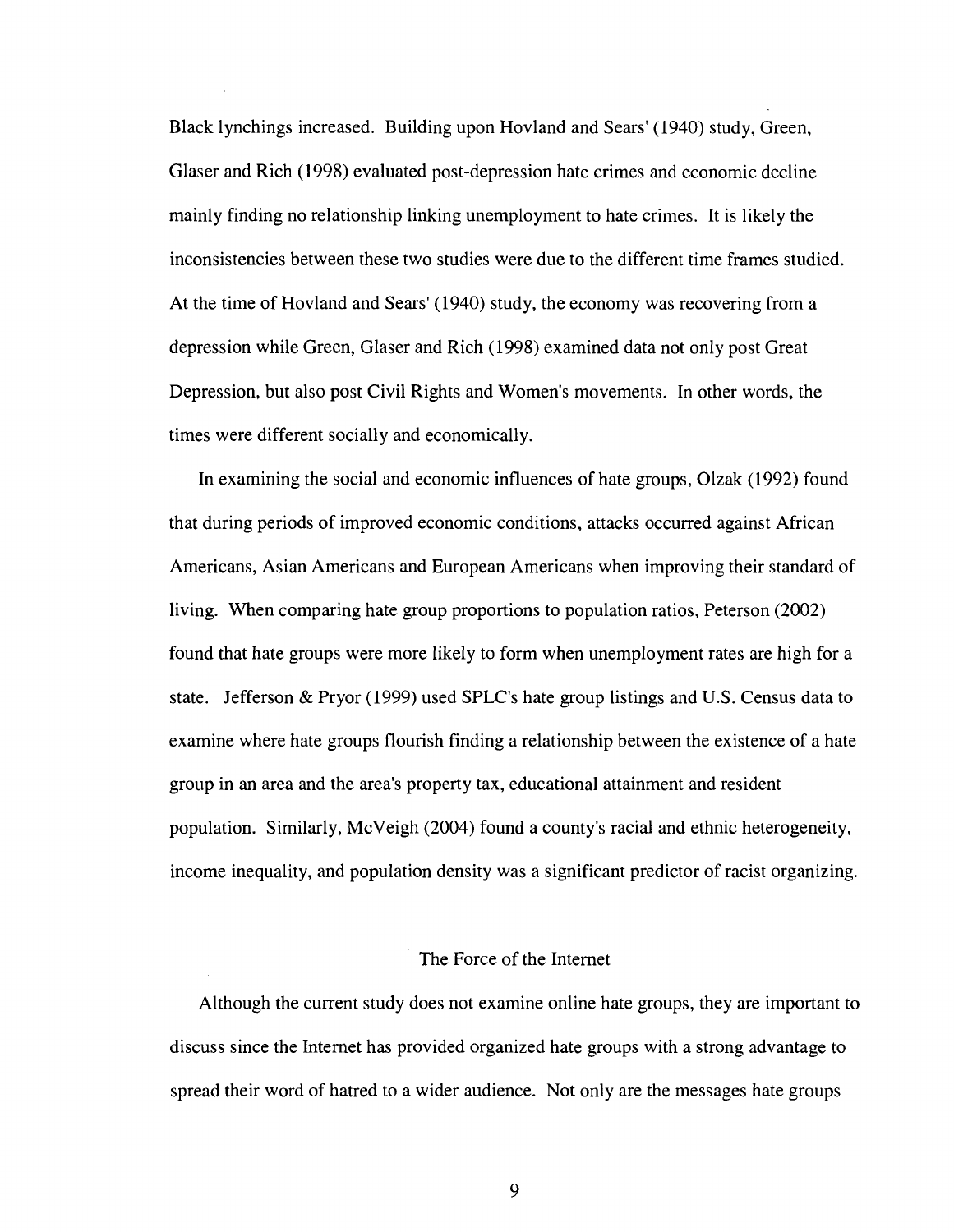disperse via the Internet uncensored, but the United States Supreme Court has given the Internet full protection by the First Amendment *(Reno v. ACLU,* 1997). This freedom allows hate groups to provide propaganda, music, and computer games to anyone browsing on their sites.

According to the SPLC (2007), there were 566 active hate group websites in 2006. Previous research on Internet hate groups has examined how groups persuade visitors to enter their webpage (Borgeson & Valerie, 2004; Duffy, 2003; Lee & Leets, 2002; Weatherby & Scoggins, 2006). Groups are able to control their image on the Internet allowing sites to look respectable and professional; words can be chosen carefully to appear credible. For the young child using the Internet to assist in homework, a search engine can produce a surplus of results. For example, a middle school student researching Martin Luther King, Jr. for a paper can conduct a Google<sup> $\odot$ </sup> search resulting in 12 million websites. Jackson (2006) found that the eighth listing on the first page of a Google<sup>©</sup> search results page of [martinlutherking.org,](http://martinlutherking.org) is a hate site operated by a White supremacist. One wrong click can lead an adolescent to hateful rhetoric.

Other research on Internet hate groups has examined the type of content hate group websites provide to viewers (Gerstenfeld, Grant, & Chiang, 2003; Levin, 2002; Schafer, 2002). These studies have found that Internet communication is fast, easy and inexpensive allowing members to share with visitors materials such as publications, multimedia downloads, and external links. The Internet also makes recruiting new members easier for White supremacist groups. Any individual with a computer can access hundreds of hate websites. A person who holds racist and prejudice beliefs is able to connect with others worldwide who share similar ideologies.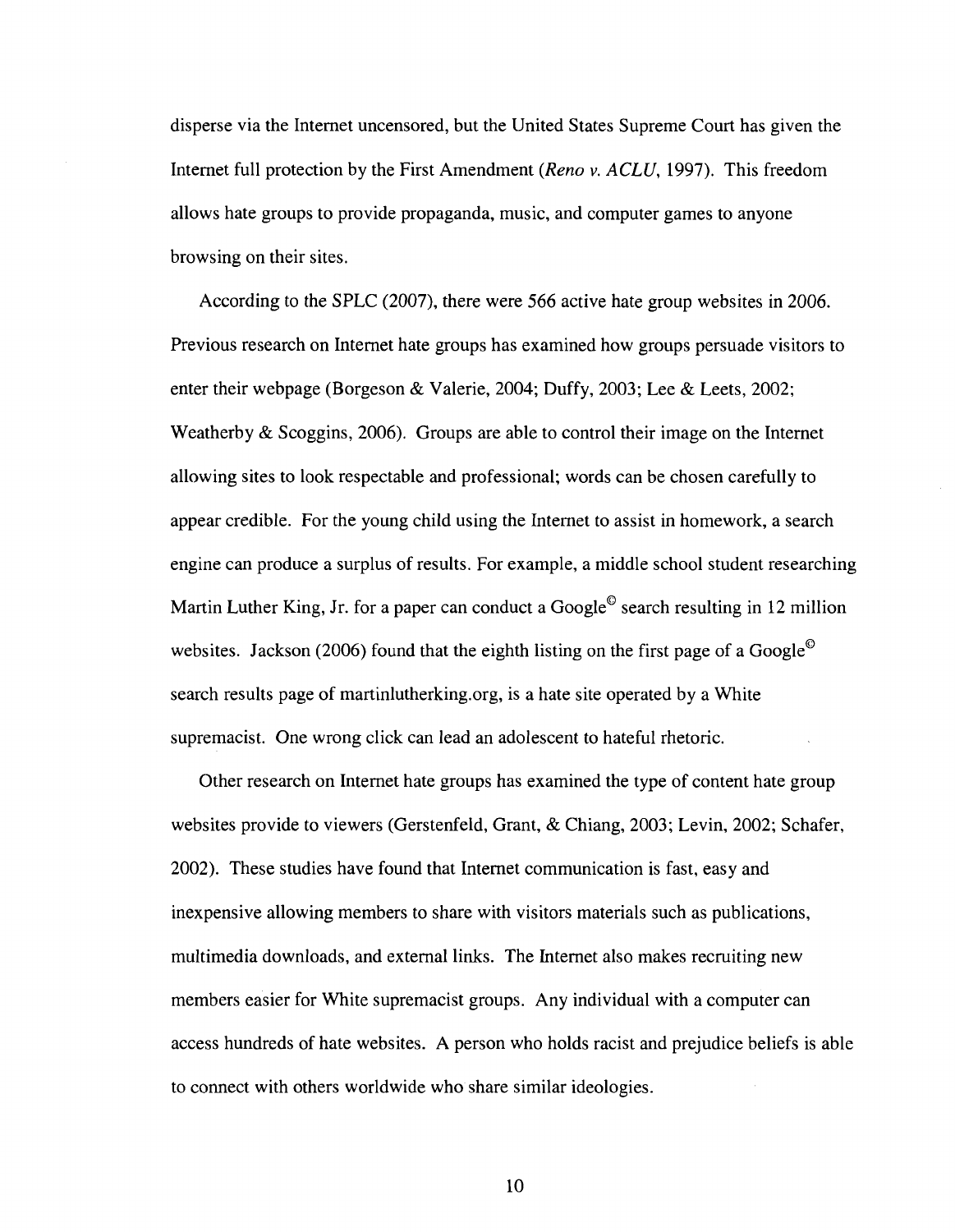While organized hate groups exist in cyberspace and in communities across America, the reason(s) for them to exist is worth understanding. It is implausible to postulate a single criminological theory to explain hate group existence for there are several factors to take into account. Following is an examination of theoretical explanations as to why hate groups may form and who is joining them.

#### Theory

#### *Micro-Level Theory*

Researchers have argued (Blazak, 2001; Ezekiel, 2002) that individuals may experience anomie or strain, and are thus more susceptible to the influences of White supremacist recruitment. For instance, Blazak found youths who feel isolated, alienated, and threatened by status change are susceptible to recruitment by hate groups. Similarly, Ezekiel found many hate group members to have been isolated as adolescents—suffering from parental loss, lacking positive adult role models, and/or weakened sibling bonds. Other micro-level research has suggested symbolic interaction (Donelan, 2004) to explain why individuals join organized hate groups. For instance, a group's symbol(s) may suggest a plan of action, and as a result, the group behaves in a manner in reference to what they symbolize.

Opotow and McClelland (2007) maintain that hate is a derivative from one's history, including "proximate contextual factors and some unconscious or irrational beliefs that create the readiness to hate" (p. 75). Of the five components (antecedents, affect, cognitions, morals and norms, behavior) that frame their theory of hating, they argue that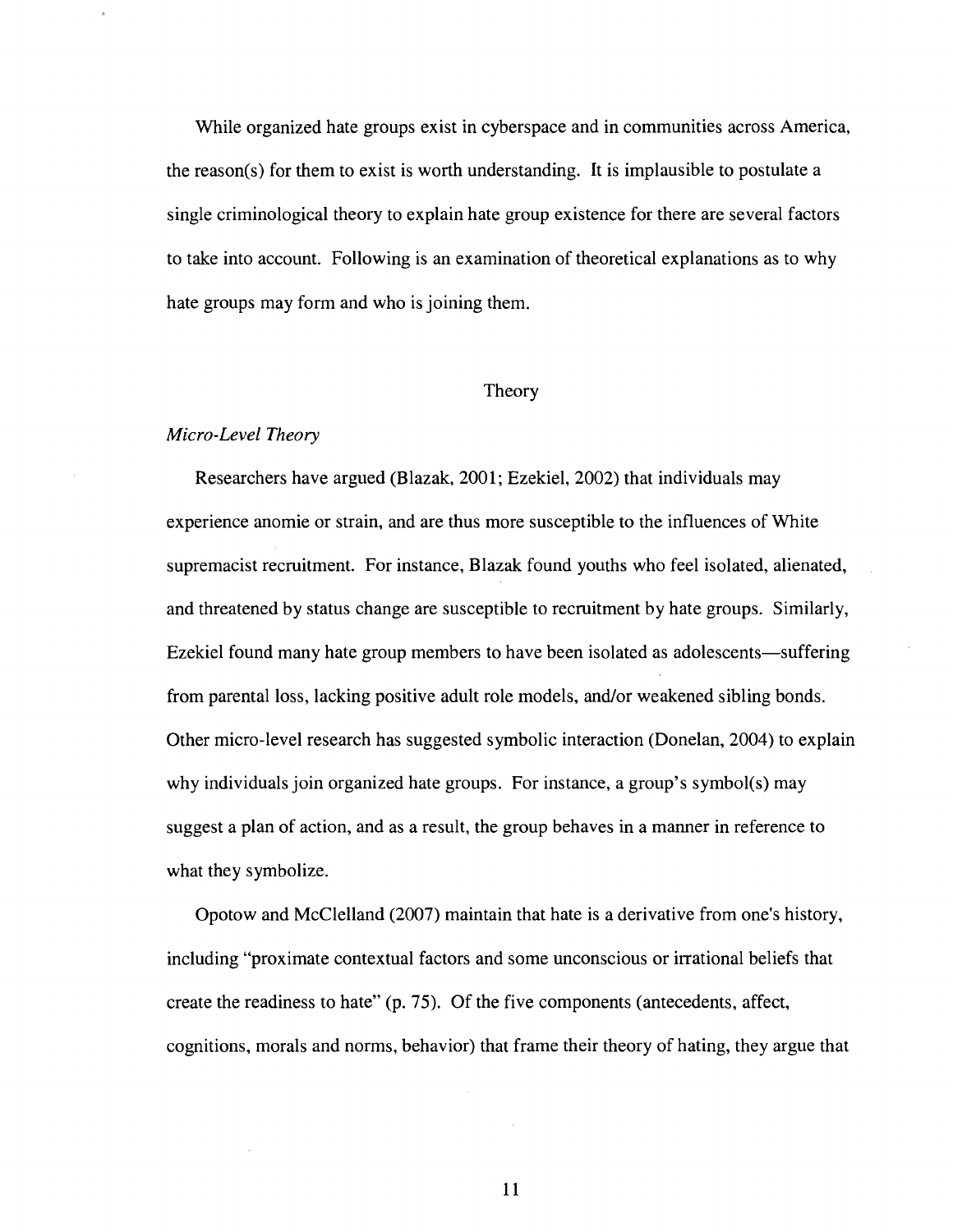when hate is limited to just one component, the act of hating remains sedentary; however, with all five represented, hate can be fatally destructive.

Scapegoating has emerged as a theme in hate group research. According to Allport (1958), people who scapegoat do not blame themselves for their misfortunes, but blame other people. Scapegoat theory (see Dollard et. al, 1939) of prejudice maintains that an individual who is highly prejudiced will have a certain amount of frustration and hostility that has not been reduced or acted out against the original object of aggression. Furthermore, the theory argues that this highly prejudiced individual succeeds in reducing his hostility by displacing it upon members of minority groups in the form of prejudiced behavior.

Steinberg, Brooks, and Remtulla (2003) argue that hate is a cognitive problem in which an offender sees himself as moralistic and righteous, thus blaming the enemy for his or her problems. Douglas, McGarty, Bliuc, and Lala (1995) argue that scapegoat victims are chosen based on the characteristics held which are different from those held by the majority of his or her peers. Scapegoating has also been found as a tactic for recruiting by organized hate groups (Roy, 2002). By placing blame on others, it is easy for White supremacist groups to reassure the person who feels powerless in the face of personal, social, or economic difficulties.

In addition to scapegoat theory, frustration-aggression hypothesis has been argued as an explanation for prejudice. Lindzey (1950) found individuals who were very prejudiced against minority groups became more frustrated than individuals who were low in minority group prejudice. Additionally, it was found that those high in minority group prejudice became more aggressive and more conforming to authority norms than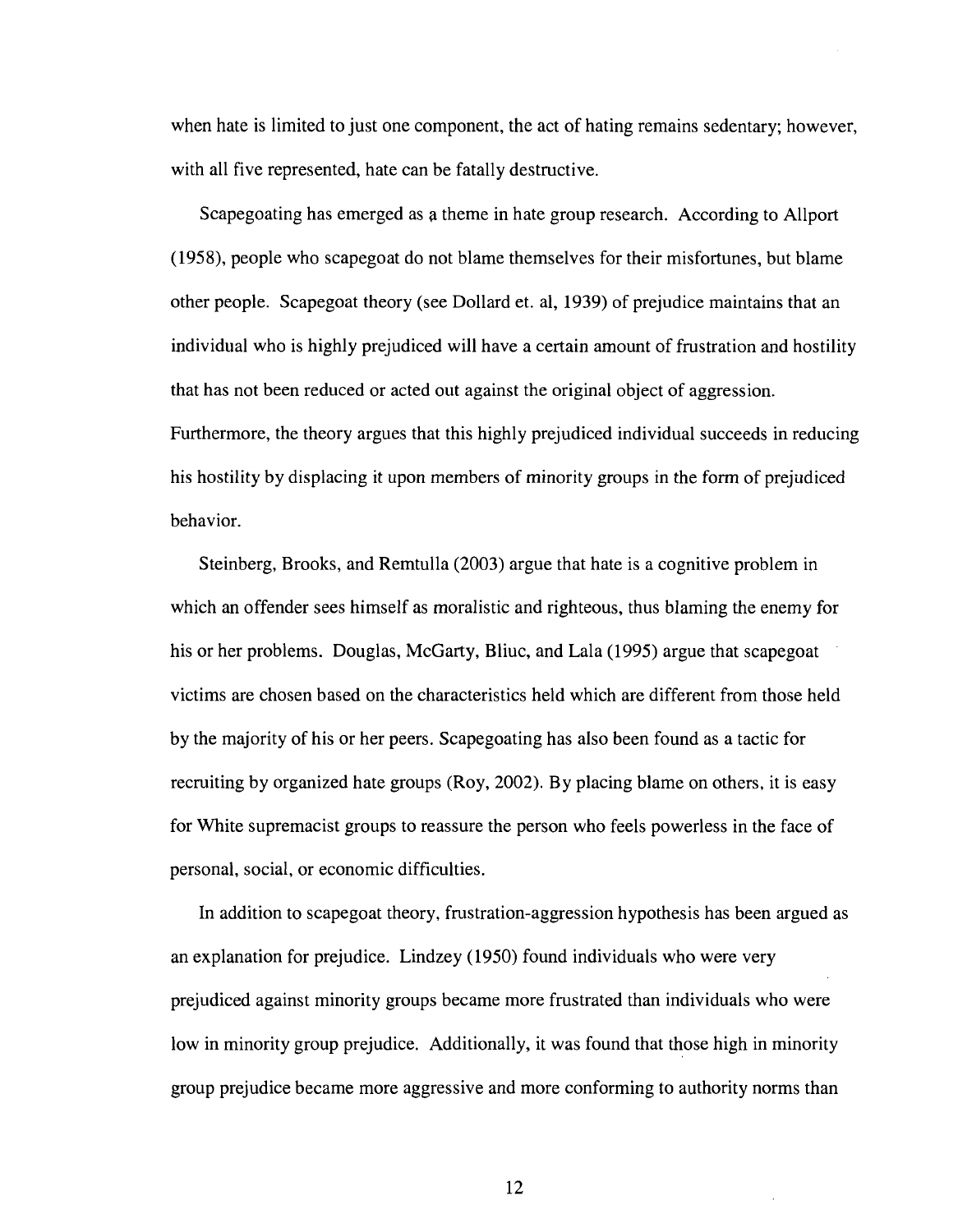those low in minority group prejudice. These findings suggest that as the minority populace grows, it is likely that highly prejudiced persons who are part of the dominant majority with unreleased frustration will displace it on said minority group.

#### *Macro-Level Theory*

Early macro-level researchers have argued group position (Blalock, 1967; Blumer, 1958) as an explanation of racial group prejudice. Blumer (1958) argues that racial prejudice is a defensive reaction to the challenge of group position, specifically, the feelings of superiority, that the subordinate race is inherently different, and the proprietary claim to privilege and advantage held by the dominant group towards the subordinate group. Blumer (1958) argues that it is not the subordinate group, as a whole, that the dominant group is concerned with, but rather the position the subordinate group holds compared with the dominant group.

Blau's (1977) macro-structural theory of social relations identifies forms of structural differentiation—the distribution of people among social positions in the form of heterogeneity, inequality, and status diversity that facilitate and sustain organized racism. The author suggests that hate groups should have difficulty sustaining themselves in communities where access to information can be used to reject the White supremacists' worldview. On one hand, hate groups may most likely form in communities characterized by economic inequality and economic transition. On the other hand, hate groups would have little resonance in communities where wealth is distributed equally and the economy is stable.

Drawing upon Blau's (1977) macro-sociological theory of social structure, McVeigh (2004) developed a theory of structured ignorance to explain the variation in the number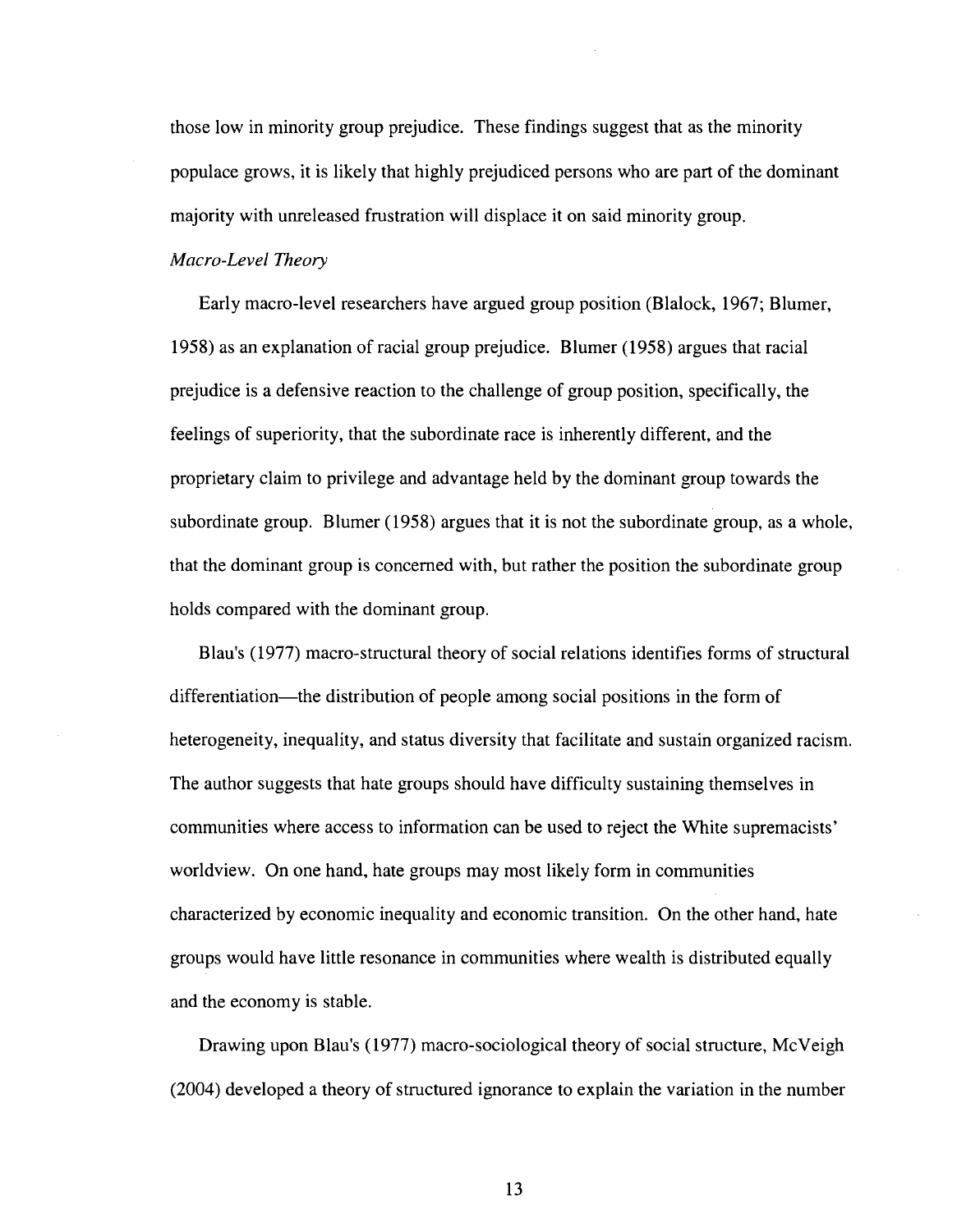of hate groups arguing that access to relevant information on a collective social problem is largely determined by one's position within the social structure. It is argued that structural changes produce a collection of individuals who view organized racism as a reasonable response to the problems they face in their daily lives. While the author suggests that the interaction between organized hate group members and non-members is not sufficient to sway them from their beliefs, members are more likely to stay with the organization if the movement's ideology seems reasonable based on what they are able to observe from their position within the social structure.

Building on Blumer's (1958) implications, Blalock (1967) argues that while the minority group comes across as a serious competitor, the act of discrimination serves as a means of restricting such competition. The author proposes that intergroup competition is highly likely when there is competition over scarce economic resources such as land and occupations—especially when the weaker of the two groups originally possessed the object of competition. Furthermore, the author suggests high competition when rival groups have different cultural backgrounds. Blalock concludes that extreme violence is likely when the weaker group cannot be easily removed from the area or when the weaker group insists on retaliatory action; thus, further adding frustration and anxiety to the powerful group.

As a derivative from the conflict perspective (Turk, 1969; Quinney, 1977) minority threat hypothesis states that the majority group will respond with some form of social control when the size of the minority group increases. Under Blalock's (1967) theoretical assumptions, intergroup competition and conflict are highly likely when resources are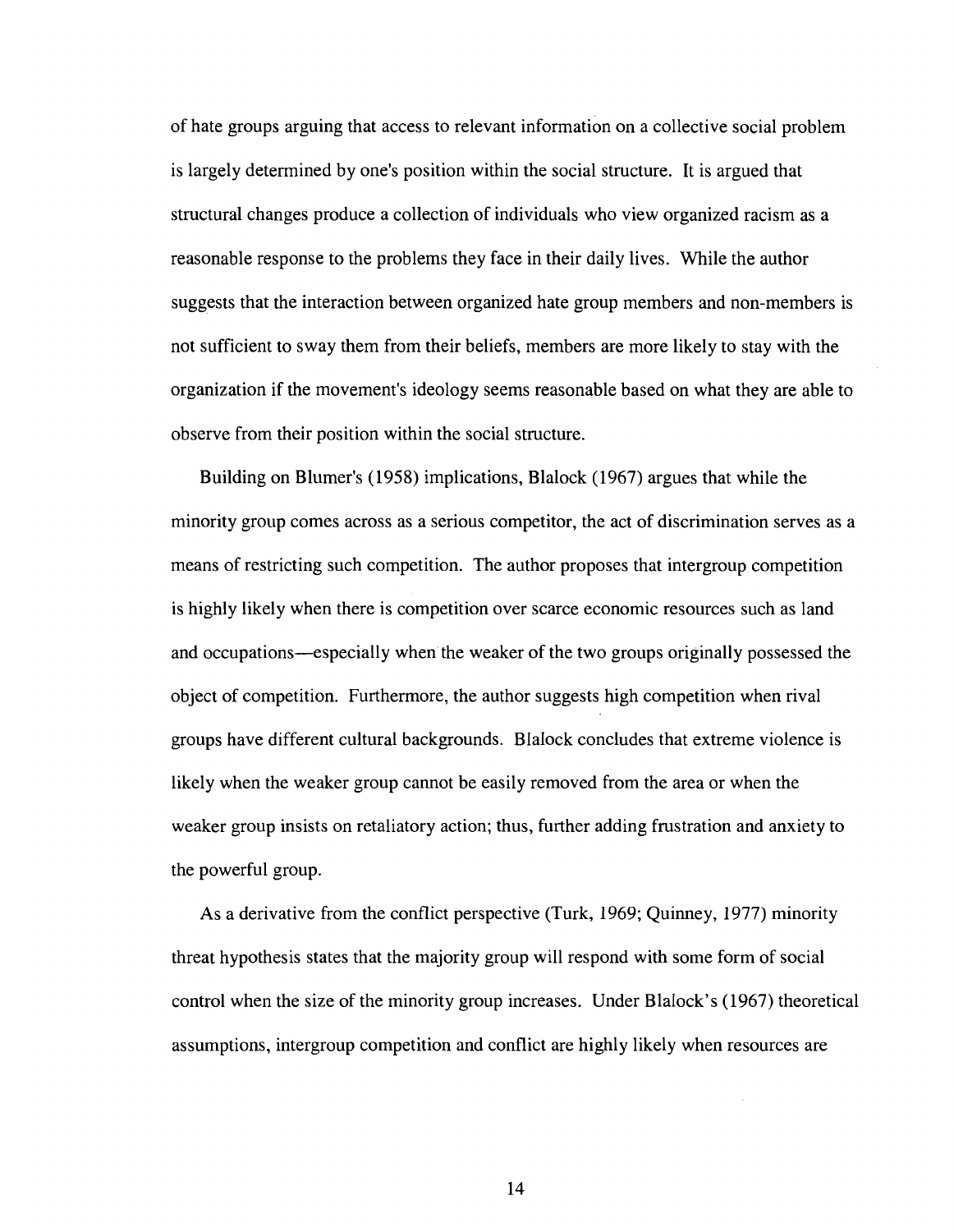scarce. As the percentage of non-Whites increase, an economic and political threat forms to Whites (Blalock, 1967).

Many studies that have tested Blalock's (1967) minority group threat hypothesis examined lynchings in the South. For instance, Reed (1972) found support for this theory by creating a "lynching rate" and exploring this "rate" with both the proportion of the Black and the proportion of the White population in Mississippi counties from 1889- 1930; specifically, lynchings increased in counties with populations 80 percent or higher Black. Similarly, Corzine, Creech, and Corzine (1983) conducted both a longitudinal and cross-sectional study of Black lynchings in Southern states finding that lynchings increase when Blacks make up a large proportion of the population. Although these studies have focused solely on Black lynchings in the South, these studies do show support for Blalock's minority group threat hypothesis. While the current study is not testing a specific criminological theory, it will be using Blalock's (1967) minority threat hypothesis as a framework to explain the number of hate groups within a state.

In sum, researchers have found that poor economic conditions are related to the organizing of hate groups (Hovland & Sears, 1940; McVeigh, 2004; Peterson, 2002) as well as demographic change (Altman, 2001; Beck, 2000). Furthermore, research has shown organized hate groups to be more active in non-White communities than in predominantly White communities (Green, Strolovich & Wong, 1998). Based on minority threat hypothesis, the current study will test the ability of a state's structural attributes to explain the existence of hate groups. Specifically, characteristics of the population (non-White, speak English as a second language, unemployed, live below poverty level) are used to predict the existence of organized hate groups.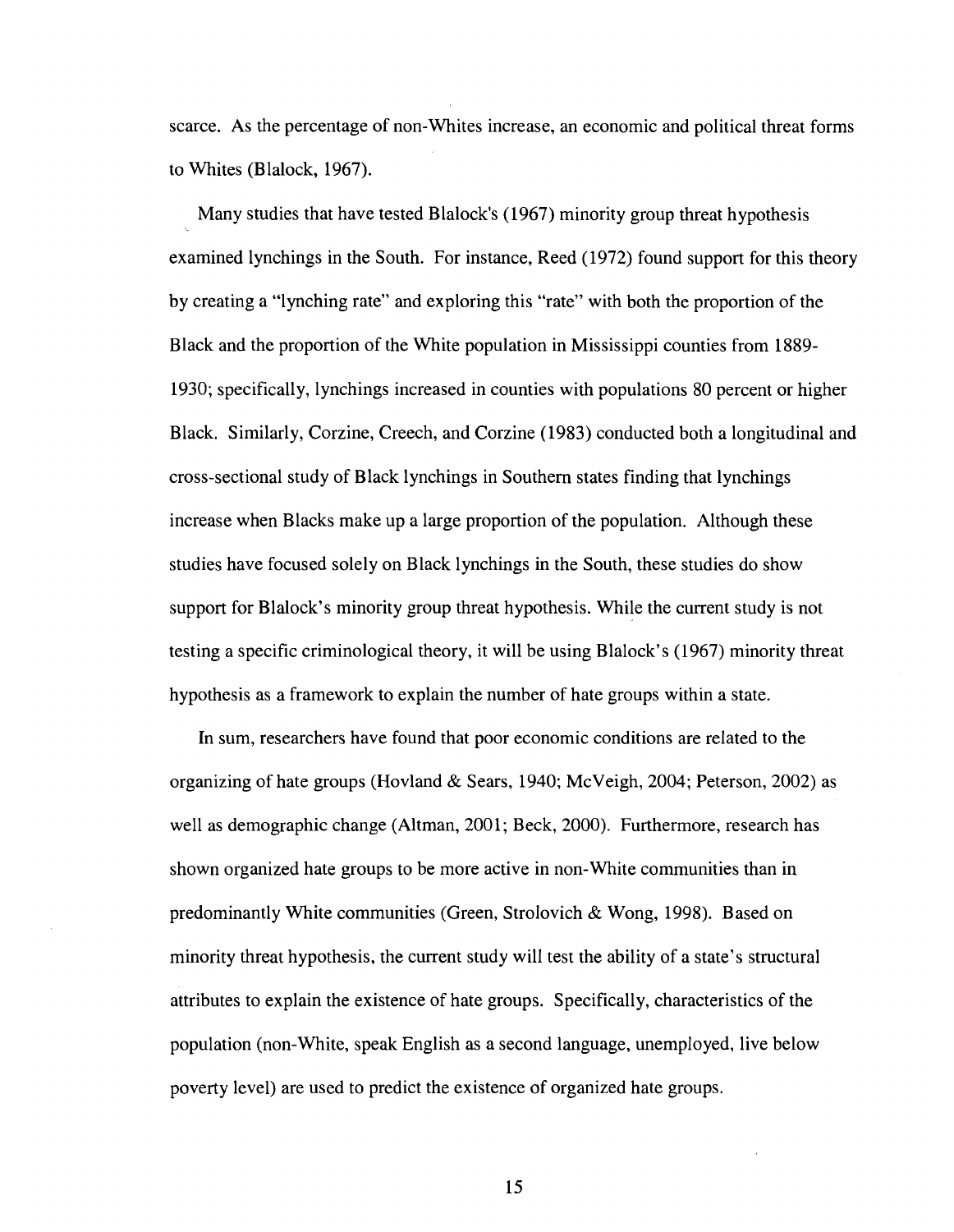#### CHAPTER 3

#### **METHODOLOGY**

#### Hypotheses

The current study examined whether there is a relationship between the structural characteristics of a state and its number of active hate groups.<sup>2</sup> It specifically addressed whether particular socio-economic factors distinguish between states that contain high numbers of hate groups and those that have a low number of these groups. Based on previous research and theory, the hypotheses of the current study proposed:

- H<sup>1</sup>: There will be a *positive association* between measures of racial and ethnic heterogeneity (i.e., percent of the population that is non-White, percent of the population with English as second language (ESL)) and the number of hate groups within a state.
- H<sup>2</sup>: There will be a *positive association* between measures of economic disadvantage (i.e. percent of the population below poverty level, percent of the population unemployed) and hate groups within a state.

H<sup>3</sup>: States located in the South will have *more* hate groups than other regions. These relationships were expected to be maintained even after controlling for the size of the state's population. The method of conjunctive analysis (see Miethe, Hart, & Regoeczi, 2008) was used to examine how the combination of these structural

<sup>&</sup>lt;sup>2</sup> Throughout this study, any reference to "states" includes all 50 states and District of Columbia (N = 51).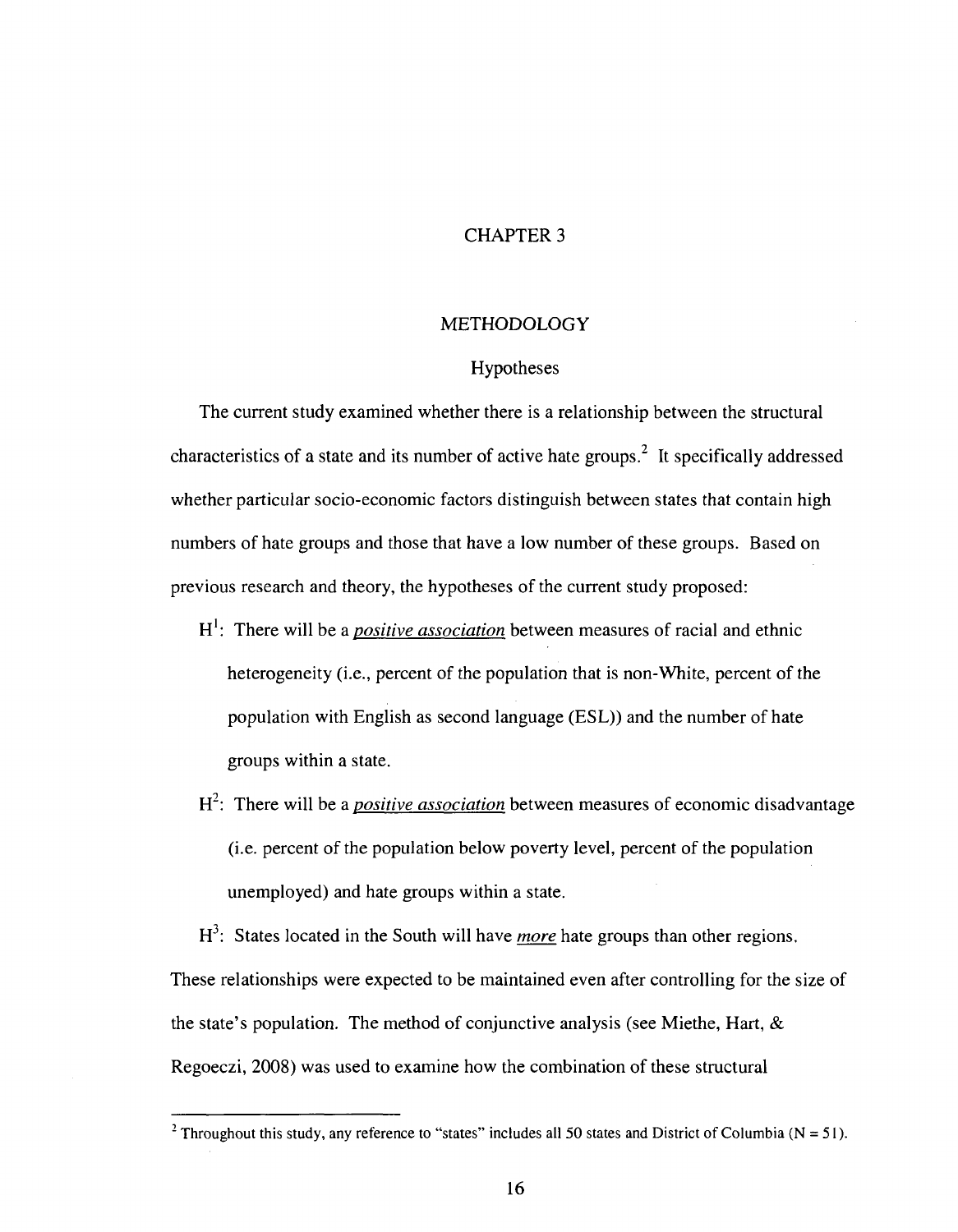characteristics influenced the likelihood of a state having a relatively "low" or "high" number of hate groups.

The structural elements of states examined in this study were based on U.S. Census measures of the socio-economic characteristics of states in the year 2000. The specific source of these data came from the U. S. Census Bureau's *American Fact Finder* and data tables from the American Community Survey.<sup>3</sup> How the particular structural variables were defined, coded and categorized in this study are described below.

#### Measures

#### *Dependent Variable*

The dependent variable for this study was the number of hate groups that have been identified in a state between 2000 and 2007. This data was based on the annual counts of hate groups which were provided by the Southern Poverty Law Center (SPLC). These counts of active hate groups are reported in every spring issue of the SPLC's *Intelligence Report.* The SPLC (2008) defines organized hate groups to "have beliefs or practices that attack or malign an entire class of people, typically for their immutable characteristics."

In order for a hate group to be counted by the SPLC in a given year, a group must have been involved in some form of activity such as marches, rallies, speeches, meetings, leafleting, or criminal acts (SPLC, 2008). Further, annual counts are based on information obtained from hate group publications, citizen reports, law enforcement

 $3$  According to the U.S. Census (2008), data for the American Community are collected from a sample of housing units and used to produce estimates of the actual figures that would have been obtained by interviewing the entire population using the same methodology. See:

[http://www.census.gov/acs/www/index.html.](http://www.census.gov/acs/www/index.html) The American Community Survey (ACS) is a nationwide survey providing information to communities on their changing demographics such as age, race, income, and other important data. See:

http://factfinder.census.gov/jsp/saff/SAFFInfo.jsp?\_pageId=sp1\_acs&\_submenuId=.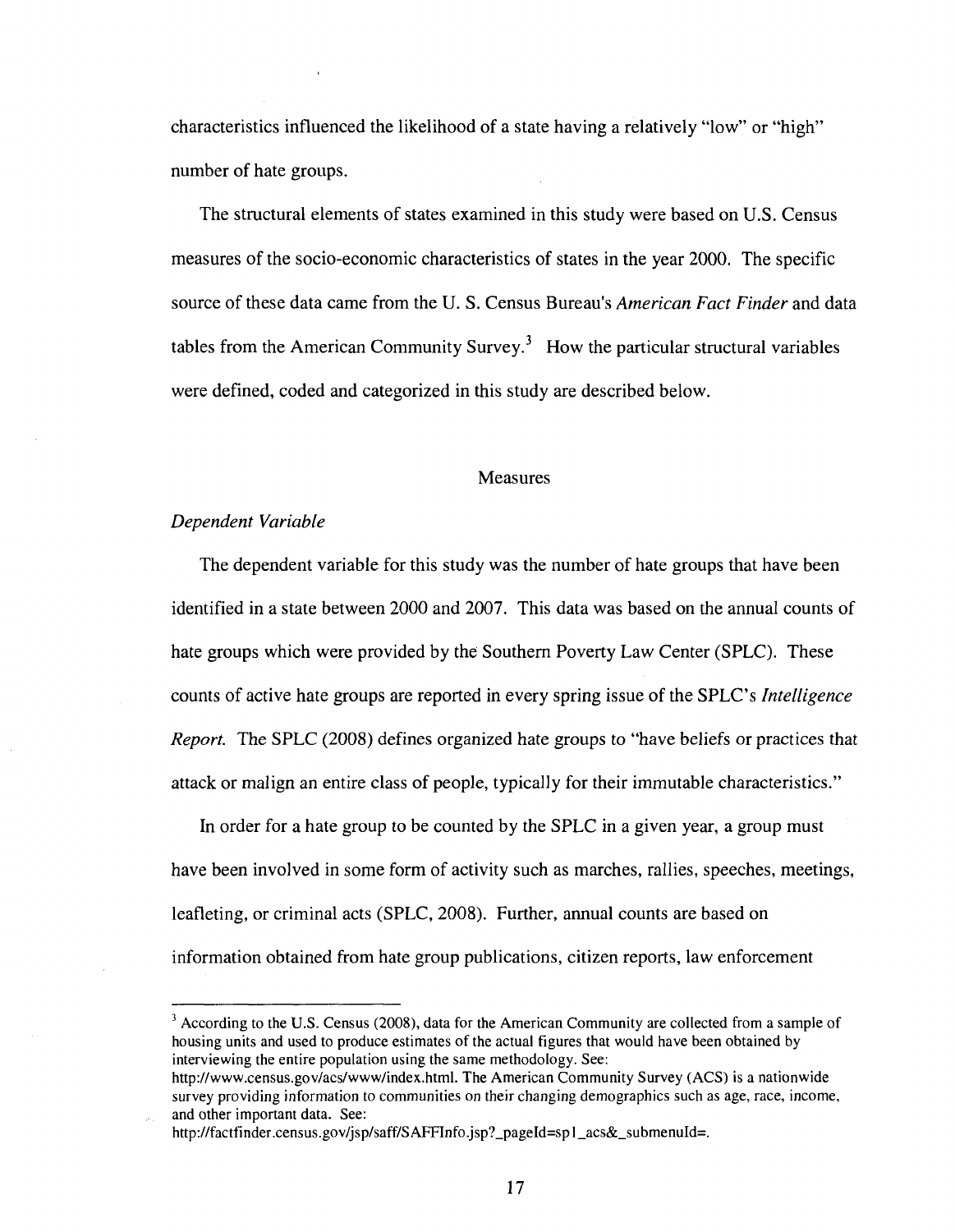agencies, field sources, and news reports. The annual counts used in this study do not include hate group websites since the SPLC reports those numbers as separate data. While there may be more organized hate groups in existence than what is reported in the *Intelligence Report,* the SPLC data is the most comprehensive list of hate groups that is available in the United States.

In their publications, the SPLC specifically reports on the number and location of the following groups: Ku Klux Klan, Neo Nazi, White Nationalist, Racist Skinhead, Christian Identity, Black Separatist, Neo-Confederate, and General Hate. These groups have been found in all 50 states and the District of Columbia. Some states have multiple types of hate groups, whereas other states may not have any active hate groups in operation over the course of a given year. The median number of hate groups identified in this study period was 74 and ranged from 3 to 401 specific groups across the states. *Independent and Control Variables* 

The primary independent variables in the current study were measures of a state's racial and ethnic heterogeneity, its economic disadvantage or marginality, and the region of the county in which it resides. The size of the state's population in the year 2000 served as a control variable.

The percent of the state's population that was non-White and the percent of the population in which English was the second language were two measures of the racial and ethnic heterogeneity within a state. These measures were highly correlated  $(r = .65)$ ; standardized alpha = .81) and were combined on the basis of their factor scores to create a composite index of racial and ethnic heterogeneity.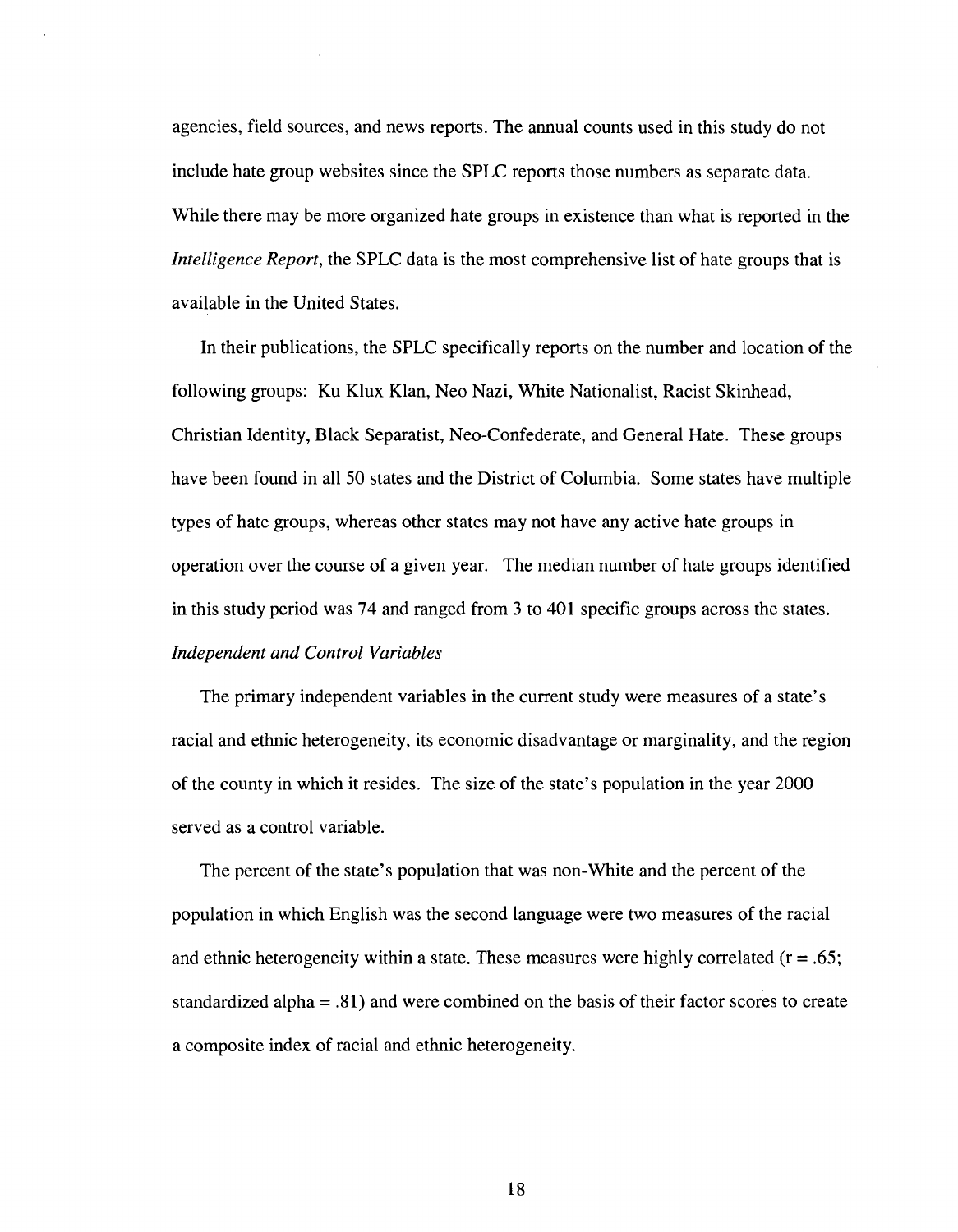The percent of the state's population that was below poverty level and the percent of the population that was unemployed were two measures of the economic disadvantage within a state. These measures were highly correlated  $(r = .69;$  standardized alpha = .83) and were combined on the basis of their factor scores to create a composite index of economic disadvantage.

The regional location of a state was also used as a measurement to predict the number of hate groups within a state. The U.S. Census divides America into four regions: Northeast, Midwest, South, and West. All states that fell into Northeast, Midwest and West were coded as 0 for "non-South," while all states that fell into South were coded as 1 for "South." Lastly, a state's population size served as a control variable and was measured by the number of individual residents in a state for the year 2000.

#### *Recoding of Variables*

For purposes of exploring the interrelationships among the structural characteristics of states and their prevalence of hate groups, all of the continuous variables in the current study were recoded into categorical variables. This recoding was done to explore bivariate associations among these category variables and to conduct a conjunctive analysis of the joint distribution of these structural attributes and their relationship to the prevalence of hate groups within these composite profiles.

Given that most of the continuous variables in this study were highly skewed, the appropriate measure of central tendency was the median. Accordingly, these continuous variables were split at the median to develop "low" and "high" dichotomous, categorical variables. For example, the categorical variable for the prevalence of hate groups defines states with less than 74 hate groups as "low hate" and states with more than 74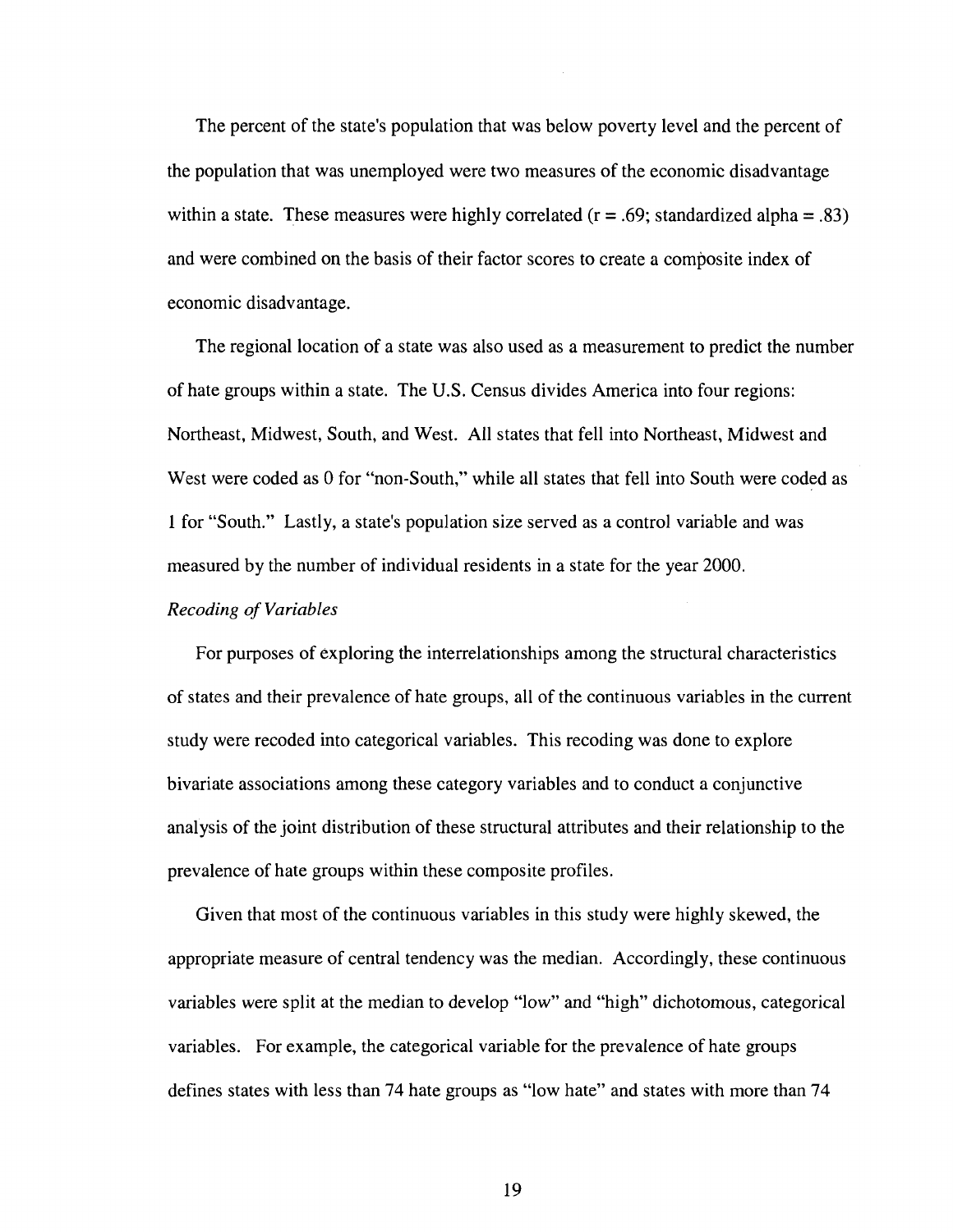hate groups as "high hate".<sup>4</sup> Similarly, the composite measures of racial and ethnic heterogeneity and economic disadvantage were also divided at their medians to construct "low" and "high" categories for these variables. The state's population size was also recoded at its median value. The coding and descriptive statistics for the original distribution of the continuous variables and their categorical counterparts are summarized in Table 1.

#### Analyses

Several types of analysis were conducted in this study to examine the relationship between a state's structural characteristics and its prevalence of hate groups. First, basic bivariate relationships between the structural elements and the number of groups were examined for both the continuous and categorical coding of the variables. This analysis involved computation of correlation coefficients, contingency table analysis, and chisquare tests of statistical significance. Second, both multiple regression and logistic regression analyses were conducted on the continuous and categorical coding of the number of hate groups to assess the net impact of heterogeneity, economic disadvantage, and the Southern region after controlling for population size. Third, the method of conjunctive analysis was used to explore the unique and common combinations of structural attributes that are associated with "low" and "high" hate states. The results of these analyses are summarized next.

<sup>&</sup>lt;sup>4</sup> The language of "low" hate states and "high" hate states is used throughout this study primarily as a linguistic shortcut for saying "the number of hate groups within a state is lower than the median for all states" or "the number of hate groups within a state is higher than the median for all states," respectively.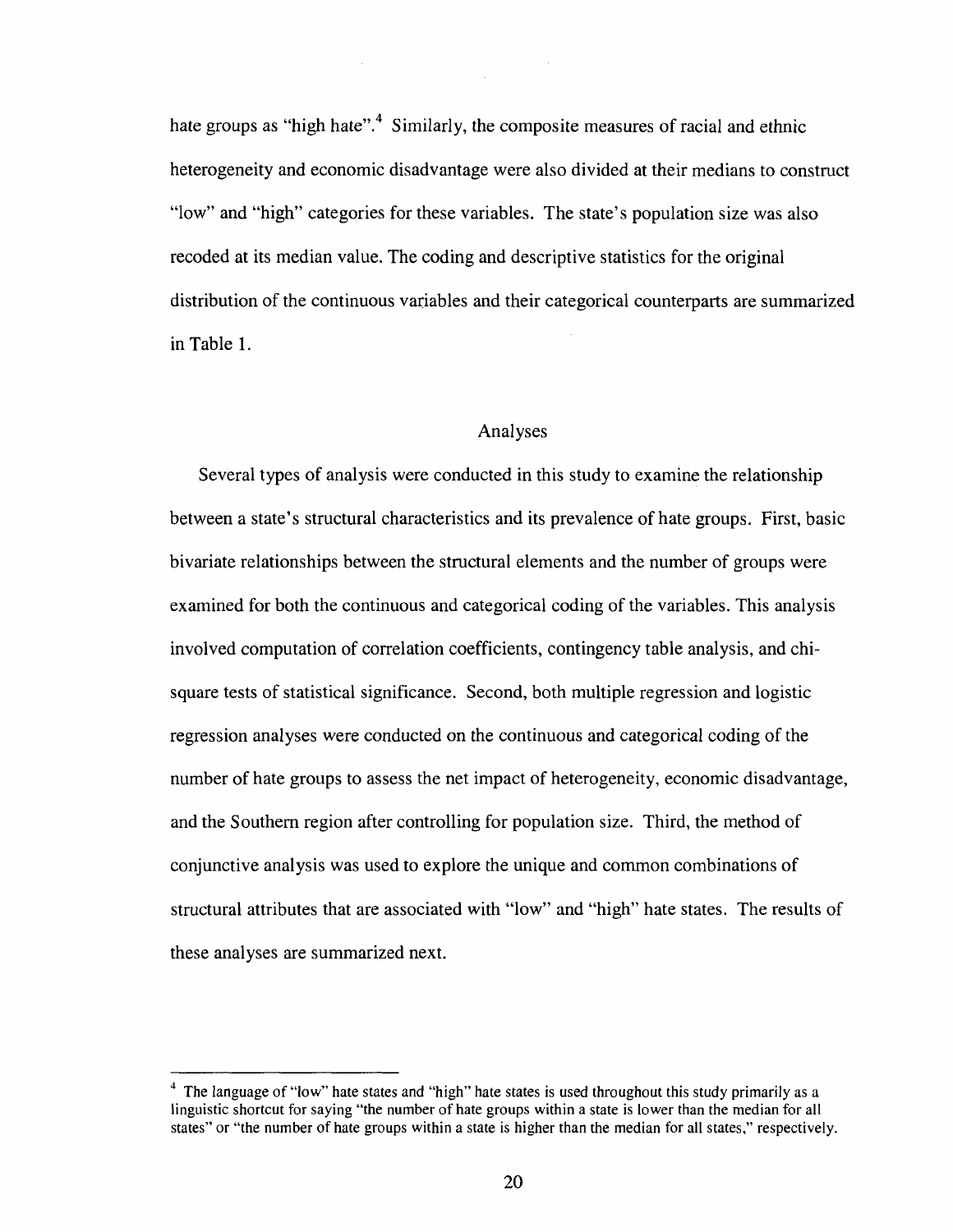#### CHAPTER 4

#### RESULTS

#### Preliminary Analyses

#### *Descriptive Characteristics*

Table 1 shows the descriptive statistics of the variables used in this analysis. Descriptive statistics (i.e., means, medians, standard deviations, sample sizes) are provided, for both the continuous and categorical coding of the variables. As shown in Panel A of Table 1, the average number of hate groups per state over the 2000 to 2007 time period was 118 and the median was 74 specific groups. For the items in the composite measure of racial and ethnic heterogeneity, the median for the percent non-White in a state was 21% and 8% for the percent of the state's population in which English was the second language. Of the measures of economic disadvantage, the median percent unemployed was about 5% and the median percent below poverty was about 11% across all states. Panel B of Table 1 shows the frequency distribution of all the variables in this study following categorical recoding.

#### *Bivariate Analyses*

Two types of bivariate analyses were conducted in this study. First, using the continuous coding of the variables, bivariate correlations were computed to assess the nature and magnitude of the association between the structural variables and the number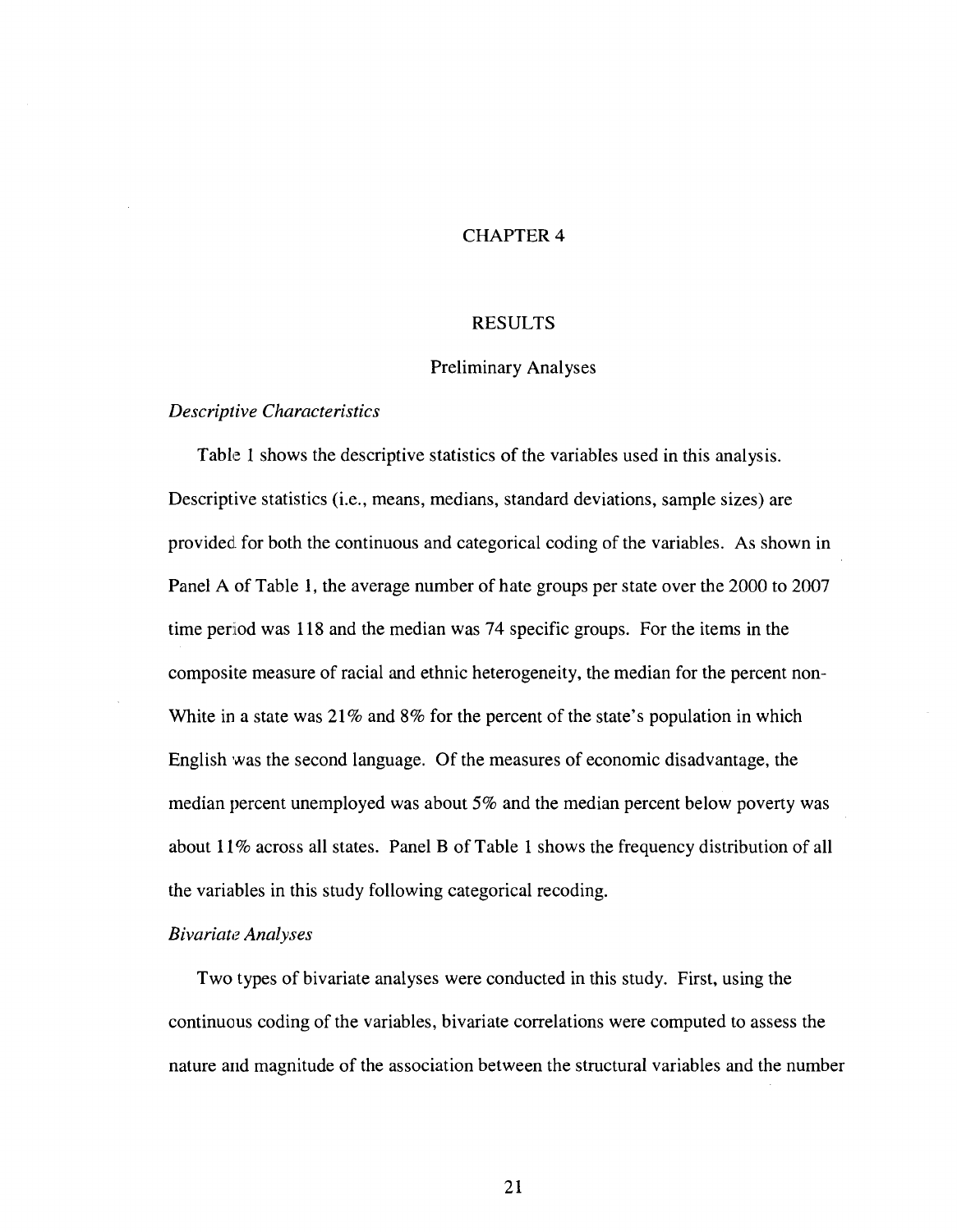# Table 1

 $\sim$   $\sim$ 

 $\sim 10^{-1}$ 

# *Descriptive Characteristics for 2000 (N* = *51)*

 $\sim 10^7$ 

|                                 | N  | Median    | $\bf \bar{X}$ | <b>SD</b> |
|---------------------------------|----|-----------|---------------|-----------|
| Panel A - Original Coding:      |    |           |               |           |
| Number of Hate Groups Per State | 51 | 74        | 118.3         | 110.2     |
| Racial & Ethnic Heterogeneity   | 51 | $-.27$    | 0.00          | 1.00      |
| % Non-White                     | 51 | .21       | .25           | .16       |
| % English as Second Language    | 51 | .08       | .12           | .09       |
| Economic Disadvantage           | 51 | $-.10$    | 0.00          | 1.00      |
| % Unemployed                    | 51 | .05       | .05           | .01       |
| % Below Poverty Level           | 51 | .11       | .12           | .03       |
| Region                          |    |           |               |           |
| Non-South                       | 35 |           |               |           |
| South                           | 16 |           |               |           |
| Population Size                 | 51 | 3,876,975 | 5,365,554     | 6,004,000 |
| Panel B – Categorical Coding:   |    |           |               |           |
| Hate Groups                     |    | 74        |               |           |
| $0 = Low$                       | 25 |           |               |           |
| $1 = High$                      | 26 | ----      |               |           |
| Racial & Ethnic Heterogeneity   |    | $-.27$    |               |           |
| $0 = Low$                       | 26 | ----      |               |           |
| $1 = High$                      | 25 | ----      | ----          |           |
| Economic Disadvantage           |    | $-.10$    |               |           |
| $0 = Low$                       | 25 | ----      |               |           |
| $1 = High$                      | 26 |           |               |           |
| Region                          |    |           |               |           |
| $0 = Non-South$                 | 35 |           |               |           |
| $1 = South$                     | 16 |           |               |           |
| Population Size                 |    | 3,876,975 |               |           |
| $0 = Low$                       | 26 |           |               |           |
| $1 = High$                      | 25 |           |               | ---       |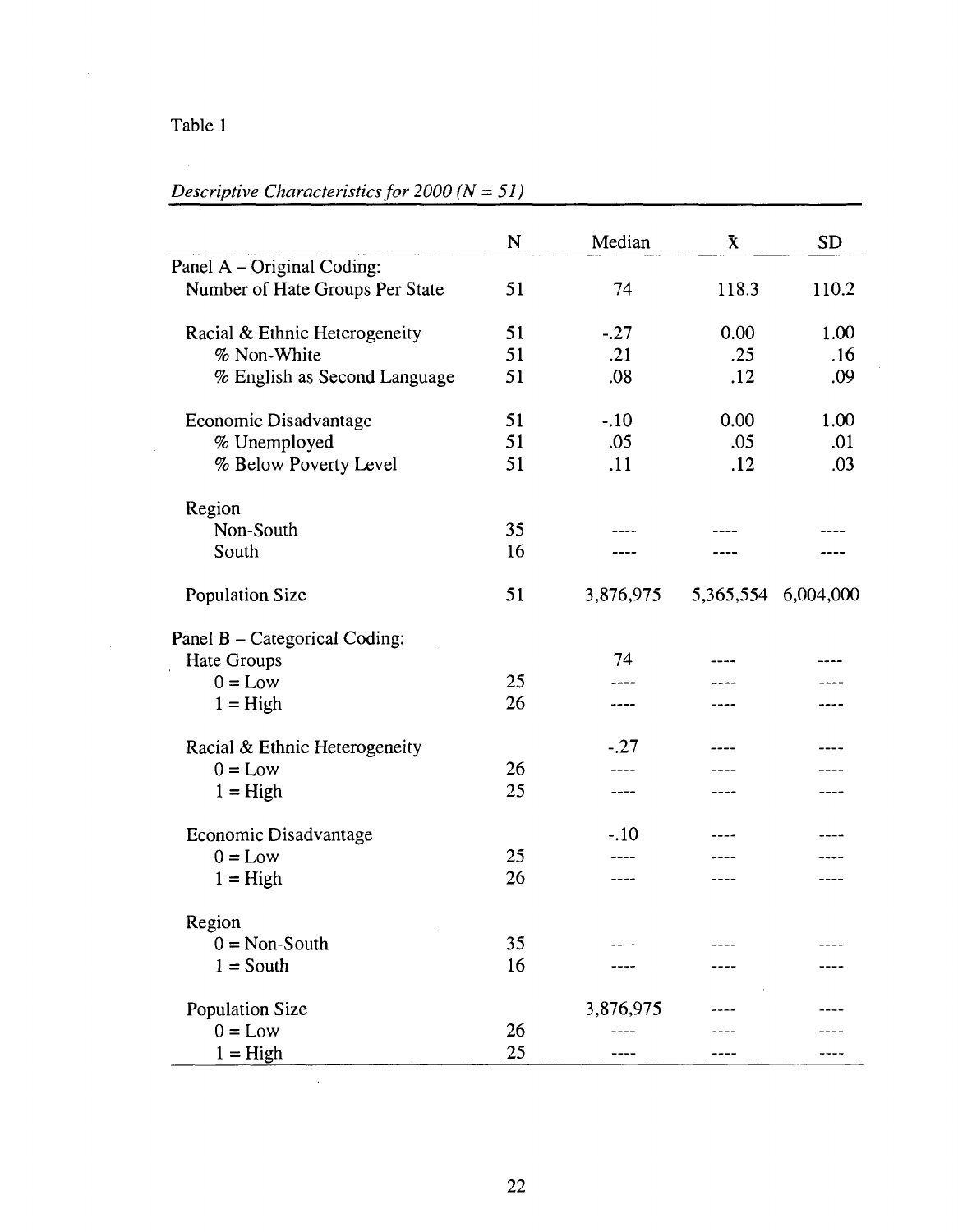of hate groups within a state. Second, using the categorical coding of the variables, contingency table analysis and chi-square tests were used to evaluate these relationships between the categorical variables and whether a state had "low" or "high" numbers of hate groups.

As shown in Table 2, the number of hate groups in a state was significantly (p<.05) correlated with the racial and ethnic heterogeneity ( $r = .31$ ), Southern region ( $r = .50$ ), and total population size  $(r = .77)$ . States with higher racial and ethnic heterogeneity, located in the South, and that have higher population size have more hate groups within their boundaries. Although higher economic disadvantage was associated with higher number of hate groups  $(r = .27)$ , this bivariate correlation was only marginally significant  $(p = .052)$ .

Table 2

|                | Sum      | Hate Group Heterogeneity Disadvantage Region Population |         |      |      |
|----------------|----------|---------------------------------------------------------|---------|------|------|
| Hate Group Sum | 1.00     |                                                         |         |      |      |
| Heterogeneity  | $.308*$  | 1.00                                                    |         |      |      |
| Disadvantage   | $.273**$ | $.336*$                                                 | 1.00    |      |      |
| Region         | .498*    | $-.037$                                                 | $.406*$ | 1.00 |      |
| Population     | $.772*$  | $.483*$                                                 | .092    | .078 | 1.00 |

*Correlation Coefficients of Continuous Variables for 2000 (N = 51)* 

Note: \* p<.05; \*\* p = .052

As shown in Table 3, the contingency table analysis indicates that there is a significant bivariate relationship (p<.05) between the economic disadvantage, Southern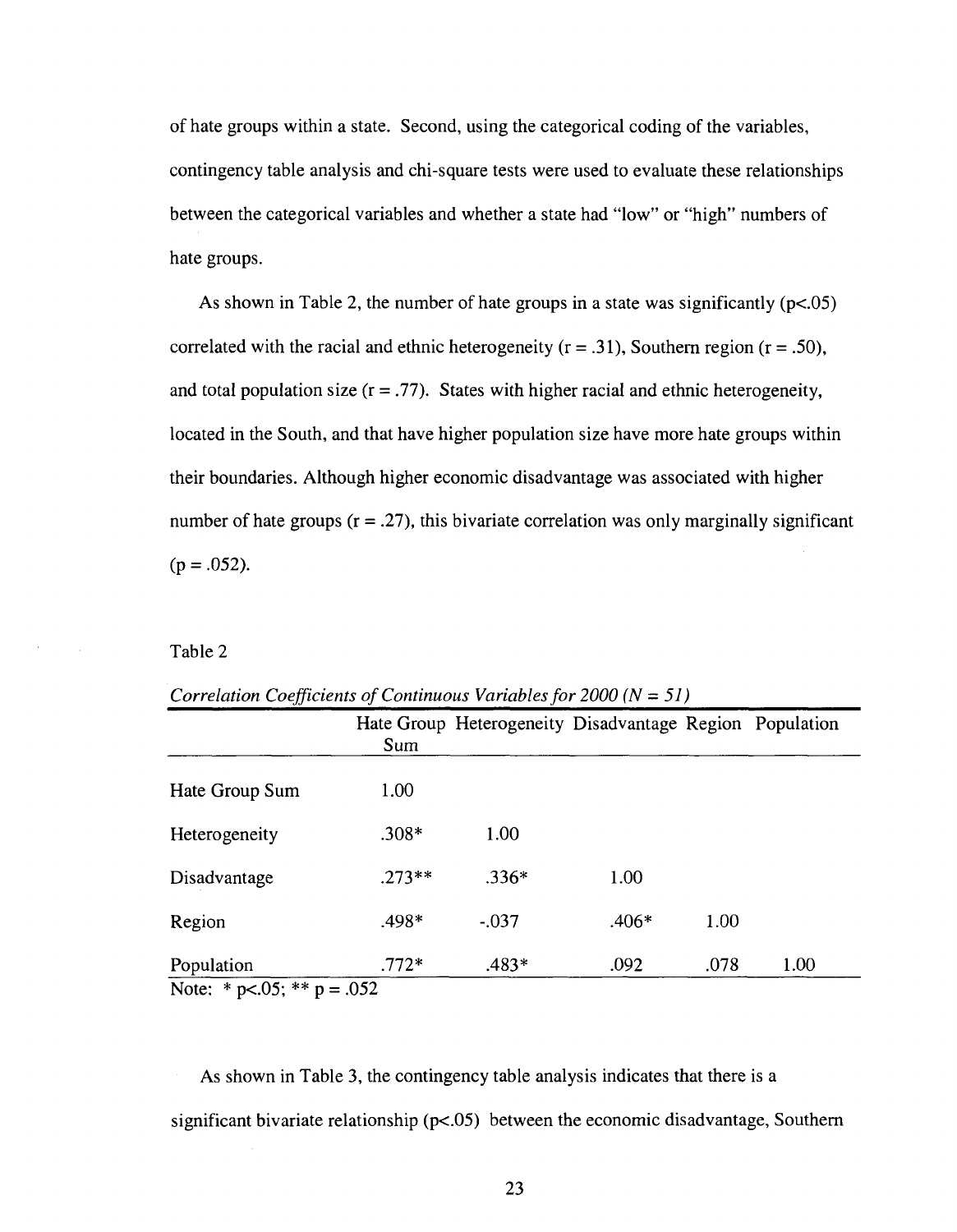region, and population size and the likelihood of being classified as a "low" or "high" hate state. States with high economic disadvantage were far more likely to have "high hate" (65%) than states with low economic disadvantage (36%). Similarly, states located in the South were far more likely to have "high hate" (81%) than states not located in the South (37%) and states with a "high" population size were far more likely to have "high hate" (88%) compared to states with a "low" population size (15%). Although states with "high" racial and ethnic heterogeneity had a higher risk of being "high hate" (51%) than states with "low" diversity (40%), these differences were not statistically significant.

Table 3

| $\alpha$ and the pole $\beta$ calleger for $\alpha$ and $\beta$ |             |          | $-00011 - 017$ |                  |  |
|-----------------------------------------------------------------|-------------|----------|----------------|------------------|--|
|                                                                 |             | Low Hate |                | <b>High Hate</b> |  |
|                                                                 | $\mathbf n$ | $(\%)$   | n              | $(\%)$           |  |
| Racial and Ethnic Heterogeneity                                 |             |          |                |                  |  |
| $0 = Low$                                                       | 15          | (60.0)   | 10             | (40.0)           |  |
| $1 =$ High                                                      | 10          | (38.5)   | 16             | (51.0)           |  |
| $\chi^2$ = 2.37                                                 |             |          |                |                  |  |
| Economic Disadvantage                                           |             |          |                |                  |  |
| $0 = Low$                                                       | 16          | (64.0)   | $\overline{9}$ | (36.0)           |  |
| $1 =$ High                                                      | 9           | (34.6)   | 17             | (65.4)           |  |
| $\chi^2$ = 4.40 <sup>*</sup>                                    |             |          |                |                  |  |
| Region                                                          |             |          |                |                  |  |
| $0 = \text{Non-South}$                                          | 22          | (62.9)   | 13             | (37.1)           |  |
| $1 =$ South                                                     | 3           | (18.8)   | 13             | (81.3)           |  |
| $\chi^2 = 8.55*$                                                |             |          |                |                  |  |
| Population                                                      |             |          |                |                  |  |
| $0 = Low$                                                       | 22          | (84.6)   | $\overline{4}$ | (15.4)           |  |
| $1 = High$                                                      | 3           | (12.0)   | 22             | (88.0)           |  |
| $\chi^2$ = 26.89*                                               |             |          |                |                  |  |

*Bivariate Analysis of Categorical Variables for 2000 (N = 51)* 

Note:  $*$  p $< .05$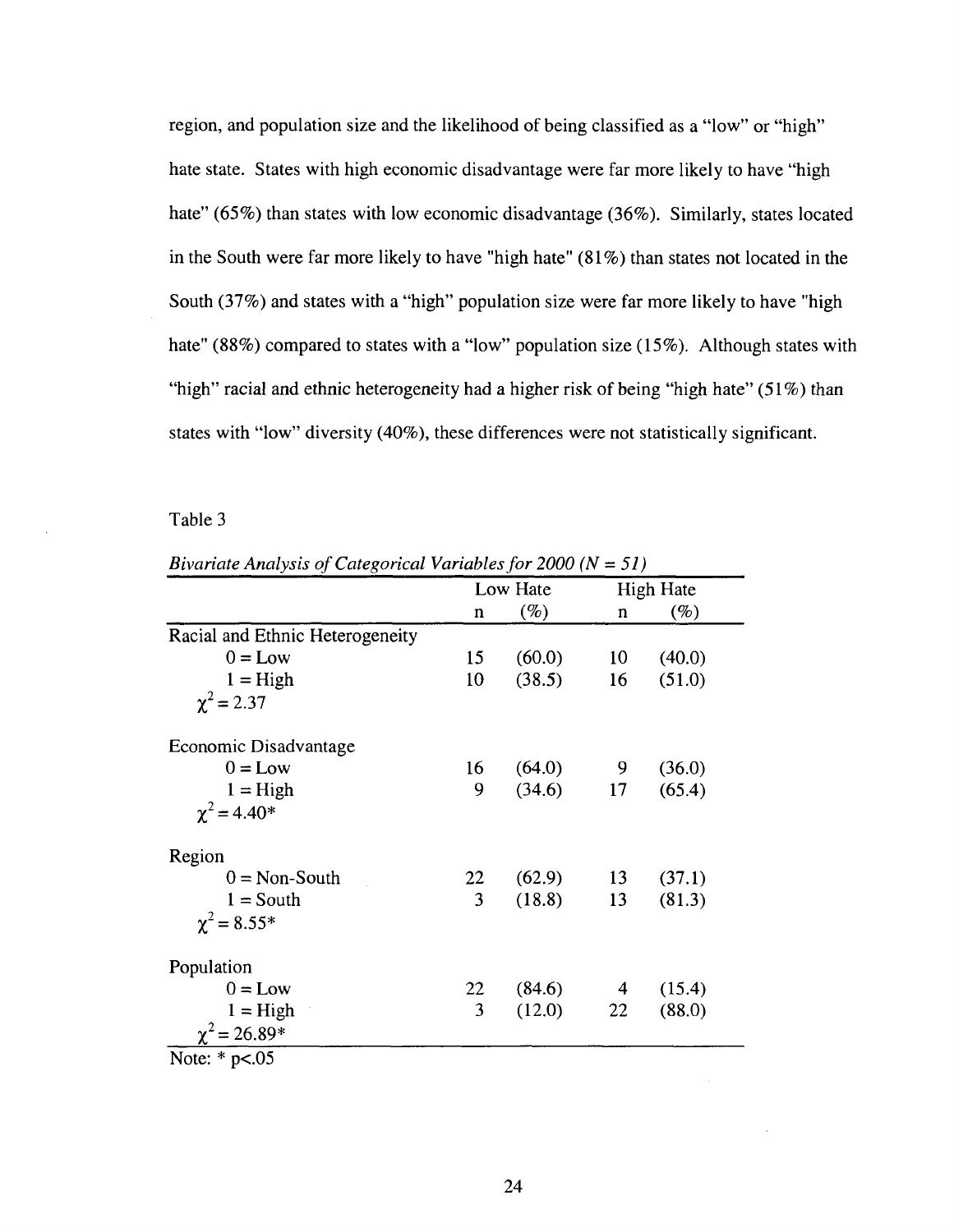#### *Multiple Regression and Logistic Regression Analyses*

Two different regression analyses were performed to assess the net impact of structural characteristics on the prevalence of hate groups within a state. First, a multiple regression analysis was conducted on the original, interval-level coding of the number of hate groups. Second, a logistic regression model was estimated on the dichotomous coding of all of the variables. These results are summarized in Tables 4 and 5.

#### Table 4

|                                 | b       | (S.E.)  | <b>B</b> eta |
|---------------------------------|---------|---------|--------------|
| Racial and Ethnic Heterogeneity | $-7.30$ | (9.29)  | $-.066$      |
| Economic Disadvantage           | 6.34    | (8.89)  | .058         |
| Region                          | 96.92*  | (17.93) | .412         |
| Population                      | $1.41*$ | (0.00)  | .766         |
| Constant                        | 12.40   | (11.43) |              |
| $R^2$ = .792                    |         |         |              |
| Note: $*$ p $< .05$             |         |         |              |

*Regression Coefficients Predicting Prevalence of Hate Groups (N = 51)* 

The multiple regression analysis reveals that a large proportion of the variation  $(R^2 = 0.79)$  in the number of hate groups in a state can be explained by the structural characteristics of that state. Even after controlling for all other variables, Southern states had significantly higher numbers of hate groups than non-Southern states. Increases in population size were also significantly related to the prevalence of hate groups within a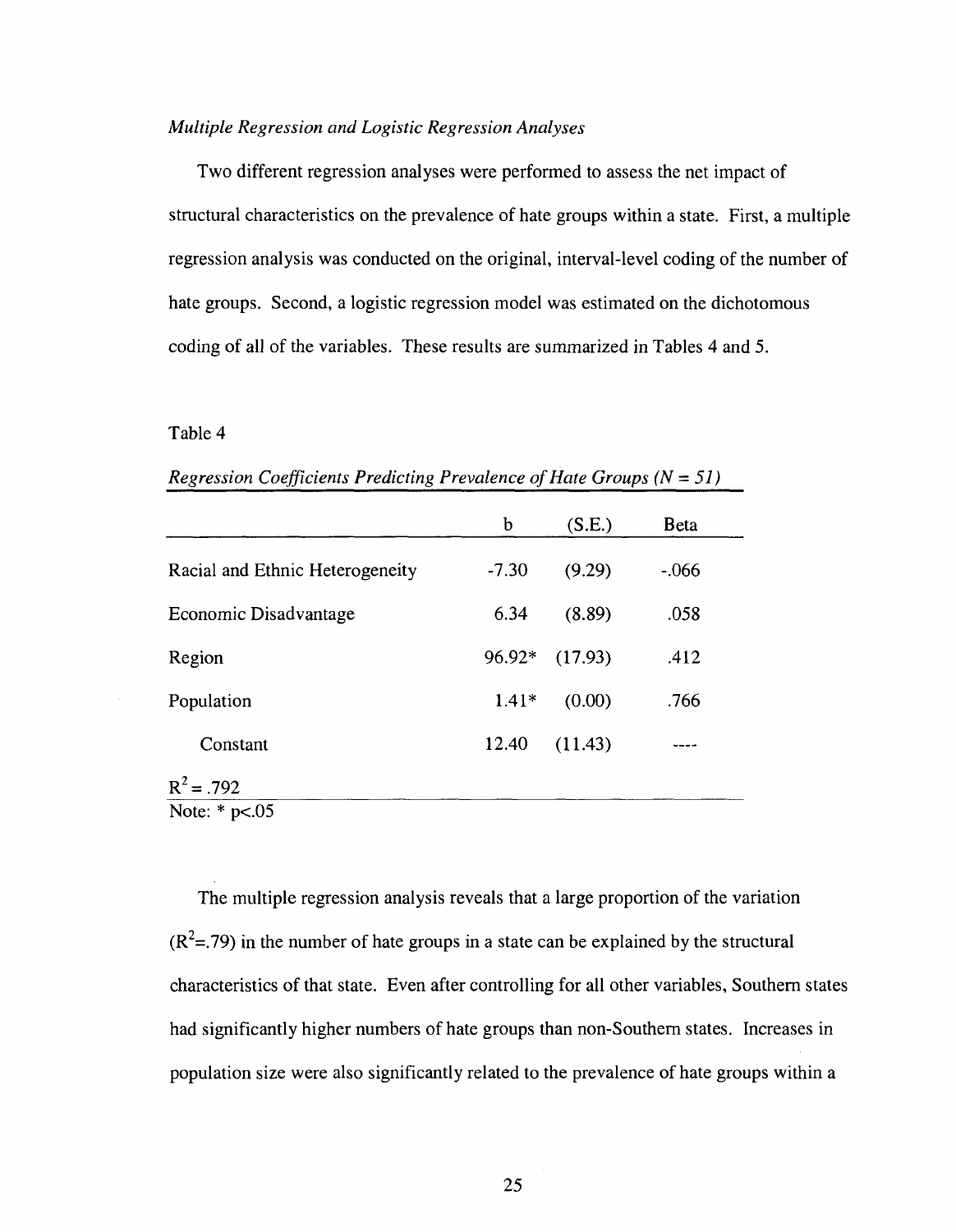state. Neither of the indices of racial and ethnic heterogeneity and economic disadvantage had significant net effects on the number of hate groups (p>.05).

The results of the logistic regression of the categorical variables shown in Table 5 were somewhat different from those based on the multiple regression of the continuous dependent and independent variables. In particular, the logistic regression analysis revealed that none of the structural variables had a statistically significant net impact on the level of hate groups in a state.

#### Table 5

#### *Logistic Regression (N* = *51)*

|                                    | β         | S.E.     | Wald  | Sig. | Exp(B) |
|------------------------------------|-----------|----------|-------|------|--------|
| Racial and Ethnic<br>Heterogeneity | $-0.380$  | 1.029    | .136  | .712 | .684   |
| Economic<br>Disadvantage           | 19.621    | 7402.073 | .000  | .998 | 3.322  |
| Region                             | 2.567     | 1.371    | 3.508 | .061 | 13.027 |
| Population                         | 22.490    | 7402.073 | .000  | .998 | 5.849  |
| Constant                           | $-21.484$ | 7402.073 | .000  | .998 | .000   |

Note:  $df = 1$ 

At the bivariate level, Southern states were about 13 times more likely to be classified as "high hate" states than other states, but these regional differences only were marginally significant ( $p = .06$ ) when controlling for other variables were included. When compared to the results of the multiple regression for the continuous variables, these findings suggest that the specific coding of the particular variables may influence the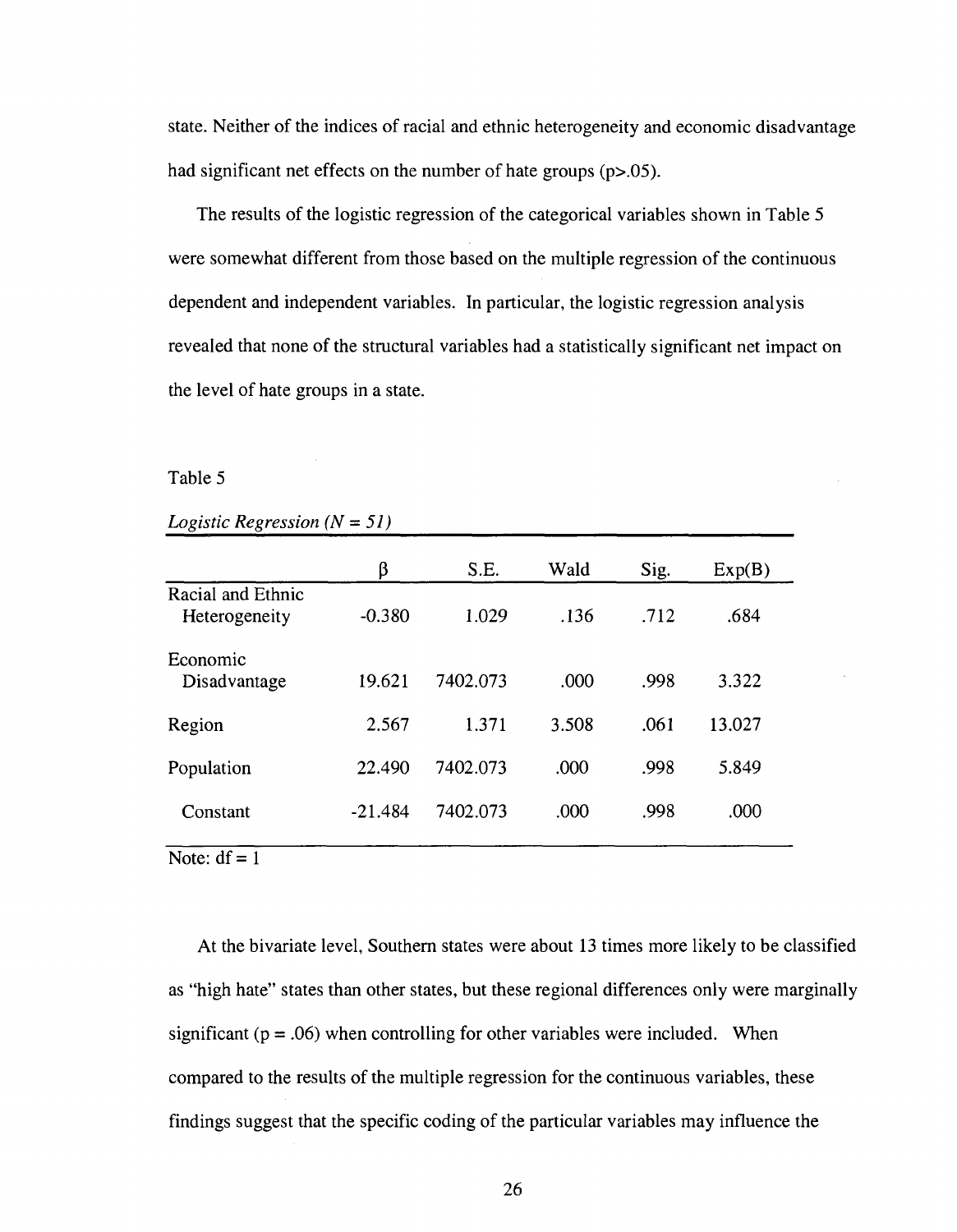extent to which particular structural characteristics are said to have a significant net impact on either the number or level of hate groups in a state.

#### Conjunctive Analysis

The bivariate and multiple regression analyses conducted so far in this study examine the effects of particular structural variables when viewed one at a time. They have not examined whether the effect of any of these variables is contingent upon the nature of the other structural characteristics. To answer these questions about the joint or combined influence of particular variables, a conjunctive analysis was conducted to explore the unique and common characteristics that are associated with "low" and "high" hate states.

As described by Miethe et al (2008), the method of conjunctive analysis explores the joint distribution of all possible variables that are included in an analysis. In the current study, four dichotomous variables are used to measure the structural characteristics of states and the dependent variable is whether a state is classified as having either a "low" or "high" level of hate groups. Under a conjunctive analysis, a total of 16 possible structural contexts are possible by the joint distribution of these four dichotomous variables (i.e., 2 [racial and ethnic heterogeneity] x 2 [economic disadvantage] x 2 [region] x 2 [population size]). These 16 structure profiles are then examined to identify the nature and relative concentration of "low" and "high" levels of hate groups within them.

Table 6 illustrates the 13 distinct structural profiles observed in the current study, the number of states within each of these profiles, and the relative prevalence of having "high" levels of hate groups within them. These specific profiles are arranged according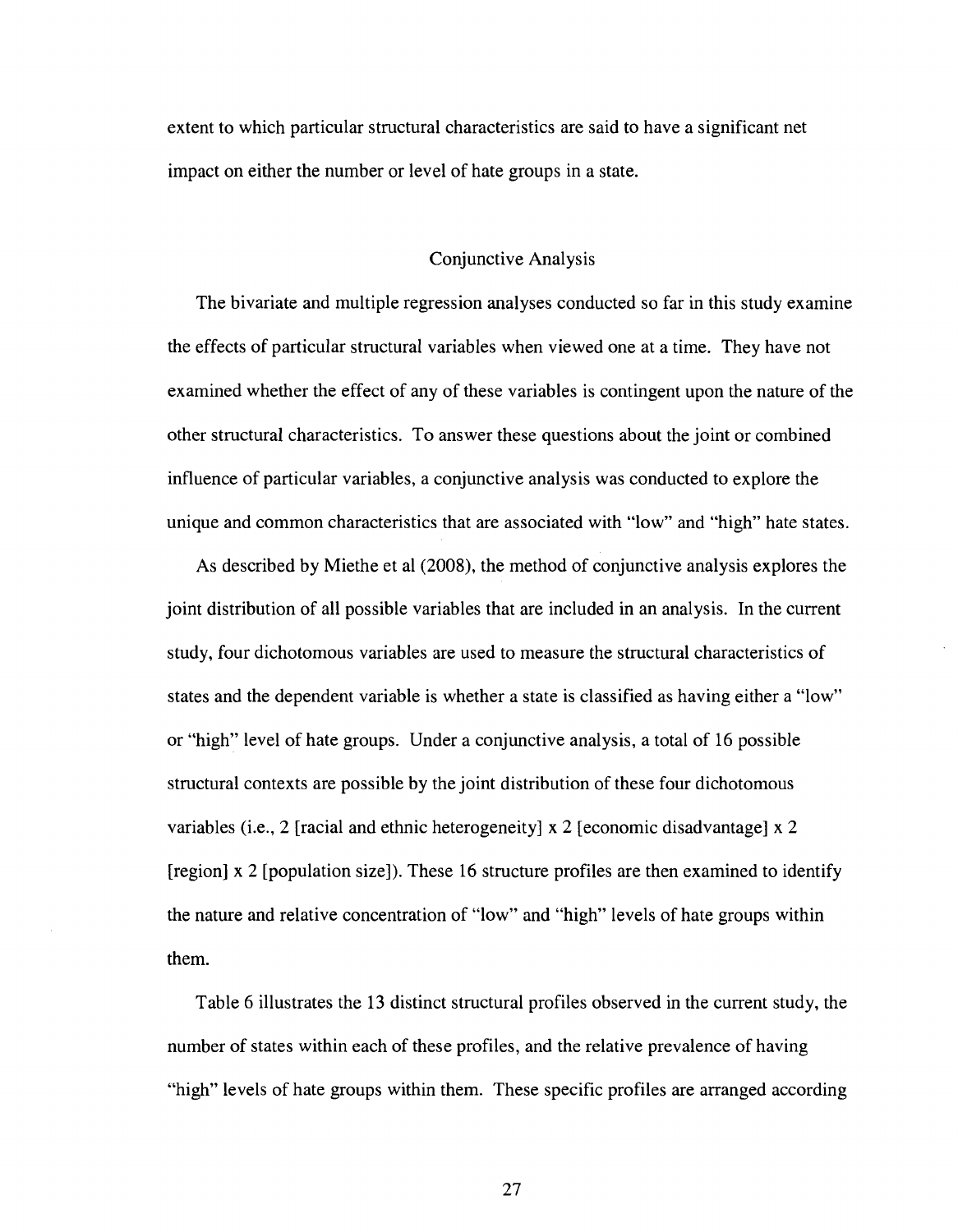to their level of concentration as "high" hate states. A value of 1.00 indicates that states within this specific profile always are classified as "high" hate states, whereas a value of 0.00 indicates that states within these particular profiles are never classified as "high" hate states. The profiles with values between 0.00 and 1.00 involve structural contexts in which the states within them are mixed in terms of their classification (e.g., some are "high" hate and some are "low" hate profiles).

According to Table 6, there are four distinct structural profiles (profiles #1 through #4) in which all of the states within them are classified as "high hate" states. There are another five structural profiles (profiles #9 through #13) in which all states within them are classified as "low hate" states. The remaining four structural profiles are considered "contradictions" because they contain both "low" and "high" hate states within each of these profiles. A summary of these distinct profiles and the particular structural attributes that underlie them is described below.

#### *"High" Hate Profiles*

As seen in Table 7, a total of 16 states are identified within the four structural profiles that are always linked to "high hate" states all of which contain the characteristic of "high" economic disadvantage. The majority of these profiles (3 out of 4) is "low" on racial and ethnic heterogeneity, located in the South, and has "high" population. Profile 4 contains all of the structural attributes hypothesized to influence the level of hate groups in a state (i.e., "high" diversity, "high" economic disadvantage, located in the South and "high" population) which are factors that always produce "high" hate states. Further, Profiles 2, 3 and 4 with the attributes of "high" disadvantage and Southern location always have relatively "high" numbers of hate groups.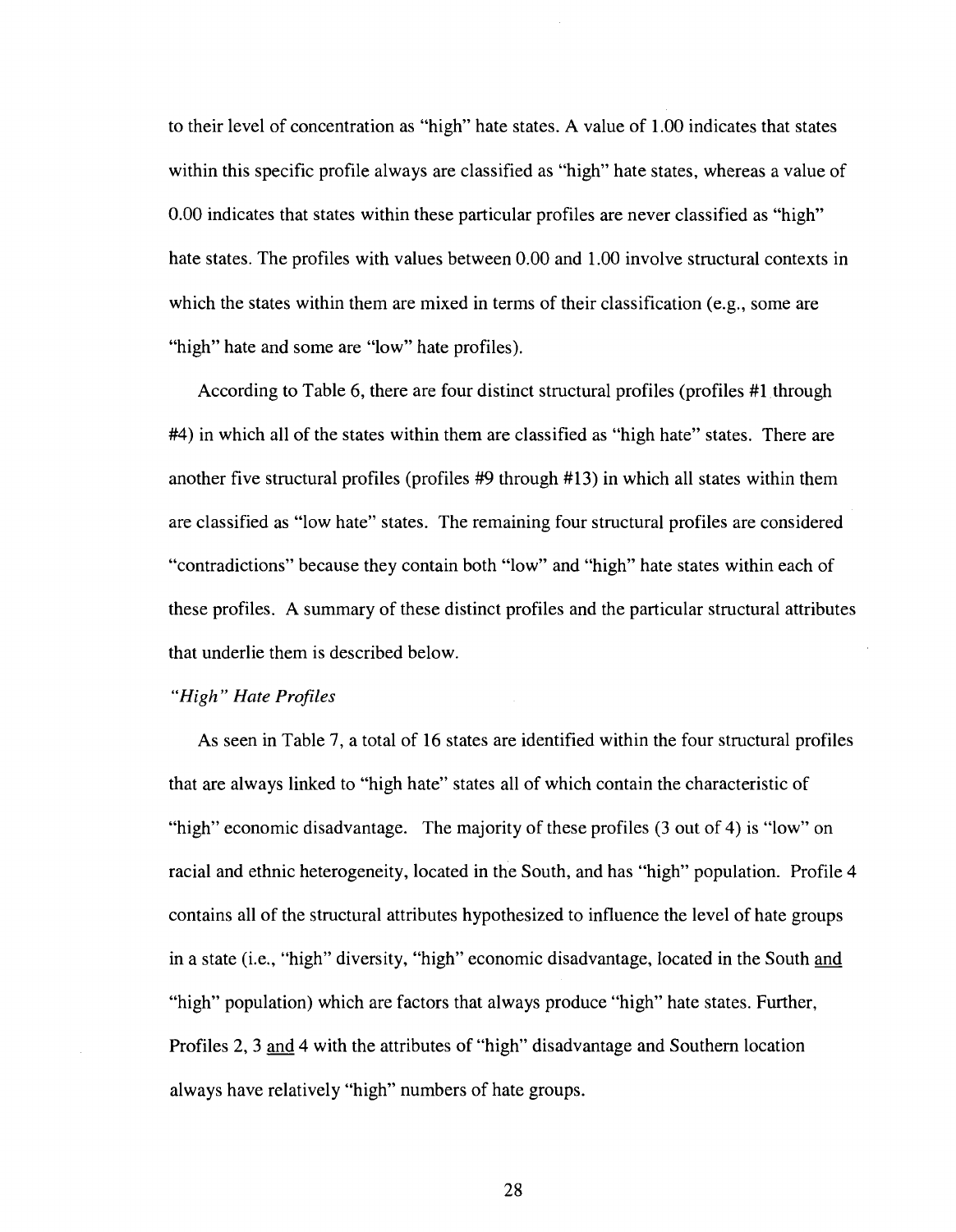| Profile # | Heterogeneity Disadvanta | ge Region | Population | $\blacksquare$ | Hate Group          | <b>States</b>                                                                                    |
|-----------|--------------------------|-----------|------------|----------------|---------------------|--------------------------------------------------------------------------------------------------|
|           |                          |           |            |                | $\overline{0}0$     |                                                                                                  |
|           |                          |           |            |                |                     |                                                                                                  |
|           |                          |           |            |                | $\frac{00}{100}$    |                                                                                                  |
|           |                          |           |            |                | 1.00                | AZ, CA, IL, NY, WA<br>MS, OK, SC<br>FL, GA, LA, NC, TX<br>AL, KY, TN                             |
|           |                          |           |            |                |                     | N, MI, MN MO, OH, PA, WI<br>CO, NJ, MA<br>MD, VA<br>AR, WV<br>DE<br>CT, HI, RI<br>AK, DC, NM, NV |
|           |                          |           |            |                |                     |                                                                                                  |
|           |                          |           |            |                |                     |                                                                                                  |
|           |                          |           |            |                | 867<br>0.50<br>0.50 |                                                                                                  |
|           |                          |           |            |                | 888                 |                                                                                                  |
|           |                          |           |            |                |                     |                                                                                                  |
|           |                          |           |            |                |                     |                                                                                                  |
|           |                          |           |            |                | 0.000               |                                                                                                  |
|           |                          |           |            |                |                     | IA, KS, ME, ND, NE, NH, SD, VT, WY<br>ID, MT, OR, UT                                             |

*Conjunctive analysis ranked by hate group mean (N* = *51)*  Conjunctive analysis ranked by hate group mean  $(N = 51)$  Note: Heterogeneity, Disadvantage and Population (0=low; 1=high); Region (0=non-South; 1=South). Highlighted states are contradictions in which "hate states are mixed with "low" hate states. Note: Heterogeneity, Disadvantage and Population (0=low; l=high); Region (0=non-South; l=South). Highlighted states are contradictions in which "high" hate states are mixed with "low" hate states.

# Table 6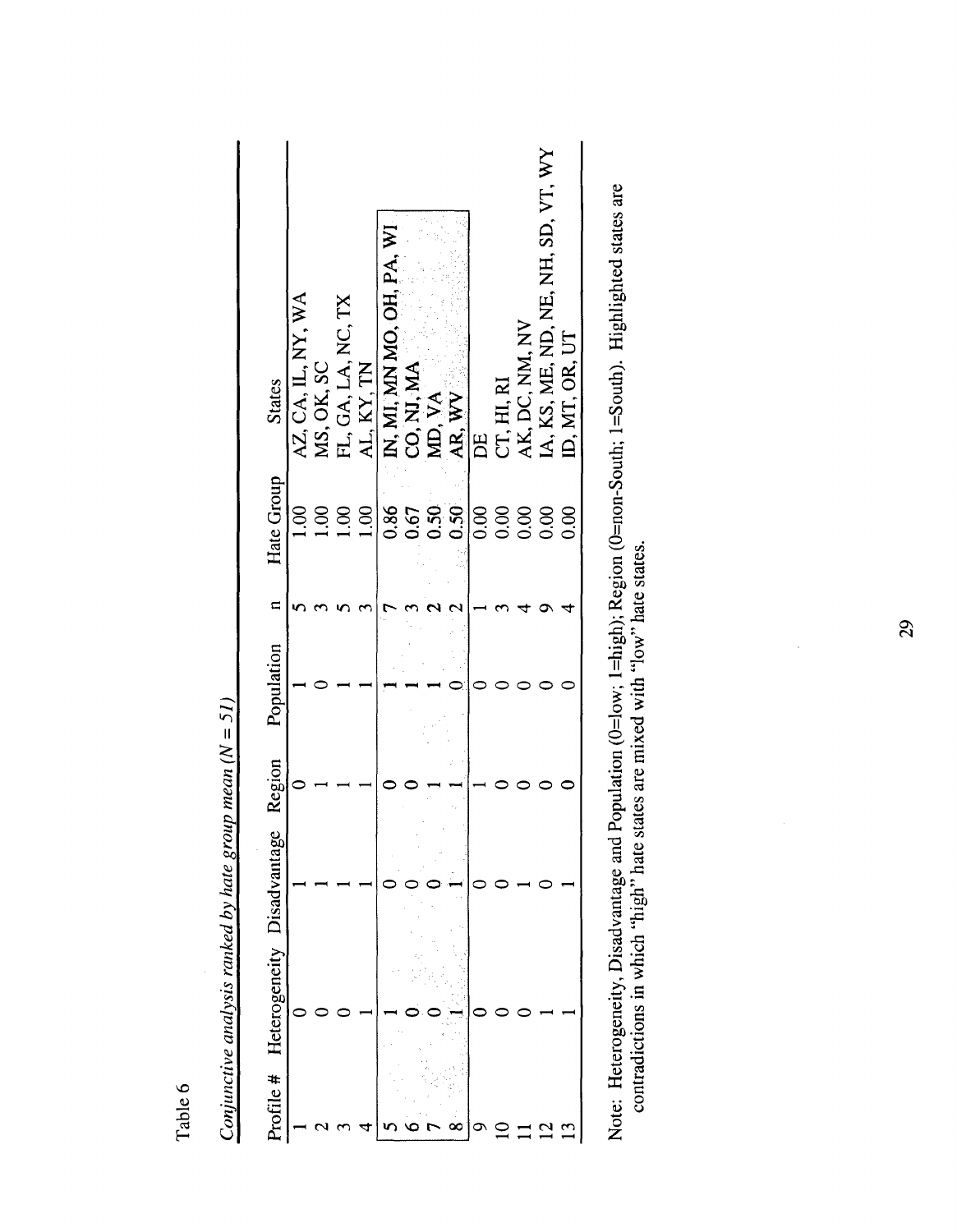#### Table 7

| Profile# Heterogeneity Disadvantage Region Population n Hate Group |  |  |      | <b>States</b> |
|--------------------------------------------------------------------|--|--|------|---------------|
|                                                                    |  |  | 1.00 | AZ, CA, IL,   |
|                                                                    |  |  |      | NY, WA        |
|                                                                    |  |  | 1.00 | MS, OK, SC    |
|                                                                    |  |  | 1.00 | FK, GA, LA,   |
|                                                                    |  |  |      | NC, TX        |
|                                                                    |  |  | 1.00 | AL, KY, TN    |

#### *Conjunctive Analysis of "High" Hate Profiles (n = 16)*

Table 8

|  | Conjunctive Analysis of "Low" Hate Profiles $(n = 21)$ |  |
|--|--------------------------------------------------------|--|
|  |                                                        |  |

|    | Profile# Heterogeneity Disadvantage Region Population n Hate Group States |   |             |   |      |             |
|----|---------------------------------------------------------------------------|---|-------------|---|------|-------------|
| 9  | 0.                                                                        |   | O.          |   | 0.00 | DE          |
| 10 | 0                                                                         |   | $\bf{0}$    |   | 0.00 | CT, HI, RI  |
|    | 0                                                                         | 0 | $\mathbf 0$ | 4 | 0.00 | AK, DC, NM, |
|    |                                                                           |   |             |   |      | NV          |
| 12 |                                                                           | 0 | $\mathbf 0$ | 9 | 0.00 | IA, KS, ME, |
|    |                                                                           |   |             |   |      | ND, NE, NH, |
|    |                                                                           |   |             |   |      | SD, VT, WY  |
|    |                                                                           | 0 | 0           | 4 | 0.00 | ID, MT, OR, |
|    |                                                                           |   |             |   |      |             |

J.

### *"Low" Hate Profiles*

Illustrated in Table 8, a total of 21 states were found within five structural profiles that are always linked to "low hate," with "low" population size a characteristic of all five of these "low hate" profiles. Profile 9 contains all "low" structural attributes ("low" heterogeneity, "low" economic disadvantage, non-South, and "low" population size) which are always linked to "low hate." The majority of the "low" hate profiles (4 out of 5) were non-Southern states. Moreover, Profiles 9 and 10 contain both "low"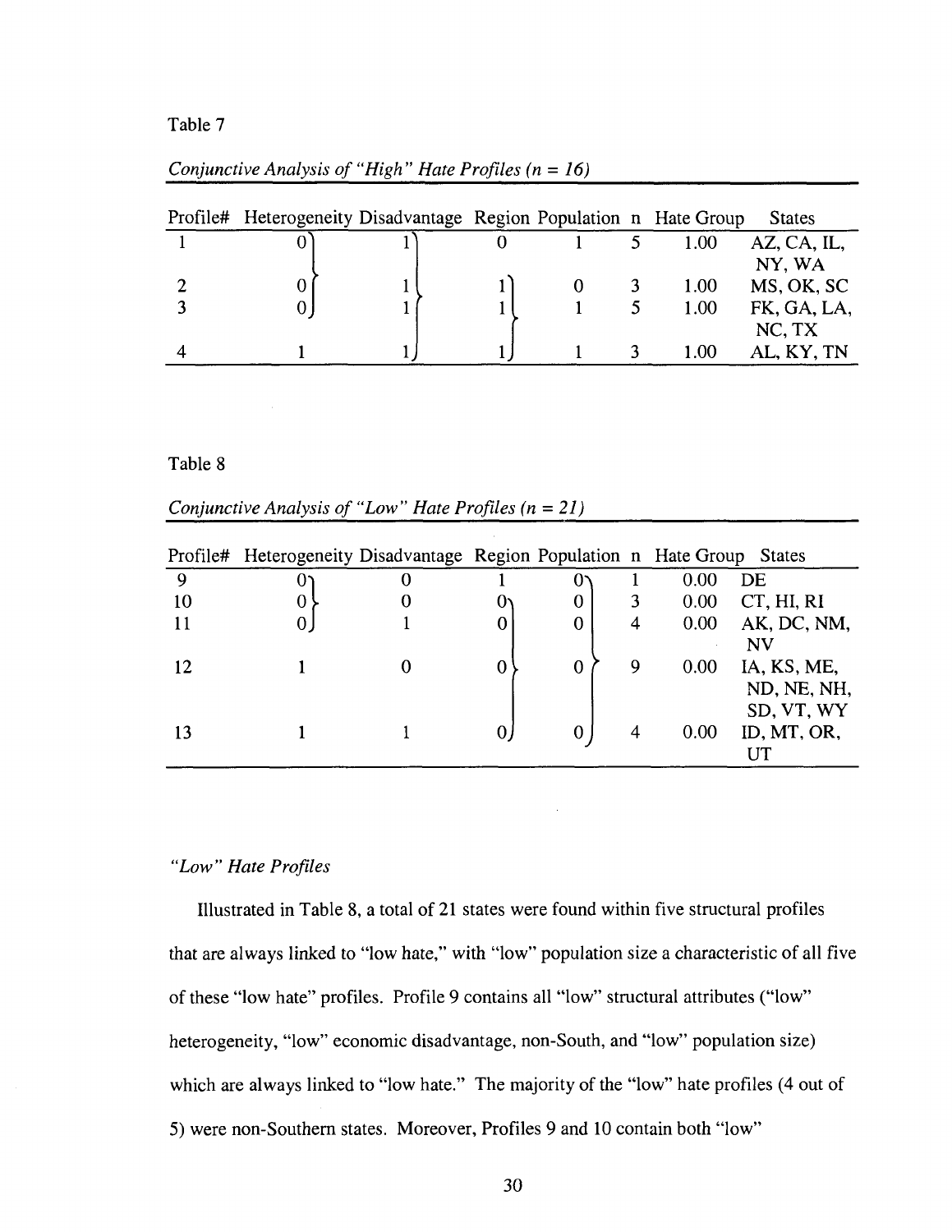heterogeneity and "low" economic disadvantage which are always linked to "low" hate states.

#### Table 9

|              | Profile# Heterogeneity Disadvantage Region Population n Hate Group States |   |          |      |                |
|--------------|---------------------------------------------------------------------------|---|----------|------|----------------|
|              |                                                                           |   |          | 0.86 | IN, MI, $MN$ , |
|              |                                                                           |   |          |      | MO, OH, PA,    |
|              |                                                                           |   |          |      | WI             |
| <sub>0</sub> |                                                                           | 0 |          | 0.67 | CO, NJ, MA     |
| −            |                                                                           |   |          | 0.50 | MD, VA         |
|              |                                                                           |   | $\Omega$ | 0.50 | AR, WV         |

## *Conjunctive Analysis of "Contradictory" Hate Profiles (n = 14)*

Note: States italicized bold are "low" hate contradictions within identical structural profiles as "high" hate states.

#### *"Contradictory" Profiles*

Table 9 shows a total of 14 states which fell within four profiles that were inconsistent in terms of their relative prevalence of "high" or "low" hate. The majority of these profiles (3 out of 4) were characterized by "low" economic disadvantage and a "high" population size. One state within each of the four contradictory profiles emerged as "low hate" when intermingled with "high hate" states. What was so unique about these four states? Why was there variability in the outcomes when the same combinations of predictors were present? In order to answer these questions, a more indepth analysis was warranted and involved examining the historical change of these individual states. Specifically, the change from 1980 to 2000 in population, racial and economic factors was examined for each of these states (see Table 10). These results are discussed below in order of profile number.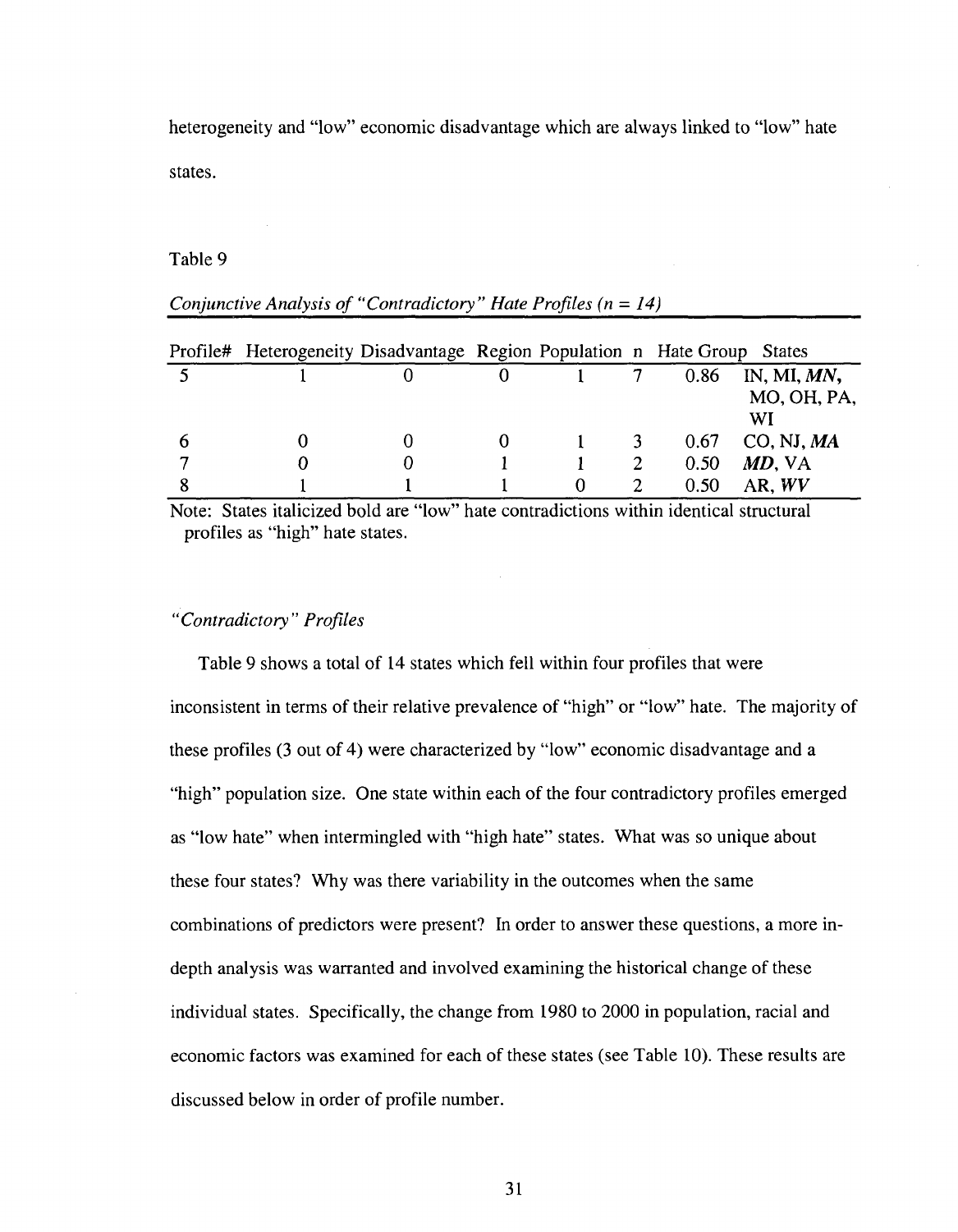#### Table 10

|                                       | National | MN     | MA     | MD     | WV |
|---------------------------------------|----------|--------|--------|--------|----|
| Non-White                             | 9.2      | 8.4    | 11.4   | 12.7   |    |
| English as Second Language            | 4.2      | 2.6    | 5.2    | 6.1    |    |
| <b>Below Poverty Level</b>            | 2.1      | 0.1    | 2.0    | 1.8    |    |
| Unemployed                            | $-0.9$   | $-1.6$ | $-1.4$ | $-0.6$ |    |
| Population Size<br>Nota: Missing data | 17.2     | 14.8   | 6.4    | 18.3   |    |

*Percent change of Independent Variables from 1980-2000 (N = 51)* 

Note: ---- Missing data. Note: — Missing data.

*Profile #5: Minnesota.* As was seen in Table 9, seven states in Profile 5 contain the structural attributes of "high" racial and ethnic heterogeneity, "low" disadvantage, not located in the South and a "high" population size with all but one state categorized as "high" hate. The state of Minnesota has the identical structural attributes of these "high" hate states, but is categorized as a "low" hate state. Table 10 shows that since 1980, there were marginal increases in the percent non-White, the percent ESL, the percent below poverty level, and population size; however, the unemployment level decreased slightly more than the national average.

According to the 2000 U.S. Census data, Minnesota ranked  $21<sup>st</sup>$  in population size (4.9 million) with 10 percent of its populace non-White, 8 percent speaking ESL, 7 percent below poverty level, and slightly less than 4 percent unemployed. Historically, Minnesota has seen a dramatic increase in its urban growth, specifically in the capitalmetro area of Minneapolis-St. Paul with its international airport becoming an important regional hub. Additionally, the Mall of America was erected in 1992 and is the nation's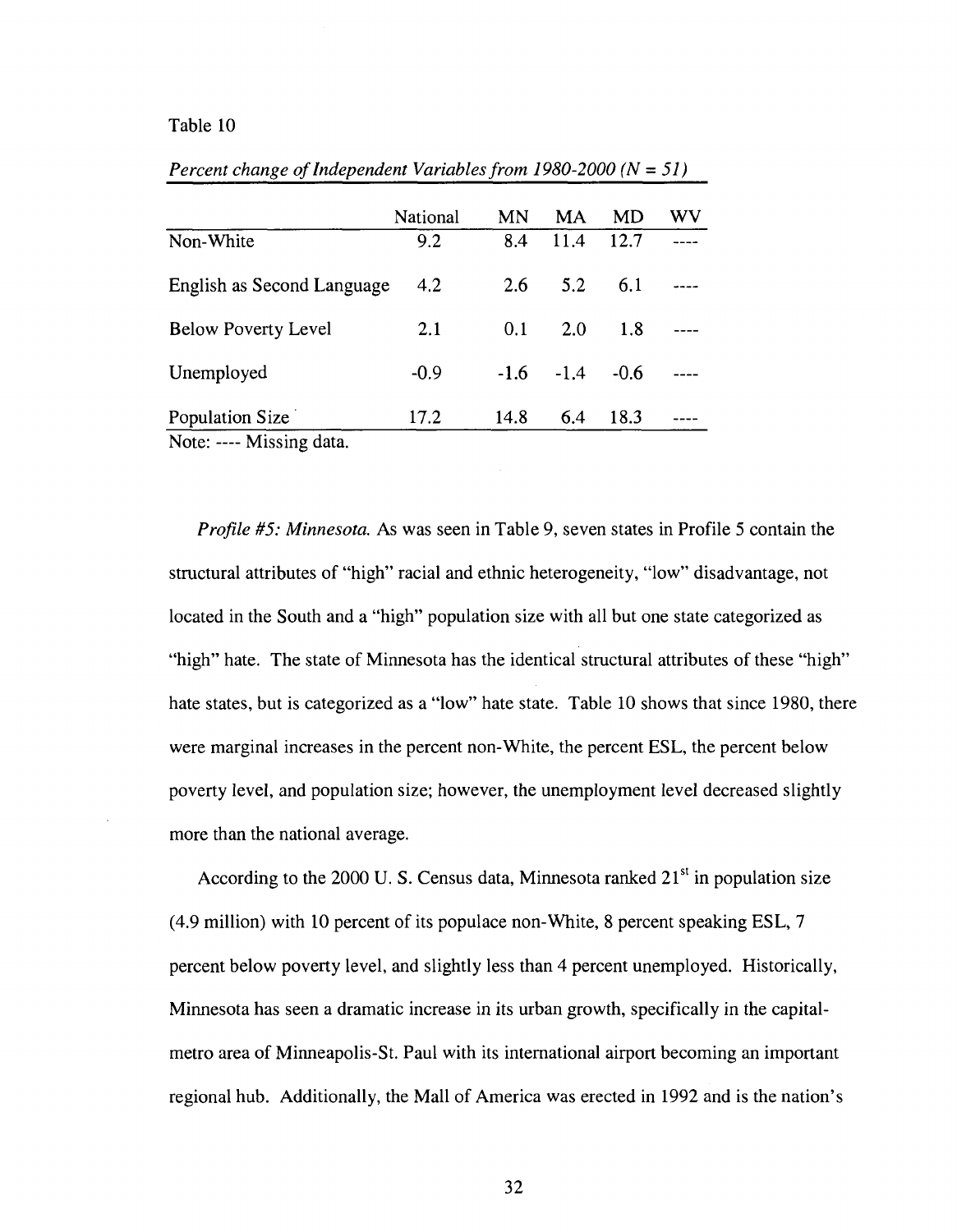largest shopping center. Interestingly, with the exception of 1952, 1956, and 1972, Minnesota has voted Democratic in every presidential election since 1932 (Infoplease, 2009c). It is likely that due to its overall population rank in 2000 in relation to its diversity and marginality, this state fell under the "low" hate category.

*Profile #6: Massachusetts.* Illustrated in Table 9, three states contain the structural attributes of "low" racial and ethnic heterogeneity, "low" economic disadvantage, not located in the South, and a "high" population size with two categorized as "high" hate states. The state of Massachusetts has the identical structural attributes of these "high" hate states, but is categorized as a "low" hate state. Table 10 shows that since 1980, the percent of the state's population non-White and ESL grew slightly higher than the national average. Economically, Massachusetts' poverty level increased similarly to the national average, while its unemployment level decreased slightly more than the national average. Further, its overall population size increased far less than the overall national populace.

The history of Massachusetts goes back roughly 400 years to when the Pilgrims landed and settled in Plymouth. The state is rich with history from Puritanism to the Sacco-Vanzetti case. In the late  $19<sup>th</sup>$  and early  $20<sup>th</sup>$  centuries, Massachusetts saw a significant increase in its immigration of Portuguese, Italians, Poles, Slavs, Russian Jews, and Scandinavians with the Irish becoming the most influential. Interestingly, Massachusetts is the only one of the original 13 states that is still governed under its original constitution created in 1780, although was extensively amended by the constitutional convention of 1917-19 (Infoplease, 2009b). It is likely that this state was categorized as "low" hate because of its socially liberal reputation.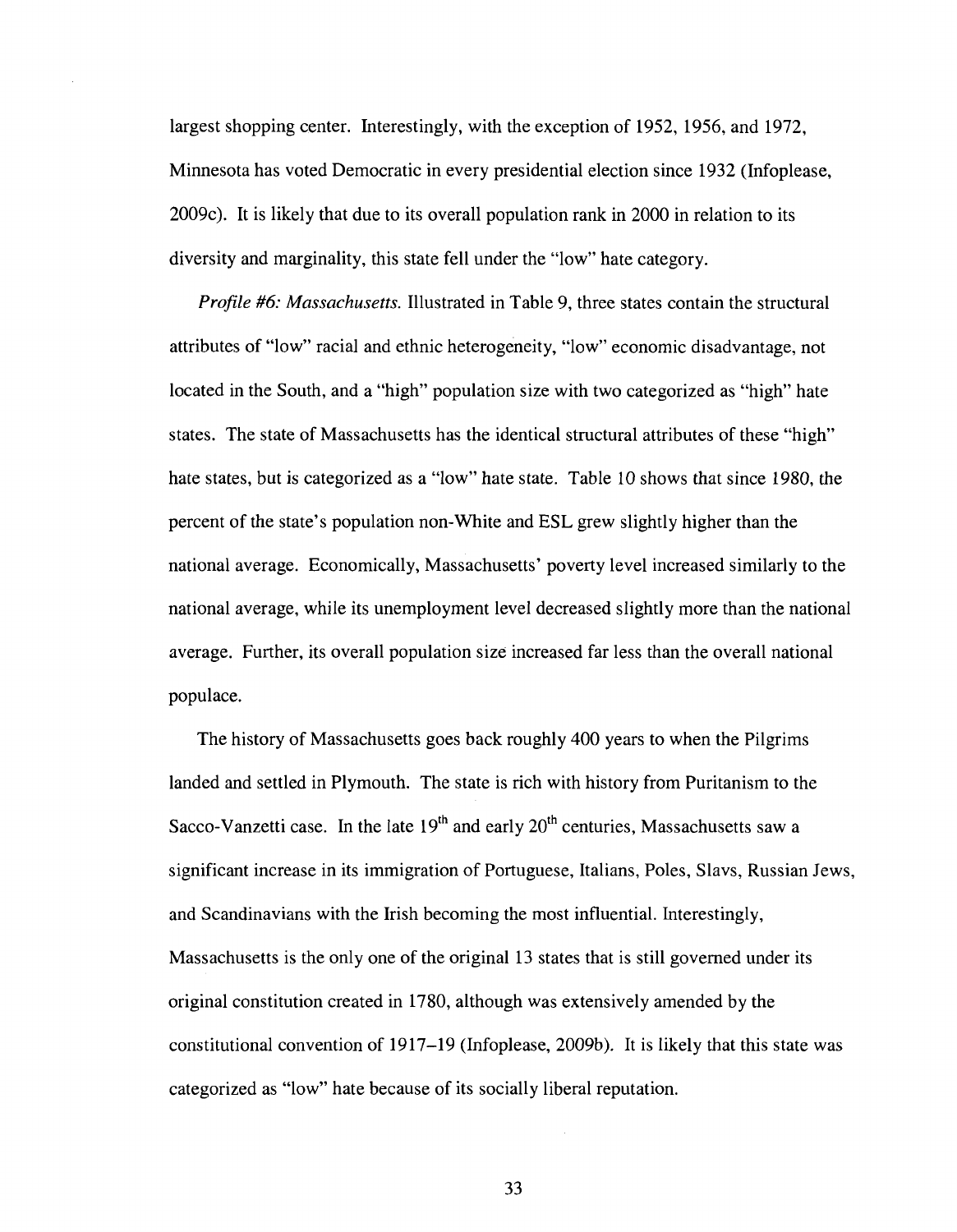*Profile* #7: *Maryland.* The state of Maryland contained the structural attributes of "high" heterogeneity, "high" economic disadvantage, "Southern" location, and "low" population size. Table 10 shows that Maryland's non-White population grew far higher than the national average, as did its ESL population and overall population size. This state's poverty and unemployment levels decreased slightly less than the national average. In 2000, the state ranked 19 in its overall population size, of which, 36 percent were non-White.

Maryland is famous for its Mason-Dixon Line which is the northern border of the state along Pennsylvania. During the Civil War, Maryland was a slave state, but remained in the union. Citizens fought on both sides, which divided families. Maryland had significant suburban growth in the 1980s, particularly near the Washington D.C. area with the majority of residents working for the federal government (Infoplease, 2009a). It is likely this state was categorized as a "low" hate state because of its proximity to the nation's capital. In other words, hate groups may not want to exist too close to federal law enforcement agencies and their crime-fighting subsidiaries.

Overall, the analyses of the structural characteristics, both continuous and categorical, of a state predicting the number of hate groups within that state have resulted in some interesting findings. The following section discusses the important findings of the current study as well as its limitations, with suggestions for future research.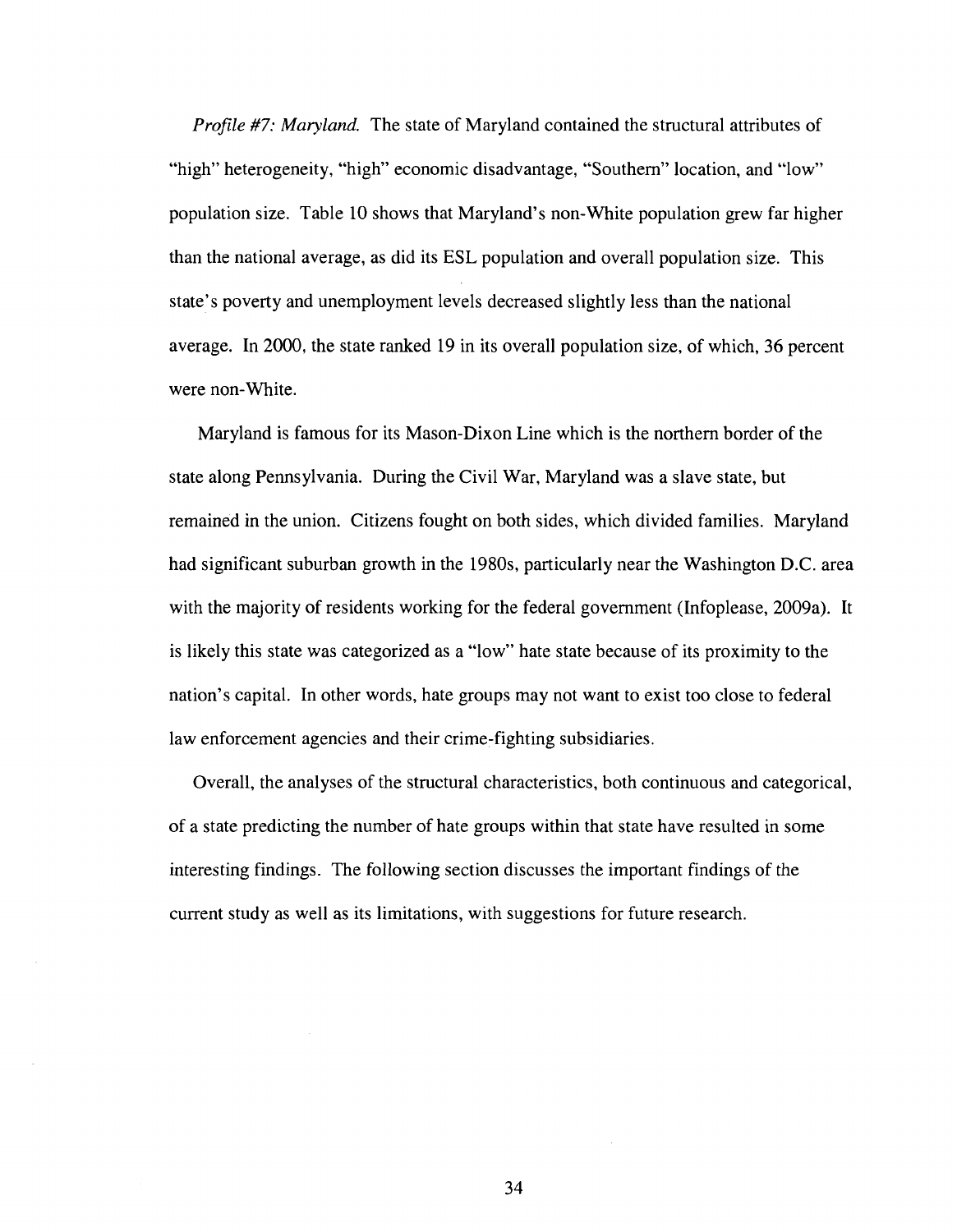#### CHAPTER 5

## DISCUSSION, CONCLUSIONS, & RECOMMENDATIONS

#### Discussion

#### *Preliminary Findings*

It was hypothesized that the higher the racial and ethnic heterogeneity, the higher the number of hate groups existing within a state. It was also hypothesized that the higher the economic disadvantage, the higher the number of hate groups exist within a state. Lastly, it was hypothesized that Southern states would have more hate groups than other regions of the country. Table 11 illustrates the preliminary findings of these variables under their continuous and categorical forms.

#### Table 11

|                                            | <b>Bivariate</b><br>Correlation<br>(continuous) | Chi<br>Square<br>(categorical) | Multiple<br>Regression<br>(continuous) | Logistic<br>Regression<br>(categorical) |
|--------------------------------------------|-------------------------------------------------|--------------------------------|----------------------------------------|-----------------------------------------|
| Racial & Ethnic Heterogeneity              | ┿                                               |                                |                                        |                                         |
| Economic Disadvantage                      | 士                                               |                                |                                        |                                         |
| Region                                     | ┿                                               |                                |                                        |                                         |
| Population                                 |                                                 |                                |                                        |                                         |
| Note: $\pm$ (p=.052); + (p<.05); - (p>.05) |                                                 |                                |                                        |                                         |

### *Summary of Preliminary Findings*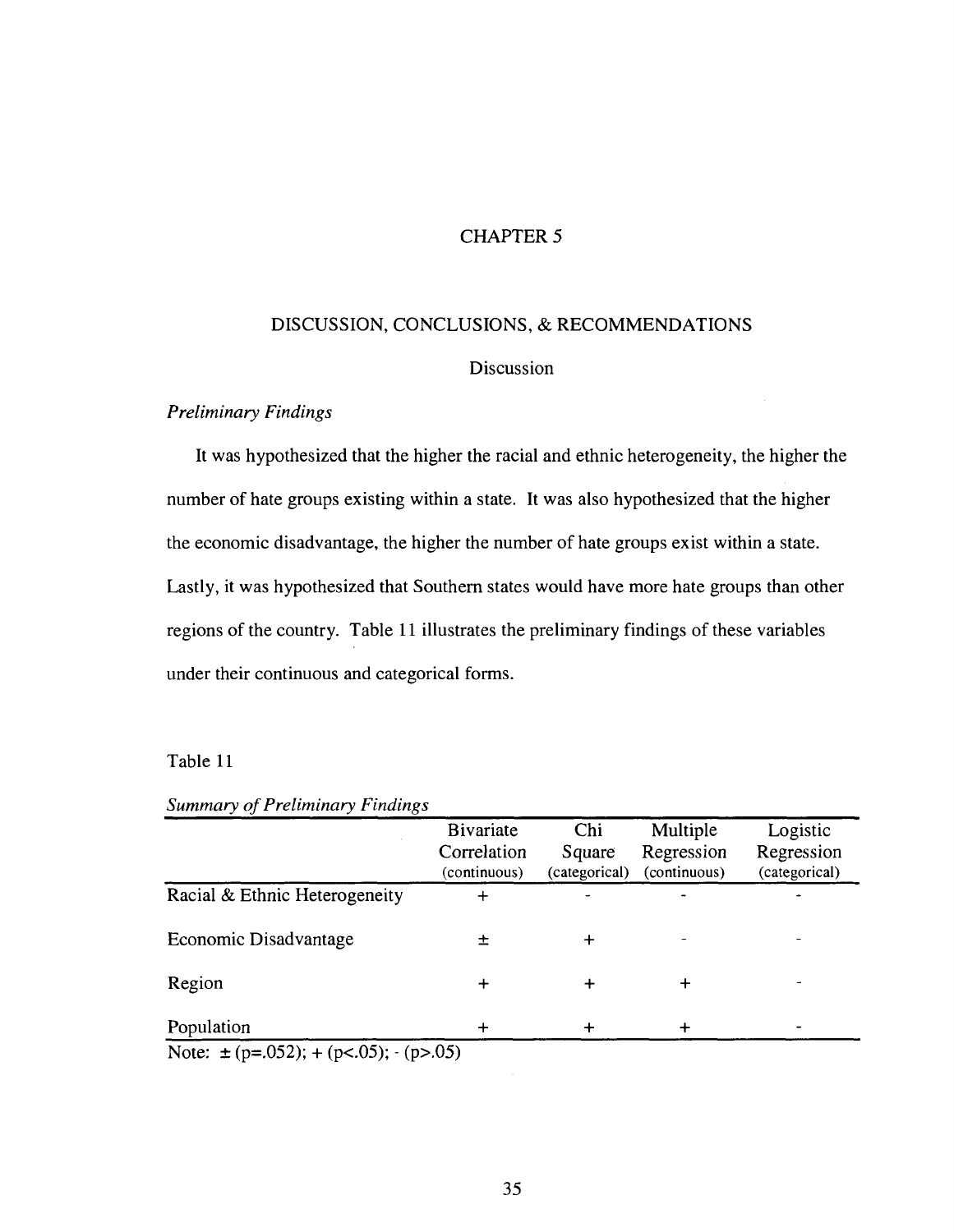Under their continuous form, a correlation was found between racial and ethnic heterogeneity and the sum of hate groups. However, when diversity was divided at the median and categorized as either "low" or "high," racial and ethnic heterogeneity was no longer significant. Further, in both regression models racial and ethnic heterogeneity are not significant predictors of levels of hate groups. These findings, therefore, showed only very limited support for the hypothesis and highlight that the method of coding of variables matters.

Economic disadvantage was marginally correlated with the sum of hate groups within a state. In addition, Chi-Square analysis showed a significant relationship between economic disadvantage and the categorical variable of hate groups. In contrast, after controlling for all variables in regression models, economic disadvantage was no longer significant. These findings provide mixed support for this study's hypothesis that economic disadvantage predicts the number of hate groups within a state.

Under the contingency table it was found that states located in the South were far more likely to have "high hate" compared to states not located in the South. Even after controlling for all other variables, Southern states still had significantly higher numbers of hate groups than non-Southern states. However, this was not true in the logistic regression, again showing that the coding of variables matters. With the exception of the logistic regression, these findings support this study's hypothesis that Southern states are more likely to have high numbers of hate groups.

Both in its continuous and categorical forms, the control variable of a state's population size was found to have a significant bivariate relationship with the number of hate groups showing that a state with a higher population size will have more hate groups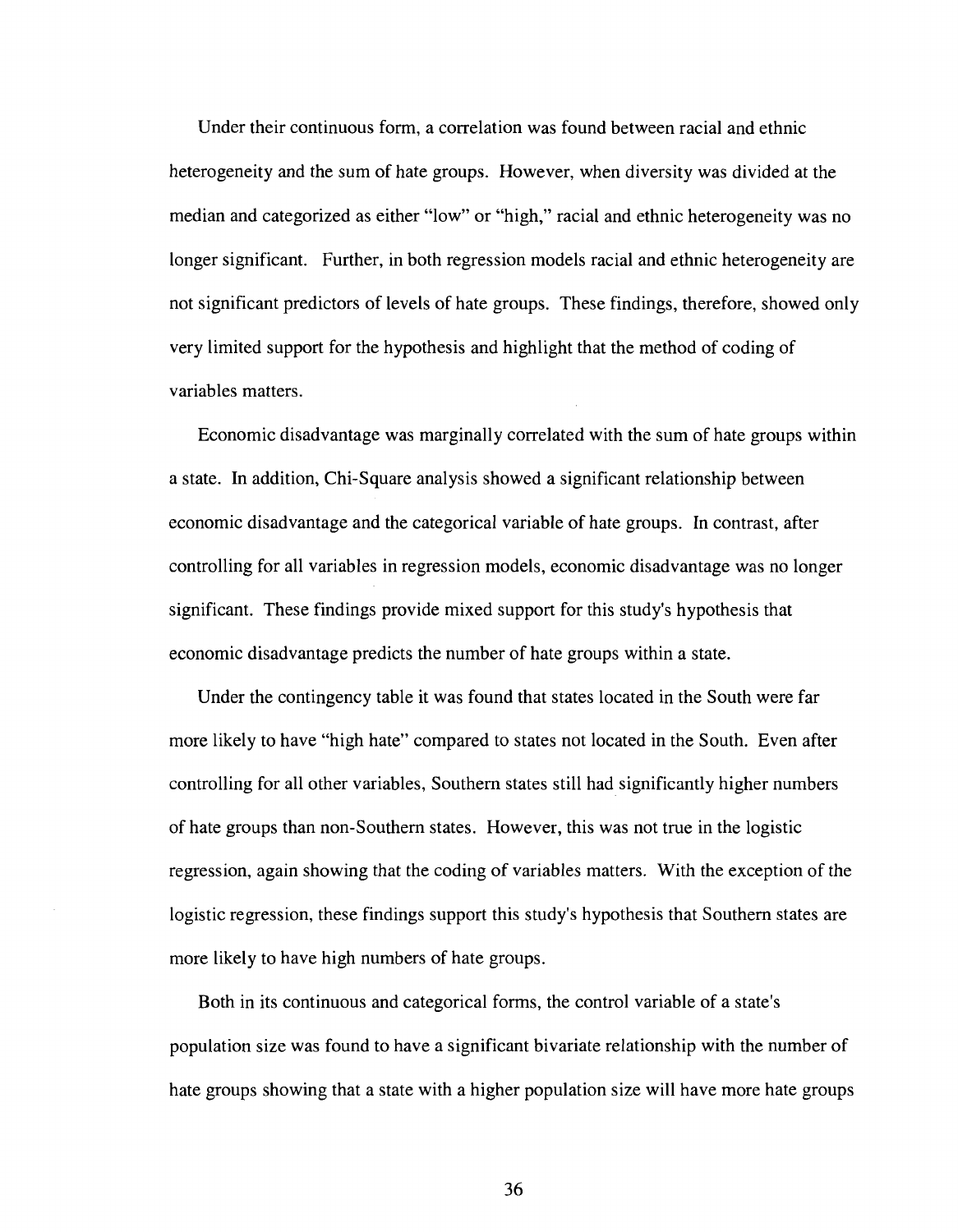within their boundaries. Similar to the findings of region, the population size was a significant predictor in the linear regression, but not in the logistic regression suggesting that coding makes a difference. Overall, the control variable of population size received moderate support.

#### *Conjunctive Analysis Findings*

The variable of "high" economic disadvantage was strongly linked to "high" hate states, which is consistent with the hypothesis that economic disadvantage predicts hate groups existing within a state. All 16 states within the four "high" hate profiles contained "high" economic disadvantage. As far as the region variable, Southern states were moderately linked to "high" hate states. Eleven states within the four "high" hate profiles were located in the "South." "High" population size was also moderately linked to "high" hate states with 13 states within the four "high" hate profiles. On the contrary, "low" racial and ethnic heterogeneity was a characteristic of "high" hate states, which is not consistent with the hypothesis that diversity predicts hate groups existing within a state.

The contradictions did not necessarily show exactly why they were intermingled. Looking at changes in diversity and economics over two decades show some change, but the change was minimal. In other words, structural changes occurring within these states since 1980 were low, particularly racial and ethnic heterogeneity. This suggests little to no threat towards the dominant group by the subordinate group and, as a result, low numbers of hate groups.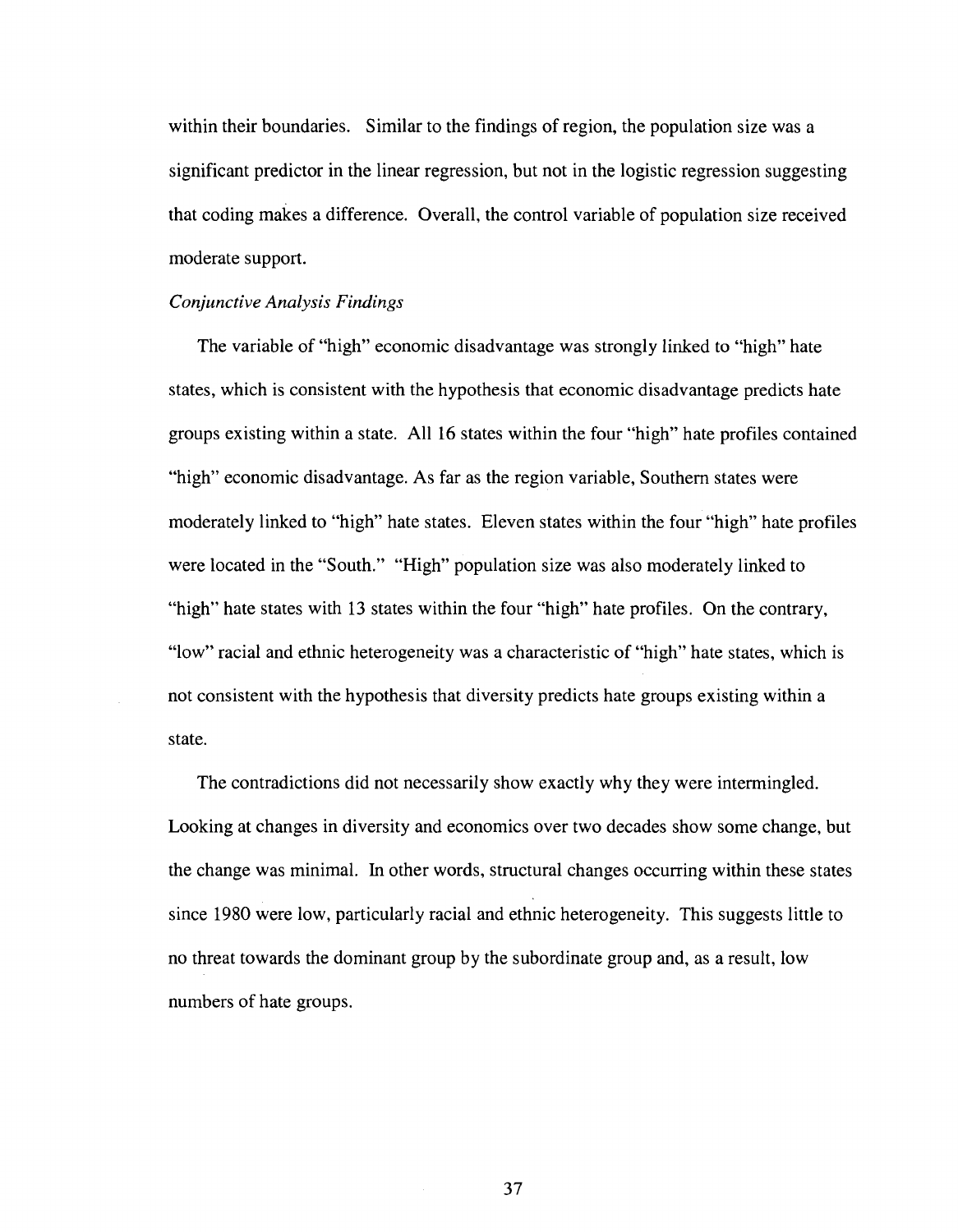#### Conclusions

The most surprising finding in this study was that racial and ethnic heterogeneity did not predict the number of hate groups within a state. It is possible that when examining race and ethnicity separately, as opposed to a composite variable, different findings will emerge. Also surprising was when controlling for other variables, economic disadvantage was not a significant predictor of hate group existence. These findings were not consistent with previous research on hate groups and economics (Jefferson & Pryor, 1999; McVeigh, 2004). However, consistent with previous research (Jefferson & Pryor, 1999), the current study found that states in the South were more likely to have high levels of hate groups.

The interrelationships across these structural profiles under the conjunctive analysis were highly contextual. When looking at the structural characteristics in relation to organized hate groups (see Table 7), it was evident that only a few factors worked collectively to create "high" levels of hate. For instance, "high" economic disadvantage was more likely to be associated with "high" levels of hate groups, as well as states located in the Southern region. When using conjunctive analysis, however, caution must be used in making predictive assumptions (Miethe, Hart, & Regoeczi, 2008) especially given the small sample size in the current study  $(N = 51)$ .

The states that emerged as contradictions were interesting, but nothing was consistent. Clearly, states with high populations and low economic disadvantage were more likely to have high numbers of hate groups, but when examining the specific structural changes over time the findings were highly contextual. Surprisingly, no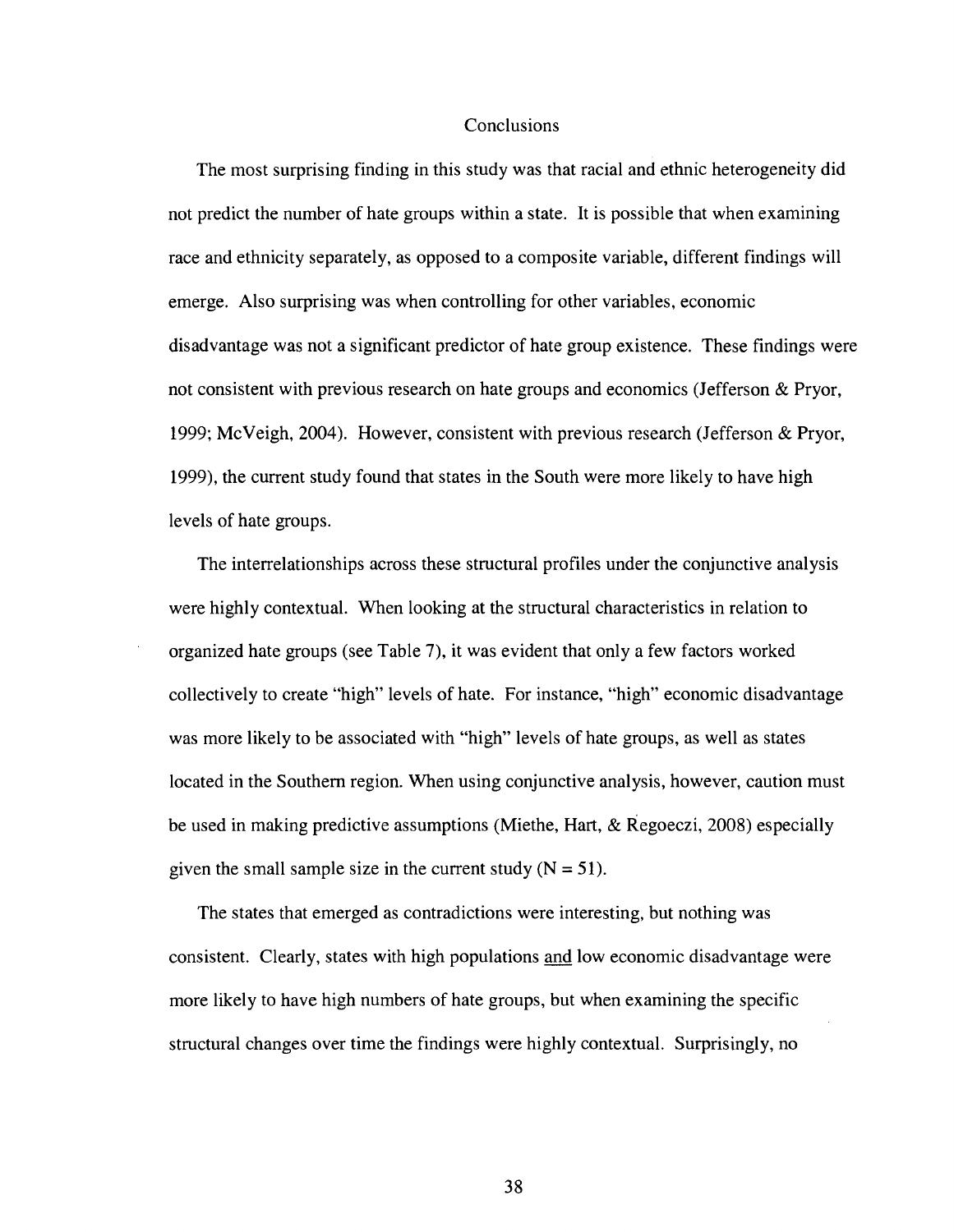individual or combination of change variables was predictive of high levels of hate groups.

All variables in these analyses were recoded into "low" and "high" categories to explore bivariate associations among categorical variables and to conduct conjunctive analyses. Interestingly, this recoding made a difference in the results. Specifically, racial and ethnic heterogeneity had a significant association with hate groups when it was a continuous variable, but not when it was a categorical variable. Similarly, region and population were both significant predictors of hate groups in the linear regression models, but not the logistic regression models. It is likely that the results depend on coding because the variables are not linear. When they are split into two categories, it may be problematic. Three categories (low, medium, and high) may more accurately capture the nature of the variables. The conclusions, therefore, may differ depending on how the variables are coding.

Although this study did not test the minority group threat hypothesis, the findings showed only mixed support of the theory. First, racial and ethnic heterogeneity was found to be not significant, which would suggest that the dominant group is not threatened by racial and ethnic diversity. However, economic disadvantage was significantly associated with hate groups in the bivariate and conjunctive analyses. It, therefore, provides some support for the minority threat hypothesis, suggesting that when unemployment and poverty rates are high, the dominant group perceives a threat thus increasing the likelihood of hate group existence.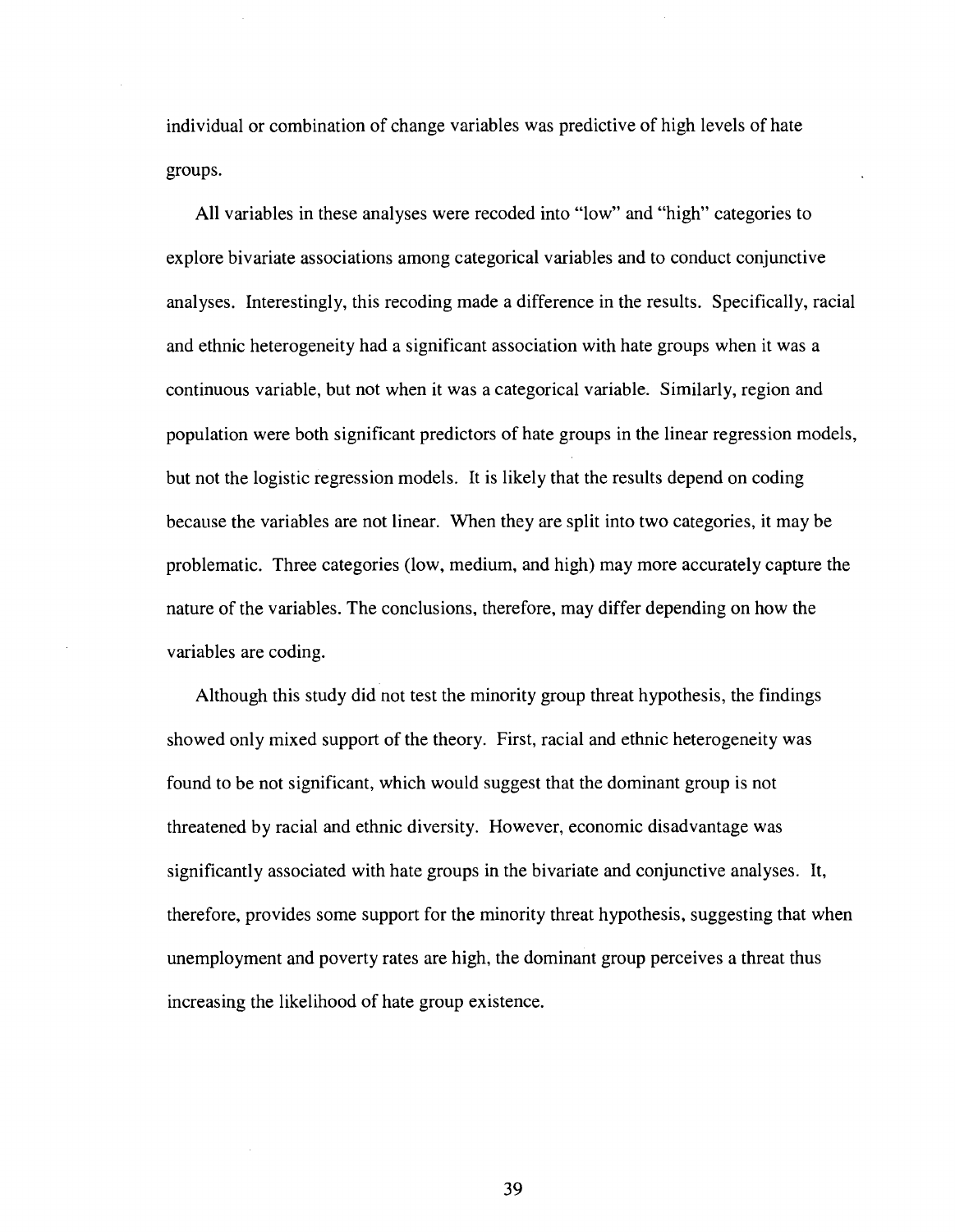#### Limitations

This study was one attempt to explore the existence of hate groups geographically and structurally on the state level. This study makes no assumptions as to who members of these groups are, the actual numbers of people who embrace hate ideologies, or the depth of hatred held in these areas. This study examined state-level locations based on structural indicators of ethnic diversity and economic conditions where more ethnographic fieldwork is needed to specify these issues.

The data from the SPLC has many limitations. First, it gives geographical boundaries to hate groups when these groups exist across borders, and more importantly, in cyberspace; thus, hate activism in this study was not captured as a whole. Moreover, their annual listings contain only known chapters gathered from hate group publications, law enforcement agencies, as well as citizen and news reports. The prevalence of hate activity goes beyond formal organized hate groups; hence hate activity may take place in an informal group of youths. For instance, Levin and McDevitt (2002) argued that youths are more inspired by the presence of hate groups and attracted to their symbols, yet are not members. Furthermore, spaces of hate may be more locally-bound and functioning as small interpersonal networks (Futrell & Simi, 2004).

Another limitation of the data from the Southern Poverty Law Center was that they added a new type, White Nationalist, to their count listing starting in 2006. It is unclear whether or not this had any effect in the numbers reported in the *Intelligence Report*; however, the annual listing has continuously reported a 5% increase in active hate groups every year since 2004, before the new addition, which suggests that this addition of type has not negatively affected the annual outcome. This study also focused on hate groups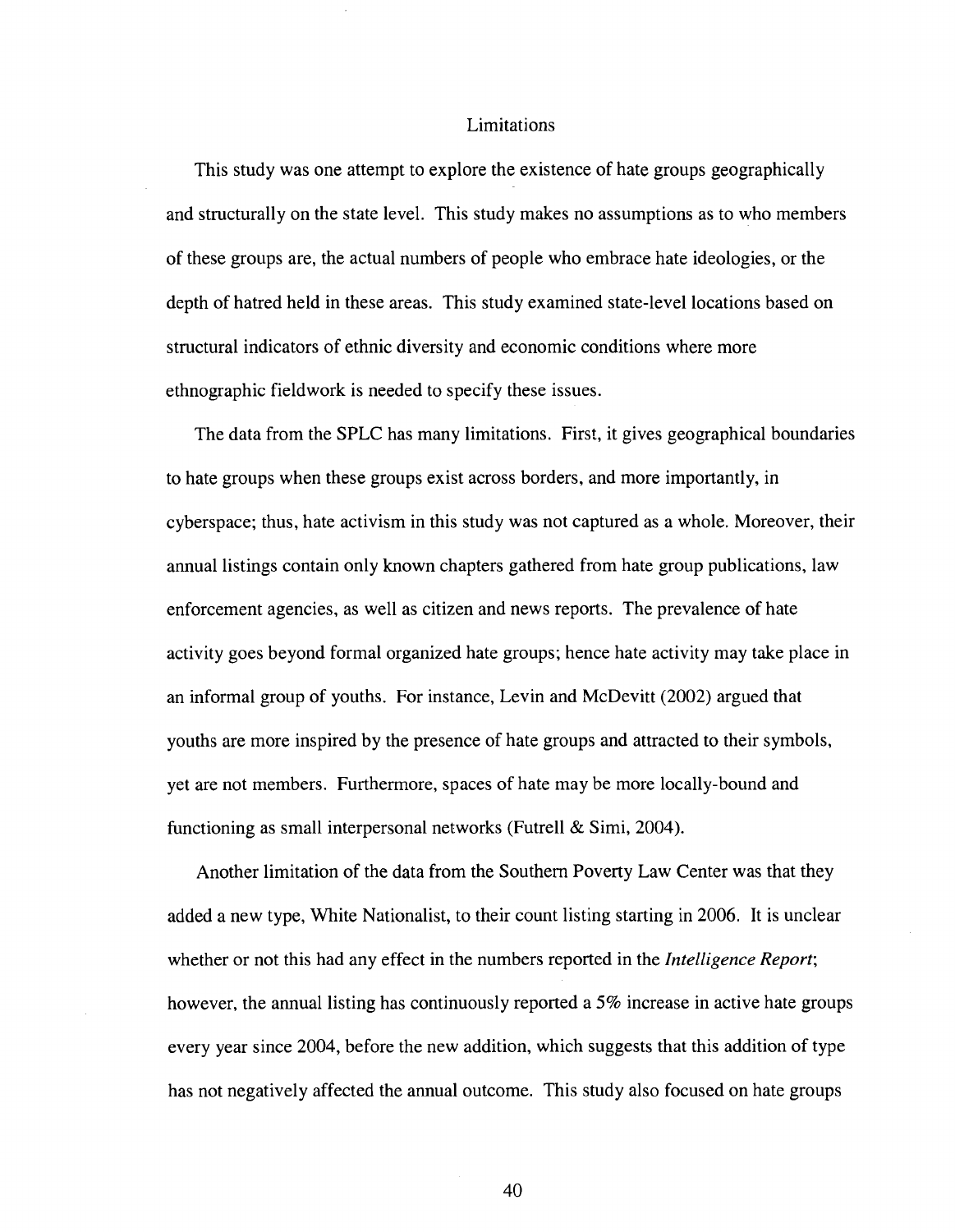with enmity towards non-Whites. Group chapters of the Black Separatists were included in these data and combining these diverse groups may have confounded the results.

Again, this study focused solely on hate groups with established geographical chapters. It does not include hate groups on the Internet where one person creating a webpage is counted as an entire group. It is likely that there may be over-counting of hate groups on behalf of the SPLC. An exaggeration of the count could be political in nature in which the organization receives more resources and more attention from donors, politicians and organizations of support. While the annual listings provided by the SPLC are the most comprehensive hate group compilation, the lists clearly possesses their own reliability and validity issues that could not be avoided.

The census data has its own limitations as well. According to American Community Survey (2008), data is collected on the population through self-reporting.<sup>1</sup> Questionnaires are mailed to independent samples of the population and while the Census Bureau's interviewers conduct many follow up procedures to attain the highest response rate possible, the annual estimates provided may be underestimated resulting in inaccurate estimates of racial and ethnic heterogeneity and economic disadvantage. Also, this study only examined a state's overall population size, as opposed to a state's population density, which may have influenced this study's results.

Another limitation of the census data is the manner in which it categorizes the region of South. The American Community Survey (2008) does not justify how or why each state is categorized into one of the four groupings of states into Northeast, South, Midwest and West. Interestingly, the states of Maryland, Delaware, West Virginia,

<sup>&</sup>lt;sup>1</sup> See http://www.census.gov/acs/www/AdvMeth/CollProc/CollProc1.htm for complete details on U.S. Census Bureau's data collection and processing protocol.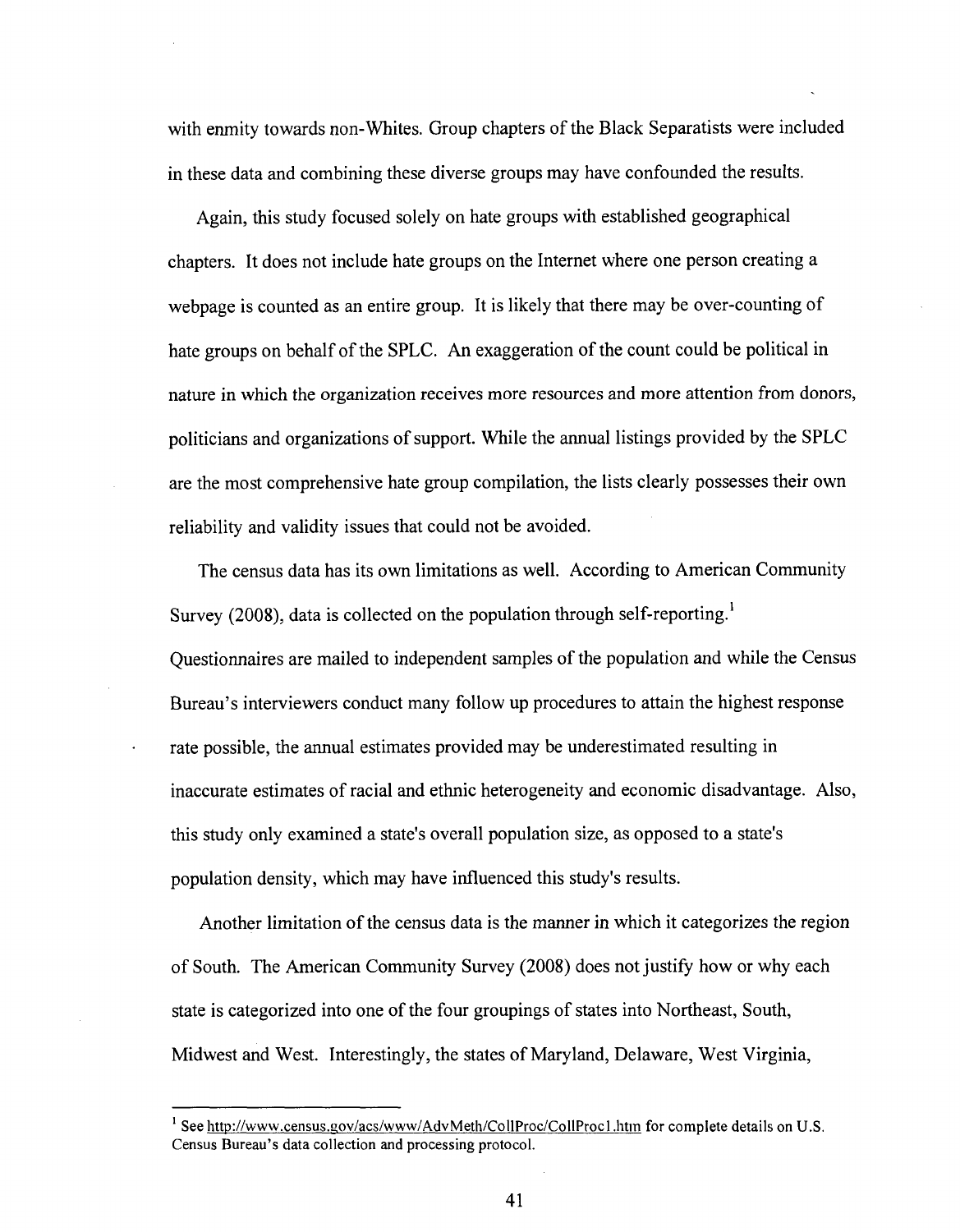Virginia, Kentucky, and the Carolinas fall under the "South" category. Also, Oklahoma and Texas, which most consider "West," are considered "South." This regional grouping may have also influenced this study's results.

#### Future Research

For future research, examining a smaller unit of analysis such as county or city would create a larger sample size. In addition, racial and economic factors may represent more of a threat at a smaller unit of analysis than it does at the state level. For example, a large increase in the non-White population would be more apparent at a local level, and therefore may be perceived as more of a threat to the dominant group. On the contrary, some groups may be international, so looking at a larger unit of analysis would also be informative.

Looking at hate crimes instead of hate groups may yield different results. However, there are many problems with hate crime data as well. First, not all states collect hate crime data. Also, there is not a universal hate crime classification system that all states use. For instance, in 2006, it was reported that the state of Alabama acknowledged one (1) hate crime for the entire year compared to Massachusetts reporting 448 for the year.

It would also be interesting to incorporate the race of city or county officials as an independent variable. Including the race of political leaders would act as another measure of racial threat, as well as political threat. Lastly, an examination of the relationship between a state's acceptance of diversity—gay marriage/civil union rights, immigrant workers rights—could represent yet another aspect of threat and, therefore, could make a significant contribution to the macro-level research on hate groups.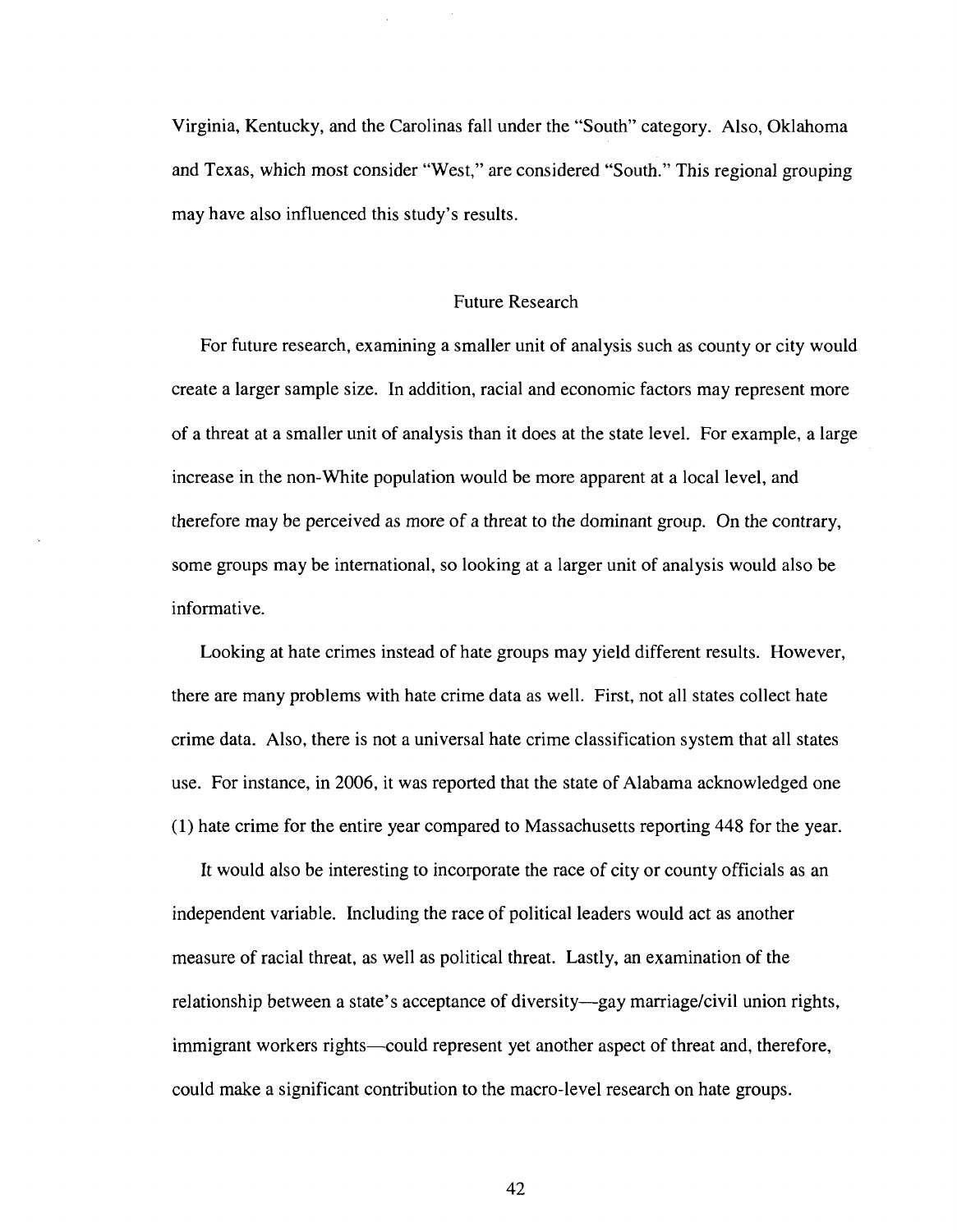#### **REFERENCES**

Allport, G. W. (1958). *The nature of prejudice.* New York: Doubleday Anchor Books.

- Altman, L. J. (2001). *Hate and racist groups: A hot issue.* Hot Issues. Berkeley Heights, NJ: Enslow Publishers, Inc.
- Anderson, J. F., Mangels, N. J., & Dyson, L. (2001). A Gang by any other name is just a gang: Towards an expanded definition of gangs. *Journal of Gang Research, 8,*  19-34.
- Beck, E. M. (2000). Guess who's coming to town: White supremacy, ethnic competition, and social change. *Sociological Focus, 33,* 153-174.
- Blalock, H. M. (1967). *Toward a theory of minority group relations.* New York: John Wiley & Sons.
- Blau, P. (1977). *Inequality and heterogeneity: A primitive theory of social structure.* New York: Free Press
- Blazak, R. (2001). White boys to terrorist men: Target recruitment of Nazi Skinheads. *American Behavioral Scientist, 44,* 982-1000.
- Blee, K. M. (2002). *Inside organized racism: Women in the hate movement.* Ewing, NJ: University of California Press
- Blee, K. M. (2004). The geography of racial activism: Defining whiteness at multiple scales. In C. Flint (Ed.), *Spaces of hate: Geographies of discrimination and intolerance in the U.S.A.* (pp. 49-68). New York: Taylor and Francis Books, Inc.
- Blumer, H. (1958). Race prejudice as a sense of group position. *Pacific Sociological Review, 1,3-1.*
- Borgeson, K., & Valeri, R. (2004). Faces of hate. *Journal of Applied Sociology/Sociological Practice, 21/6,* 99-111.
- Corzine, J., Creech, J., & Corzine, L. (1983). Black concentration and lynchings in the south: Testing Blalock's power-threat hypothesis. *Social Forces, 61,* 774-796.
- Dobratz, B. A., & Shanks-Miele, S. L. (1997). *"White power, white pride!" The white separatist movement in the United States.* New York: Twayne Publishers.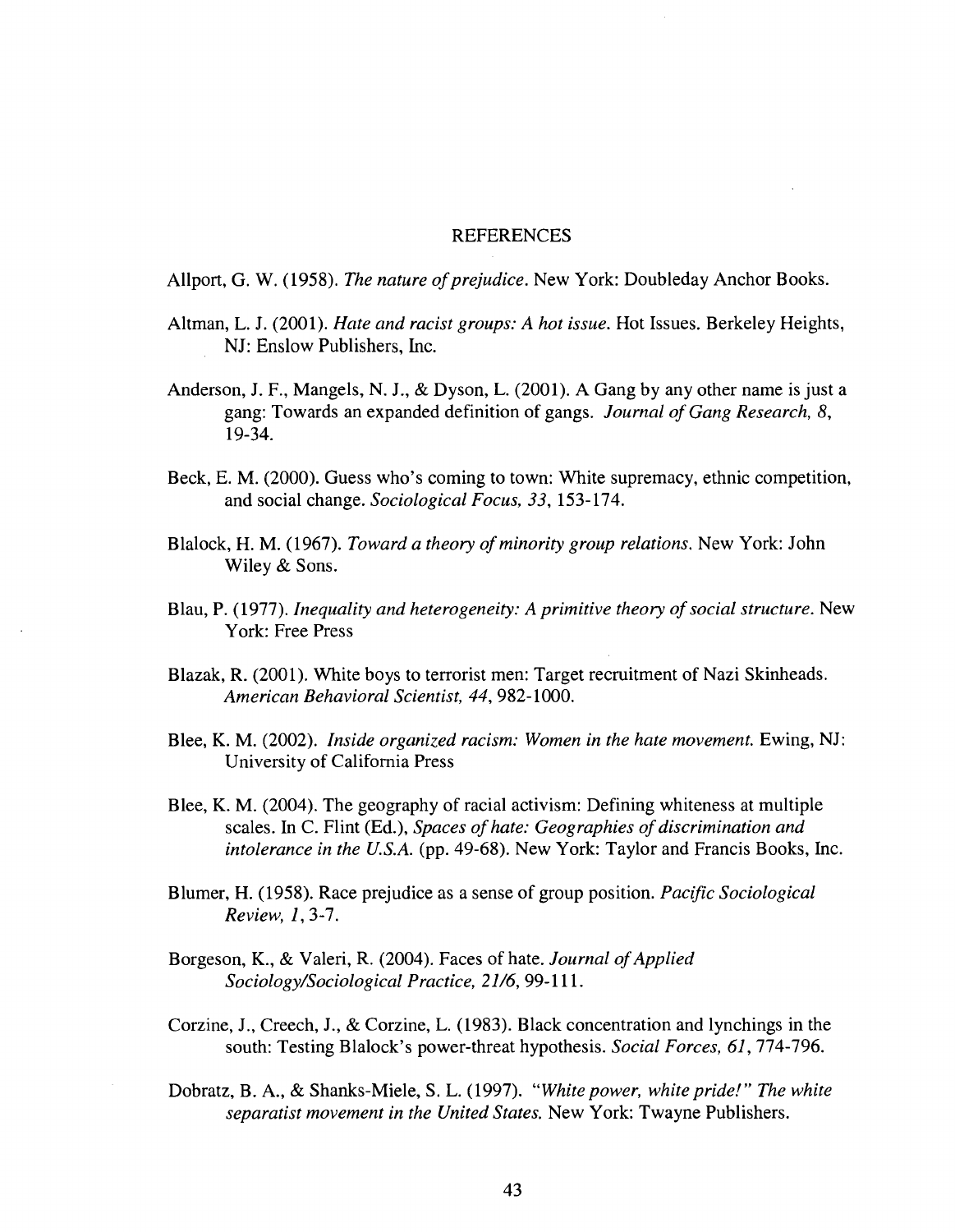- Dollard, J., Doob, L. W., Miller, N. E., Mowrer, O. H., & Sears, R. R. (1939). *Frustration and aggression.* New Haven, CT: Yale University Press.
- Donelan, B. (2004). Extremist groups of the Midwest: A content analysis of Internet websites. *Great Plains Sociologist, 16,* 1-27.
- Douglas, K. M., McGarty, C, Bliuc, A., & Lala, G. (2005). Understanding cyberhate: Social competition and social creativity in online White supremacist groups. *Social Science Computer Review, 23,* 68-76.
- Duffy. M. E. (2003). Web of hate: A fantasy theme analysis of the rhetorical vision of hate groups online. *Journal of Communication Inquiry, 27,* 291-312.
- Ezekiel, R. S. (2002). An ethnographer looks at Neo-Nazi and Klan groups: The racist mind revisited. *American Behavioral Scientist, 46,* 51-71.
- Flint, C. (2004). Introduction. In C. Flint (Ed.), *Spaces of hate: Geographies of discrimination and intolerance in the U.S.A.* (pp. 1-20). New York: Taylor and Francis Books, Inc.
- Frazier, J., Margai, F. M., & Tettey-Fio, E. (2003) *Race and place: Equity issues in urban America.* Nashville: Westview.
- Futrell, R., & Simi, P. (2004). Free spaces, collective identity, and the persistence of U.S. White power activism. *Social Problems, 51,* 16-42.
- Gerstenfeld, P. B., Grant, D. R., & Chiang, C. (2003). Hate online: A content analysis of extremist Internet sites. *Analyses of Social Issues and Public Policy, 3,* 29-44.
- Green, D. P., Glaser, J., & Rich, A. (1998). From lynching to gay bashing: The elusive connection between economic conditions and hate crime. *Journal of Personality and Social Psychology, 75,* 82-92.
- Green, D., Strolovitch, D., & Wong, J. (1998). Defended neighborhoods, integration, and racially motivated crime. *American Journal of Sociology, 104,* 372-403.
- Hovland, C. I. & Sears, R. R. (1940). Minor studies of aggression: VI. Correlation of lynchings with economic indices. *The Journal of Psychology, 9,* 301-310.
- Infoplease. (2009a). Maryland: History, geography, population, and state facts. Retrieved April 15, 2009 from <[http://www.infoplease.com/ipa/A0108223.html>.](http://www.infoplease.com/ipa/A0108223.html)
- Infoplease. (2009b). Massachusetts: History, geography, population, and state facts. Retrieved April 15, 2009 from <[http://www.infoplease.com/ipa/A0108225.html>](http://www.infoplease.com/ipa/A0108225.html).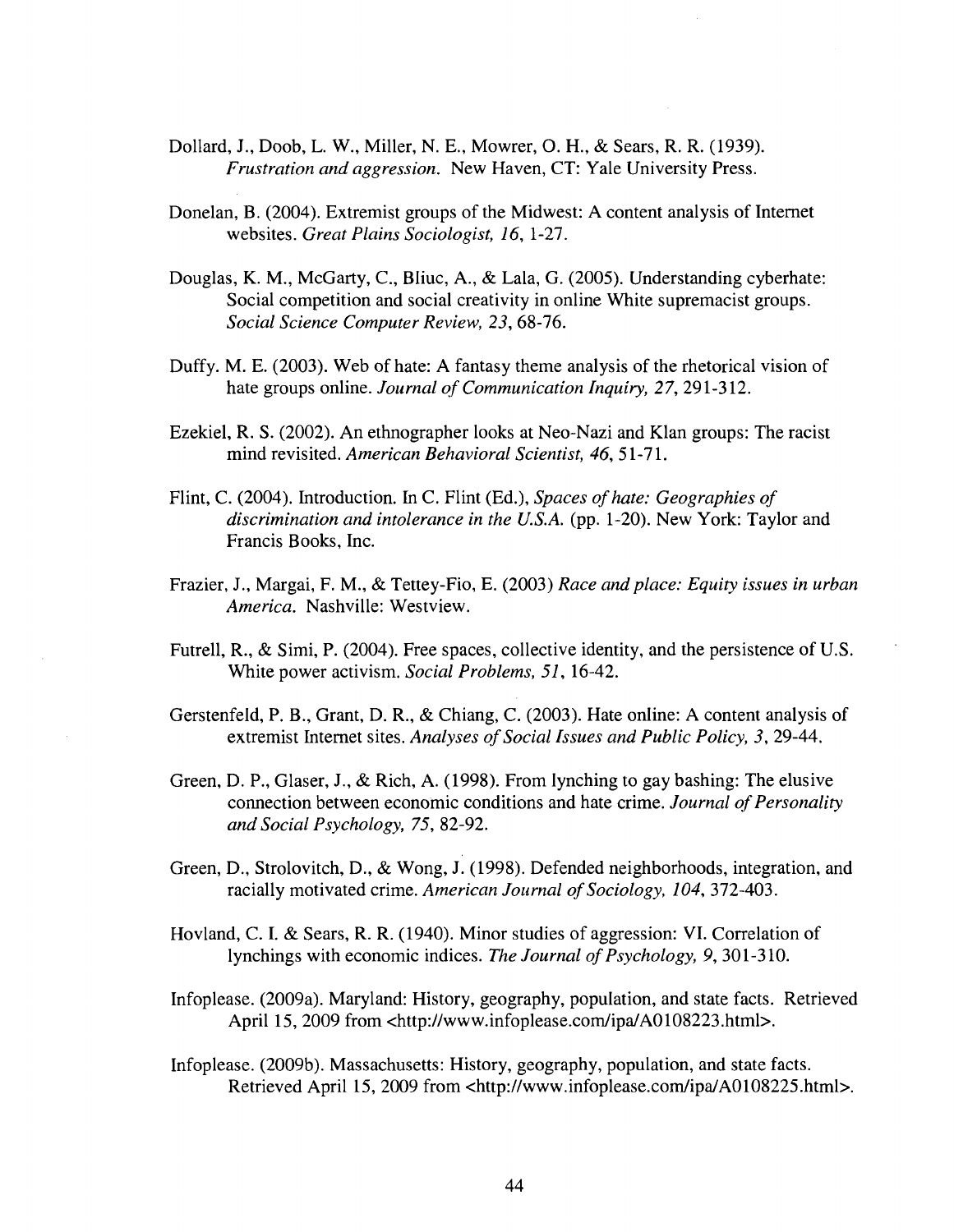- Infoplease. (2009c). Minnesota: History, geography, population, and state facts. Retrieved April 20, 2009 from <[http://www.infoplease.com/ipa/A0108230.html>](http://www.infoplease.com/ipa/A0108230.html).
- Jackson, C. (2006). MLK DAY: Hate groups try to tarnish legacy. Teaching Tolerance. Retrieved June 7, 2008 from <[http://www.tolerance.org/teach/current/event.jsp?ar=664>.](http://www.tolerance.org/teach/current/event.jsp?ar=664)
- Jefferson, P. N., & Pryor, F. L. (1999). On the geography of hate. *Economic Letters, 65,*  389-395.
- Lee, E., & Leets, L. (2002). Persuasive storytelling by hate groups online: Examining its effects on adolescents. *American Behavioral Scientist, 45,* 927-957.
- Levin. B. (2002). Cyberhate. *American Behavioral Scientist, 45,* 958-988.
- Levin, J. (2007). *The Violence of hate: Confronting racism, anti-Semitism, and other*  forms of bigotry (2<sup>nd</sup> ed.). Boston: Pearson Education, Inc.
- Levin, J., & McDevitt, J. (1993). *Hate crimes: The rising tide of bigotry and bloodshed.*  New York: Plenum Press.
- Levin, J., & McDevitt, J. (2002). *Hate crimes revisited: America's war on those who are different.* Cambridge, MA: Westview Press.
- Lindzey, G. (1950). An experimental examination of the scapegoat theory of prejudice. *Journal of Abnormal Psychology,* 2, 296-309.
- McVeigh, R. (2004). Structured ignorance and organized racism in the United States. *Social Forces, 82,* 895-936.
- Miethe, T. D., Hart, T. C, & Regoeczi, W. C. (2008). The conjunctive analysis of case configurations: An exploratory method for discrete multivariate analyses of crime data. *Journal of Quantitative Criminology, 24,* 227-241.
- Olzak, S. (1992). *The dynamics of ethnic competition & conflict.* Stanford: Stanford University Press.
- Optow, S., & McClelland, S. I. (2007). The intensification of hating: A theory. *Social Justice Research, 20,* 68-97.
- Peterson, T. (2002). Neo-Nazis, Skinheads, and the KKK: Examining the social and economic determinants of hate groups. Retrieved June 7, 2008 from <http://www.tcnj.edu/~business/economics/documents/petersen.tcnj.pdf>

Quinney, R. (1977). *Class, state and crime.* New York: McKay.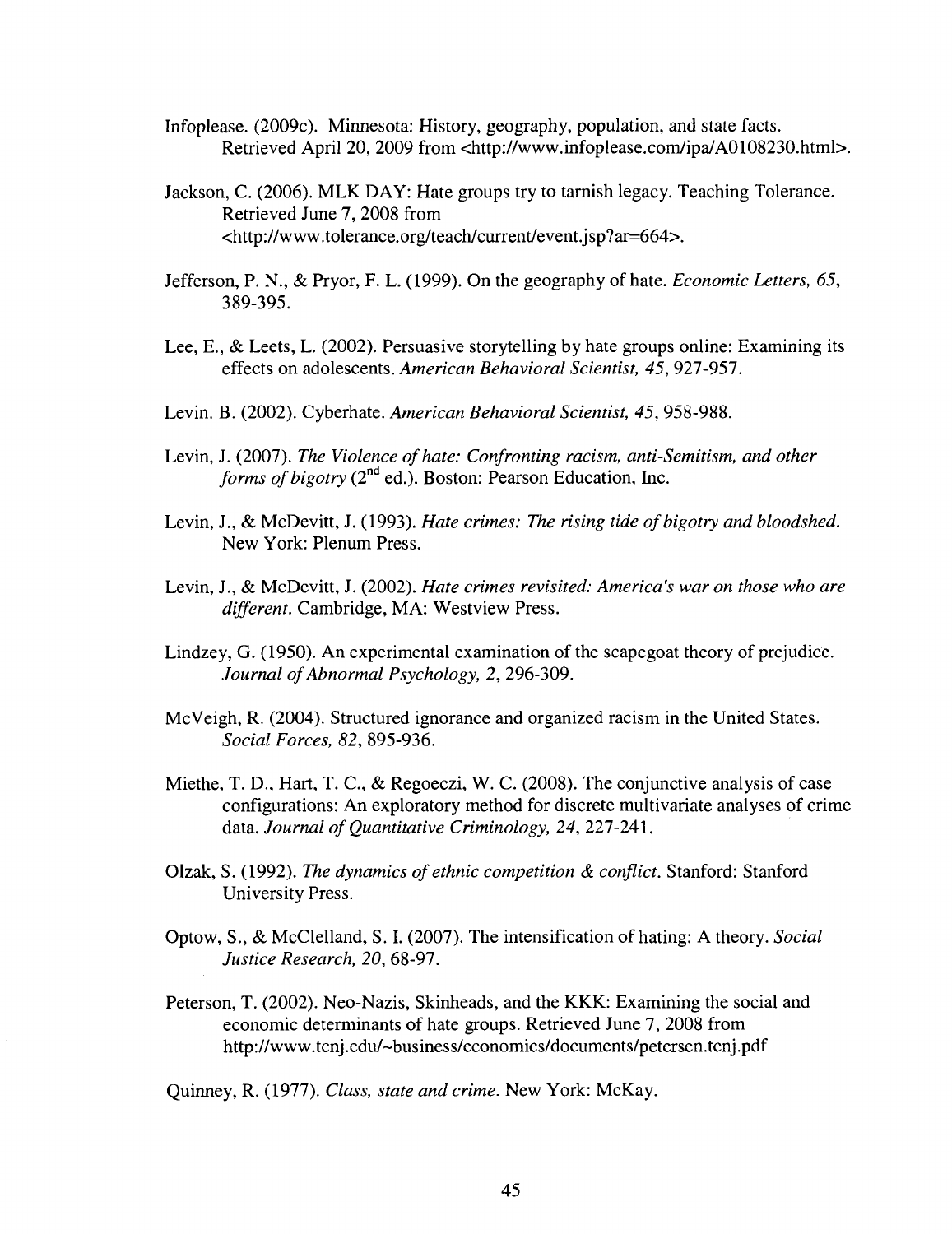- Reed, J. S. (1972). Percent black and lynching: A test of Blalock's theory. *Social Forces, 50,* 356-360.
- Reno v. ACLU, 521 U.S. 844.
- Roy, J. M. (2002). *Love to hate: America's obsession with hatred and violence.* New York: Columbia University Press.
- Schafer, J. A. (2002). Spinning the web of hate: Web-based hate propagation by extremist organizations. *Journal of Criminal Justice and Popular Culture, 9,* 69- 88.
- Schafer, J. R., & Navarro, J. (March 2003). The seven-stage hate model: The psychopathology of hate groups. *The FBI Law Enforcement Bulletin, 72,* 1-8.
- Southern Poverty Law Center. (Spring, 2007). The year in hate. Intelligence Report. Montgomery, AL.
- Southern Poverty Law Center. (Spring, 2008). The year in hate. *Intelligence Report.*  Montgomery, AL.
- Steinberg, A., Brooks, J., & Remtulla, T. (2003). Youth hate crimes: Identification, prevention, and intervention. *American Journal of Psychiatry, 160,* 979-989.
- Streissguth, T. (2003). *Hate crimes.* New York: Facts on File.
- Tolnay, S. E. & Beck, E. M. (1992). Toward a threat model of southern black lynchings. In A. E. Liska (Ed.) *Social threat and social control.* New York: State University of New York.
- Turk, A. (1969). *Criminality and legal order.* Chicago: Rand McNally.
- U. S. Census Bureau. (2008, August 14). An older and more diverse nation by midcentury [Press Release]. Washington, D. C.
- Watts, M. W. (2001). Aggressive youth cultures and hate crime: Skinheads and xenophobic youth in Germany. *American Behavioral Scientist, 45,* 600-615.
- Weatherby, G. A., & Scoggins, B. (2006). A content analysis of persuasion techniques used on White Supremacist websites. *Journal of Hate Studies, 4,* 9-31.
- Woolf, L. M., & Hulsizer, M. R. (2004). Hate groups for dummies: How to build a successful hate group. *Humanity and Society, 28,* 40-62.